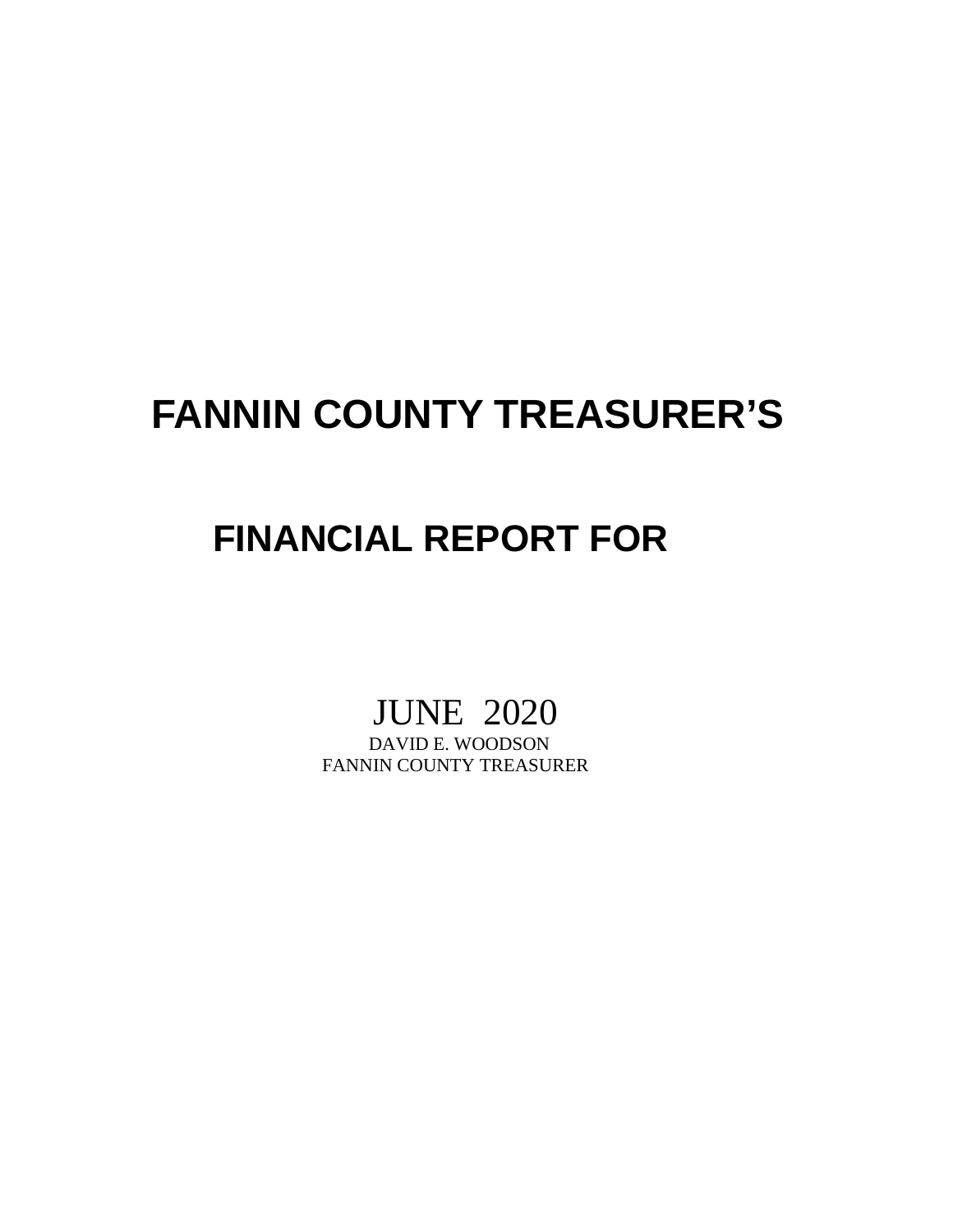#### or of the control of the control of the control of the control of the control of the control of the control of the control of the control of the control of the control of the control of the control of the control of the co

| RECEIPT | RECEIVED | DATE     | DATE    | DESCRIPTION               | <b>BANK</b> | INCOME  | REPORT | AMOUNT   |
|---------|----------|----------|---------|---------------------------|-------------|---------|--------|----------|
| NUMBER  | FROM     | RECEIVED | DEPOSIT | OF MONEY RECEIVED ACCOUNT |             | ACCOUNT | CODES  | RECEIVED |
|         |          |          |         |                           |             |         |        |          |

GENERAL FUND

| =====================================                                           |                                  |                                                      |                  |                  |           |
|---------------------------------------------------------------------------------|----------------------------------|------------------------------------------------------|------------------|------------------|-----------|
| 0000200713-01 SECURUS                                                           |                                  | 06-01-2020 06-01-2020 APRIL 2020 JAIL PAY 10-103-100 |                  | $10 - 319 - 420$ | 24,258.00 |
| 0000200714-01 TEXAS STATE UNVERSITY                                             |                                  | 06-01-2020 06-01-2020 REGISTRATION REFUND 10-103-100 |                  | $10 - 456 - 427$ | 315.00    |
| 0000200718-01 TEXAS CENTER FOR THE                                              |                                  | 06-03-2020 06-03-2020 OUT OF CO TRAVEL/TR 10-103-100 |                  | $10 - 435 - 427$ | 65.00     |
| 0000200719-01 DISTRICT ATTORNEY TRUST                                           |                                  | 06-03-2020 06-03-2020 DISTRICT ATTORNEY F 10-103-100 |                  | $10 - 340 - 475$ | 4.00      |
| 0000200721-01 COMPTROLLER                                                       |                                  | 06-03-2020 06-03-2020 D.A.SALARY REIMB.              | 10-103-100       | 10-370-143       | 9,166.66  |
| 0000200722-01 CONSTABLE PCT. # 1                                                |                                  | 06-03-2020 06-03-2020 SERVE PAPERS                   | $10 - 103 - 100$ | $10 - 340 - 551$ | 70.00     |
| 0000200723-01 TEXPOOL                                                           |                                  | 06-03-2020 06-03-2020 MAY 2020 INTEREST              | $10 - 103 - 175$ | $10 - 360 - 100$ | 573.96    |
| 0000200725-01 TEXAS STATE UNIVERSITY                                            |                                  | 06-03-2020 06-03-2020 TRAINING REFUND                | $10 - 103 - 100$ | $10 - 457 - 427$ | 150.00    |
| 0000200726-01 LEGEND BANK                                                       |                                  | 06-04-2020 06-04-2020 MAY 2020 INTEREST              | $10 - 103 - 100$ | $10 - 360 - 100$ | 257.67    |
| 0000200726-29 LEGEND BANK                                                       |                                  | 06-04-2020 06-04-2020 MAY 2020 INTEREST              | $10 - 100 - 100$ | $10 - 360 - 100$ | 2.15      |
| 0000200726-31 LEGEND BANK                                                       |                                  | 06-04-2020 06-04-2020 MAY 2020 INTEREST              | $10 - 103 - 110$ | $10 - 360 - 110$ | 600.96    |
| 0000200729-01 APPRAISAL DISTRICT                                                | 06-05-2020 06-05-2020 TAXES      |                                                      | $10 - 103 - 100$ | $10 - 310 - 110$ | 37,095.04 |
| 0000200729-02 APPRAISAL DISTRICT                                                | 06-05-2020 06-05-2020 TAXES      |                                                      | $10 - 103 - 100$ | $10 - 321 - 901$ | 94.98     |
| 0000200729-08 APPRAISAL DISTRICT                                                | 06-05-2020 06-05-2020 TAXES      |                                                      | $10 - 103 - 100$ | $10 - 310 - 120$ | 3,887.62  |
| 0000200730-01 COMPTROLLER - JUDICIARY                                           |                                  | 06-05-2020 06-05-2020 CCL JUDGE SUPPLEMEN 10-103-100 |                  | $10 - 370 - 410$ | 21,000.00 |
| 0000200731-01 OFFICE OF THE ATTORNEY                                            |                                  | 06-05-2020 06-05-2020 VINE - 2ND QTR.- AP 10-103-100 |                  | $10 - 330 - 559$ | 4,654.72  |
| 0000200732-01 BOND SUPERVISION                                                  |                                  | 06-05-2020 06-05-2020 WEEK OF 05/24/2020             | 10-103-100       | $10 - 340 - 573$ | 1,750.00  |
| 0000200733-01 TAX A/C                                                           |                                  | 06-05-2020 06-05-2020 WEEK OF 05/29/2020             | 10-103-100       | $10 - 321 - 200$ | 1,417.60  |
| 0000200734-01 TAX A/C                                                           |                                  | 06-05-2020 06-05-2020 WEEK OF 05/29/2020             | 10-103-100       | $10 - 321 - 250$ | 745.00    |
| 0000200735-01 FANNIN COUNTY HEALTH INSP 06-05-2020 06-05-2020 MAY 2020 PERMITS  |                                  |                                                      | $10 - 103 - 100$ | $10 - 320 - 300$ | 9,770.00  |
| 0000200735-02 FANNIN COUNTY HEALTH INSP 06-05-2020 06-05-2020 INTEREST EARNINGS |                                  |                                                      | $10 - 103 - 100$ | $10 - 360 - 100$ | 0.04      |
| 0000200739-01 COUNTY CLERK TRUST FUND                                           |                                  | 06-08-2020 06-08-2020 COUNTY CLERK FEES              | $10 - 103 - 100$ | $10 - 340 - 403$ | 50.00     |
| 0000200740-01 TEXAS DEPT. OF CRIMINAL                                           |                                  | 06-08-2020 06-08-2020 STATE REIMB.OFFENDE 10-103-100 |                  | $10 - 370 - 562$ | 1,971.70  |
| 0000200744-01 JP PCT. # 1                                                       | 06-11-2020 06-11-2020 MAR. 2020  |                                                      | $10 - 103 - 100$ | $10 - 318 - 128$ | 292.45    |
| 0000200744-02 JP PCT. # 1                                                       | 06-11-2020 06-11-2020 MAR. 2020  |                                                      | $10 - 103 - 100$ | $10 - 318 - 129$ | 4,204.97  |
| 0000200744-03 JP PCT. # 1                                                       | 06-11-2020 06-11-2020 MAR. 2020  |                                                      | $10 - 103 - 100$ | $10 - 318 - 130$ | 1,111.86  |
| 0000200744-04 JP PCT. # 1                                                       | 06-11-2020 06-11-2020 MAR. 2020  |                                                      | $10 - 103 - 100$ | $10 - 340 - 560$ | 24.97     |
| 0000200744-05 JP PCT. # 1                                                       | 06-11-2020 06-11-2020 MAR. 2020  |                                                      | $10 - 103 - 100$ | $10 - 350 - 455$ | 246.00    |
| 0000200744-06 JP PCT. # 1                                                       | 06-11-2020 06-11-2020 MAR. 2020  |                                                      | $10 - 103 - 100$ | $10 - 370 - 163$ | 0.20      |
| 0000200744-07 JP PCT. # 1                                                       | 06-11-2020 06-11-2020 MAR. 2020  |                                                      | $10 - 103 - 100$ | $10 - 370 - 164$ | 0.80      |
| 0000200744-08 JP PCT. # 1                                                       | 06-11-2020 06-11-2020 MAR. 2020  |                                                      | $10 - 103 - 100$ | $10 - 370 - 166$ | 5.81      |
| 0000200744-09 JP PCT. # 1                                                       | 06-11-2020 06-11-2020 MAR. 2020  |                                                      | $10 - 103 - 100$ | $10 - 370 - 167$ | 38.69     |
| 0000200744-10 JP PCT. # 1                                                       | 06-11-2020 06-11-2020 MAR. 2020  |                                                      | $10 - 103 - 100$ | $10 - 340 - 455$ | 1,397.16  |
| 0000200744-11 JP PCT. # 1                                                       | 06-11-2020 06-11-2020 MAR. 2020  |                                                      | $10 - 103 - 100$ | $10 - 340 - 551$ | 280.00    |
| 0000200744-12 JP PCT. # 1                                                       | 06-11-2020 06-11-2020 MAR. 2020  |                                                      | $10 - 103 - 100$ | $10 - 360 - 100$ | 17.38     |
| 0000200745-01 JP PCT. # 1                                                       | 06-11-2020 06-11-2020 APRIL 2020 |                                                      | $10 - 103 - 100$ | $10 - 318 - 128$ | 45.87     |
| 0000200745-02 JP PCT. # 1                                                       | 06-11-2020 06-11-2020 APRIL 2020 |                                                      | $10 - 103 - 100$ | $10 - 318 - 129$ | 633.13    |
| 0000200745-03 JP PCT. # 1                                                       | 06-11-2020 06-11-2020 APRIL 2020 |                                                      | $10 - 103 - 100$ | $10 - 318 - 130$ | 428.37    |
| 0000200745-04 JP PCT. # 1                                                       | 06-11-2020 06-11-2020 APRIL 2020 |                                                      | $10 - 103 - 100$ | $10 - 340 - 560$ | 11.27     |
| 0000200745-05 JP PCT. # 1                                                       | 06-11-2020 06-11-2020 APRIL 2020 |                                                      | $10 - 103 - 100$ | $10 - 350 - 455$ | 170.00    |
| 0000200745-06 JP PCT. # 1                                                       | 06-11-2020 06-11-2020 APRIL 2020 |                                                      | $10 - 103 - 100$ | $10 - 370 - 163$ | 0.31      |
| 0000200745-07 JP PCT. # 1                                                       | 06-11-2020 06-11-2020 APRIL 2020 |                                                      | $10 - 103 - 100$ | $10 - 370 - 164$ | 1.25      |
| 0000200745-08 JP PCT. # 1                                                       | 06-11-2020 06-11-2020 APRIL 2020 |                                                      | $10 - 103 - 100$ | $10 - 370 - 166$ | 1.49      |
| 0000200745-09 JP PCT. # 1                                                       | 06-11-2020 06-11-2020 APRIL 2020 |                                                      | $10 - 103 - 100$ | $10 - 370 - 167$ | 9.84      |
| 0000200745-10 JP PCT. # 1                                                       | 06-11-2020 06-11-2020 APRIL 2020 |                                                      | $10 - 103 - 100$ | $10 - 340 - 455$ | 284.20    |
| 0000200745-11 JP PCT. # 1                                                       | 06-11-2020 06-11-2020 APRIL 2020 |                                                      | $10 - 103 - 100$ | $10 - 360 - 100$ | 0.21      |
| 0000200746-01 JP PCT. # 1                                                       | 06-11-2020 06-11-2020 MAY 2020   |                                                      | $10 - 103 - 100$ | $10 - 318 - 128$ | 123.67    |
| 0000200746-02 JP PCT. # 1                                                       | 06-11-2020 06-11-2020 MAY 2020   |                                                      | $10 - 103 - 100$ | $10 - 318 - 129$ | 1,431.19  |
| 0000200746-03 JP PCT. # 1                                                       | 06-11-2020 06-11-2020 MAY 2020   |                                                      | $10 - 103 - 100$ | $10 - 318 - 130$ | 546.93    |
| 0000200746-04 JP PCT. # 1                                                       | 06-11-2020 06-11-2020 MAY 2020   |                                                      | $10 - 103 - 100$ | $10 - 340 - 560$ | 25.34     |
| 0000200746-05 JP PCT. # 1                                                       | 06-11-2020 06-11-2020 MAY 2020   |                                                      | $10 - 103 - 100$ | $10 - 350 - 455$ | 186.20    |
| 0000200746-06 JP PCT. # 1                                                       | 06-11-2020 06-11-2020 MAY 2020   |                                                      | $10 - 103 - 100$ | $10 - 370 - 163$ | 0.31      |
| 0000200746-07 JP PCT. # 1                                                       | 06-11-2020 06-11-2020 MAY 2020   |                                                      | $10 - 103 - 100$ | $10 - 370 - 164$ | 1.25      |
| 0000200746-08 JP PCT. # 1                                                       | 06-11-2020 06-11-2020 MAY 2020   |                                                      | $10 - 103 - 100$ | $10 - 370 - 166$ | 1.69      |
|                                                                                 |                                  |                                                      |                  |                  |           |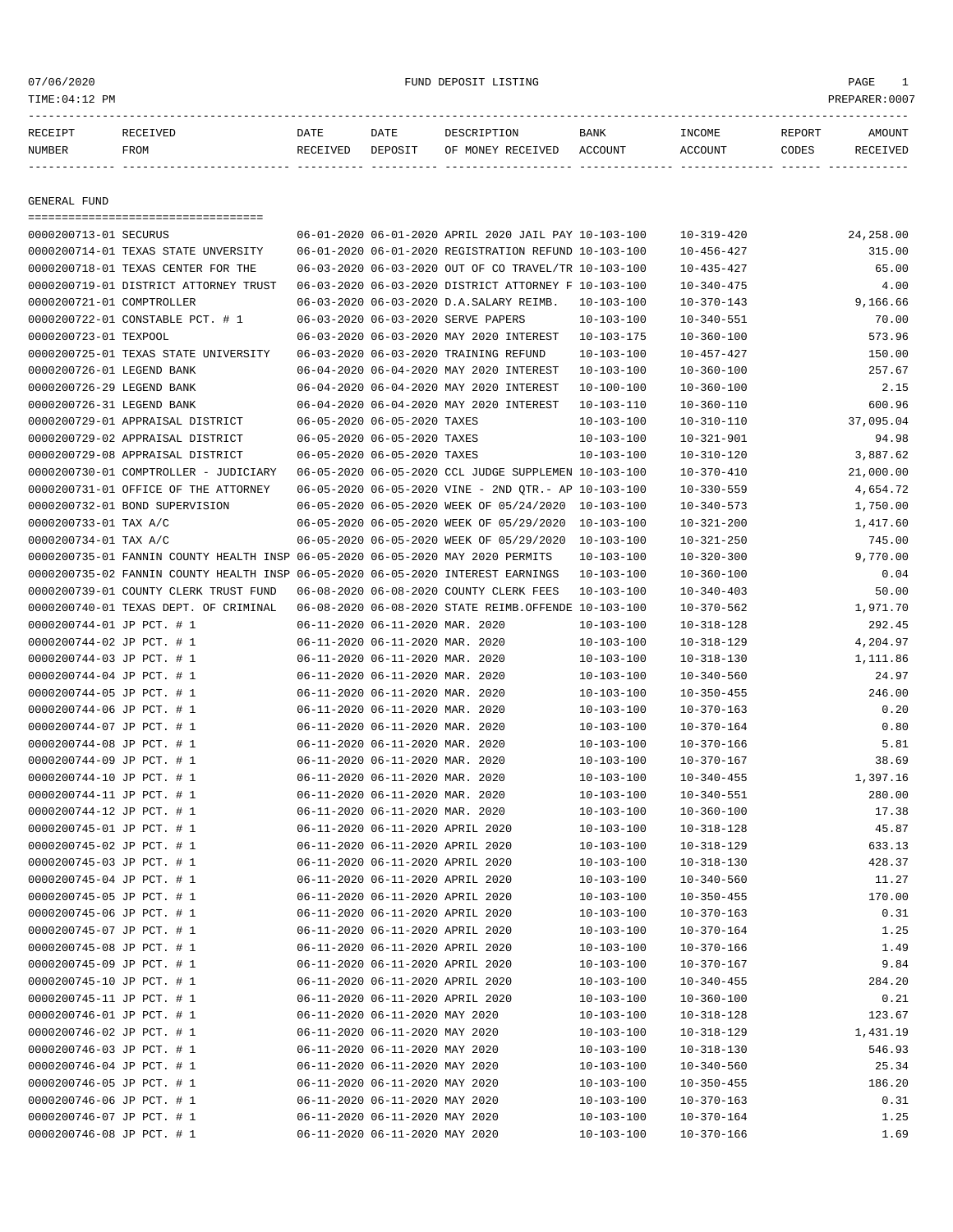| 07/06/2020<br>TIME: 04:12 PM |                                                                                              |                  |                                | FUND DEPOSIT LISTING                                     |                  |                          |                 | PAGE<br>PREPARER: 0007 |
|------------------------------|----------------------------------------------------------------------------------------------|------------------|--------------------------------|----------------------------------------------------------|------------------|--------------------------|-----------------|------------------------|
| RECEIPT<br>NUMBER            | RECEIVED<br>FROM                                                                             | DATE<br>RECEIVED | DATE<br>DEPOSIT                | DESCRIPTION<br>OF MONEY RECEIVED                         | BANK<br>ACCOUNT  | INCOME<br><b>ACCOUNT</b> | REPORT<br>CODES | AMOUNT<br>RECEIVED     |
| <b>GENERAL FUND</b>          |                                                                                              |                  |                                |                                                          |                  |                          |                 |                        |
|                              | ====================================                                                         |                  |                                |                                                          |                  |                          |                 |                        |
| 0000200746-09 JP PCT. # 1    |                                                                                              |                  | 06-11-2020 06-11-2020 MAY 2020 |                                                          | $10 - 103 - 100$ | 10-370-167               |                 | 7.29                   |
| 0000200746-10 JP PCT. # 1    |                                                                                              |                  | 06-11-2020 06-11-2020 MAY 2020 |                                                          | $10 - 103 - 100$ | $10 - 340 - 455$         |                 | 1,041.08               |
| 0000200746-11 JP PCT. # 1    |                                                                                              |                  | 06-11-2020 06-11-2020 MAY 2020 |                                                          | $10 - 103 - 100$ | $10 - 340 - 551$         |                 | 150.00                 |
| 0000200746-12 JP PCT. # 1    |                                                                                              |                  | 06-11-2020 06-11-2020 MAY 2020 |                                                          | $10 - 103 - 100$ | $10 - 360 - 100$         |                 | 0.23                   |
|                              | 0000200747-01 HEALTH & HUMAN SERVICES                                                        |                  |                                | 06-11-2020 06-11-2020 UTILITIES REIMBURSE 10-103-100     |                  | $10 - 370 - 147$         |                 | 1,158.32               |
|                              | 0000200751-01 APPRAISAL DISTRICT                                                             |                  | 06-12-2020 06-12-2020 TAXES    |                                                          | $10 - 103 - 100$ | $10 - 310 - 110$         |                 | 35,824.15              |
|                              | 0000200751-02 APPRAISAL DISTRICT                                                             |                  | 06-12-2020 06-12-2020 TAXES    |                                                          | $10 - 103 - 100$ | $10 - 321 - 901$         |                 | 433.23                 |
|                              | 0000200751-08 APPRAISAL DISTRICT                                                             |                  | 06-12-2020 06-12-2020 TAXES    |                                                          | $10 - 103 - 100$ | $10 - 310 - 120$         |                 | 8,106.42               |
| 0000200752-01 COMPTROLLER    |                                                                                              |                  |                                | 06-12-2020 06-12-2020 APRIL 2020 LOCAL SA 10-103-100     |                  | $10 - 318 - 160$         |                 | 85, 424.47             |
| 0000200757-01 TAX A/C        |                                                                                              |                  |                                | 06-12-2020 06-12-2020 WEEK OF 05/29/2020                 | 10-103-100       | $10 - 321 - 200$         |                 | 9.20                   |
| 0000200758-01 TAX A/C        |                                                                                              |                  |                                | 06-12-2020 06-12-2020 WEEK OF 06/05/2020 10-103-100      |                  | $10 - 321 - 200$         |                 | 1,639.60               |
| 0000200759-01 TAX A/C        |                                                                                              |                  |                                | 06-12-2020 06-12-2020 WEEK OF 06/05/2020 10-103-100      |                  | $10 - 321 - 250$         |                 | 695.00                 |
| 0000200760-01 TAX A/C        |                                                                                              |                  |                                | 06-12-2020 06-12-2020 TABC - APRIL 2020 - 10-103-100     |                  | $10 - 320 - 200$         |                 | 12.00                  |
|                              | 0000200761-01 CARPENTER'S BAIL BOND                                                          |                  |                                | 06-15-2020 06-15-2020 BAIL BOND LICENSE R 10-103-100     |                  | $10 - 340 - 480$         |                 | 500.00                 |
|                              | 0000200766-01 U.S. DEPT. OF AGRICULTURE 06-18-2020 06-18-2020 PAY N LIEU TAX/GRAS 10-103-100 |                  |                                |                                                          |                  | $10 - 318 - 120$         |                 | 176.56                 |
|                              | 0000200767-01 APPRAISAL DISTRICT                                                             |                  | 06-19-2020 06-19-2020 TAXES    |                                                          | $10 - 103 - 100$ | $10 - 310 - 110$         |                 | 21,908.48              |
|                              | 0000200767-02 APPRAISAL DISTRICT                                                             |                  | 06-19-2020 06-19-2020 TAXES    |                                                          | $10 - 103 - 100$ | $10 - 321 - 901$         |                 | 138.31                 |
|                              | 0000200767-08 APPRAISAL DISTRICT                                                             |                  | 06-19-2020 06-19-2020 TAXES    |                                                          | $10 - 103 - 100$ | $10 - 310 - 120$         |                 | 4,509.17               |
|                              | 0000200768-01 BOND SUPERVISION                                                               |                  |                                | 06-19-2020 06-19-2020 WEEK OF 05/31/2020 10-103-100      |                  | $10 - 340 - 573$         |                 | 960.00                 |
|                              | 0000200769-01 BOND SUPERVISION                                                               |                  |                                | 06-19-2020 06-19-2020 WEEK OF 06/07/2020 10-103-100      |                  | $10 - 340 - 573$         |                 | 3,865.00               |
| 0000200774-01 TAX A/C        |                                                                                              |                  |                                | 06-22-2020 06-22-2020 WEEK OF 06/05/2020                 | 10-103-100       | $10 - 321 - 200$         |                 | 2.30                   |
| 0000200775-01 TAX A/C        |                                                                                              |                  |                                | $06-22-2020$ $06-22-2020$ TABC - MAY 2020 - 5 10-103-100 |                  | $10 - 320 - 200$         |                 | 12.00                  |
| 0000200776-01 TAX A/C        |                                                                                              |                  |                                | 06-22-2020 06-22-2020 WEEK OF 06/12/2020                 | 10-103-100       | $10 - 321 - 250$         |                 | 840.00                 |
| 0000200777-01 TAX A/C        |                                                                                              |                  |                                | 06-22-2020 06-22-2020 WEEK OF 06/12/2020                 | 10-103-100       | $10 - 321 - 200$         |                 | 1,765.70               |
|                              | 0000200778-01 VISION MEDIA GROUP, INC.                                                       |                  |                                | 06-22-2020 06-22-2020 JUNE 2020 - TOWER R 10-103-100     |                  | $10 - 370 - 100$         |                 | 200.00                 |
| 0000200779-01 TAC            |                                                                                              |                  |                                | 06-22-2020 06-22-2020 STRUCTURE ACV PAYME 10-103-100     |                  | $10 - 370 - 132$         |                 | 18,365.57              |
|                              | 0000200780-01 AMERICAN TOWER                                                                 |                  |                                | 06-22-2020 06-22-2020 JULY 2020 - TOWER R 10-103-100     |                  | $10 - 370 - 115$         |                 | 1,064.61               |
|                              | 0000200783-01 BOND SUPERVISION                                                               |                  |                                | 06-23-2020 06-23-2020 WEEK OF 06/14/2020                 | 10-103-100       | $10 - 340 - 573$         |                 | 1,970.00               |
| 0000200787-01 TAX A/C        |                                                                                              |                  |                                | 06-25-2020 06-25-2020 WEEK OF 06/19/2020 10-103-100      |                  | $10 - 321 - 200$         |                 | 2,035.55               |
| 0000200788-01 TAX A/C        |                                                                                              |                  |                                | 06-25-2020 06-25-2020 WEEK OF 06/12/2020                 | 10-103-100       | $10 - 321 - 200$         |                 | 2.30                   |
| 0000200789-01 TAX A/C        |                                                                                              |                  |                                | 06-25-2020 06-25-2020 WEEK OF 06/19/2020                 | 10-103-100       | $10 - 321 - 250$         |                 | 910.00                 |
|                              | 0000200791-01 BOND SUPERVISION                                                               |                  |                                | 06-26-2020 06-26-2020 FOR 06/23/2020                     | $10 - 103 - 100$ | $10 - 340 - 573$         |                 | 610.00                 |

0000200792-01 BOND SUPERVISION 06-26-2020 06-26-2020 FOR 06/24/2020 10-103-100 10-340-573 180.00 0000200793-01 BOND SUPERVISION 06-26-2020 06-26-2020 FOR 06/25/2020 10-103-100 10-340-573 420.00 0000200794-01 APPRAISAL DISTRICT 06-26-2020 06-26-2020 TAXES 10-103-100 10-310-110 19,359.65 0000200794-02 APPRAISAL DISTRICT 06-26-2020 06-26-2020 TAXES 10-103-100 10-321-901 169.96 0000200794-08 APPRAISAL DISTRICT 06-26-2020 06-26-2020 TAXES 10-103-100 10-310-120 7,276.01 0000200798-01 SECRETARY OF STATE 06-26-2020 06-26-2020 BIDS AND NOTICES 10-103-100 10-404-430 18.06 0000200798-03 SECRETARY OF STATE 06-26-2020 06-26-2020 ELECTION REIMBURSEM 10-103-100 10-340-484 93.75 0000200799-01 SECRETARY OF STATE 06-26-2020 06-26-2020 BIDS AND NOTICES 10-103-100 10-404-430 18.06 0000200799-03 SECRETARY OF STATE 06-26-2020 06-26-2020 ELECTION REIMBURSEM 10-103-100 10-340-484 33.75 0000200808-01 LASALLE CORRECTIONS VI, L 06-30-2020 06-30-2020 REIMB.CEC ODYSSEY S 10-103-100 10-370-453 5,398.25 0000200809-01 TEXAS STATE UNIVERSITY 06-30-2020 06-30-2020 REFUND FOR REGISTRA 10-103-100 10-456-427 260.00 0000200810-01 DEPARTMENT OF INTERIOR 06-30-2020 06-30-2020 PAY N LIEU TAX/GRAS 10-103-100 10-318-120 40,675.11 0000200816-01 SECURUS 06-30-2020 06-30-2020 MAY 2020 JAIL PAY P 10-103-100 10-319-420 29,456.65

FUND TOTAL 427,118.70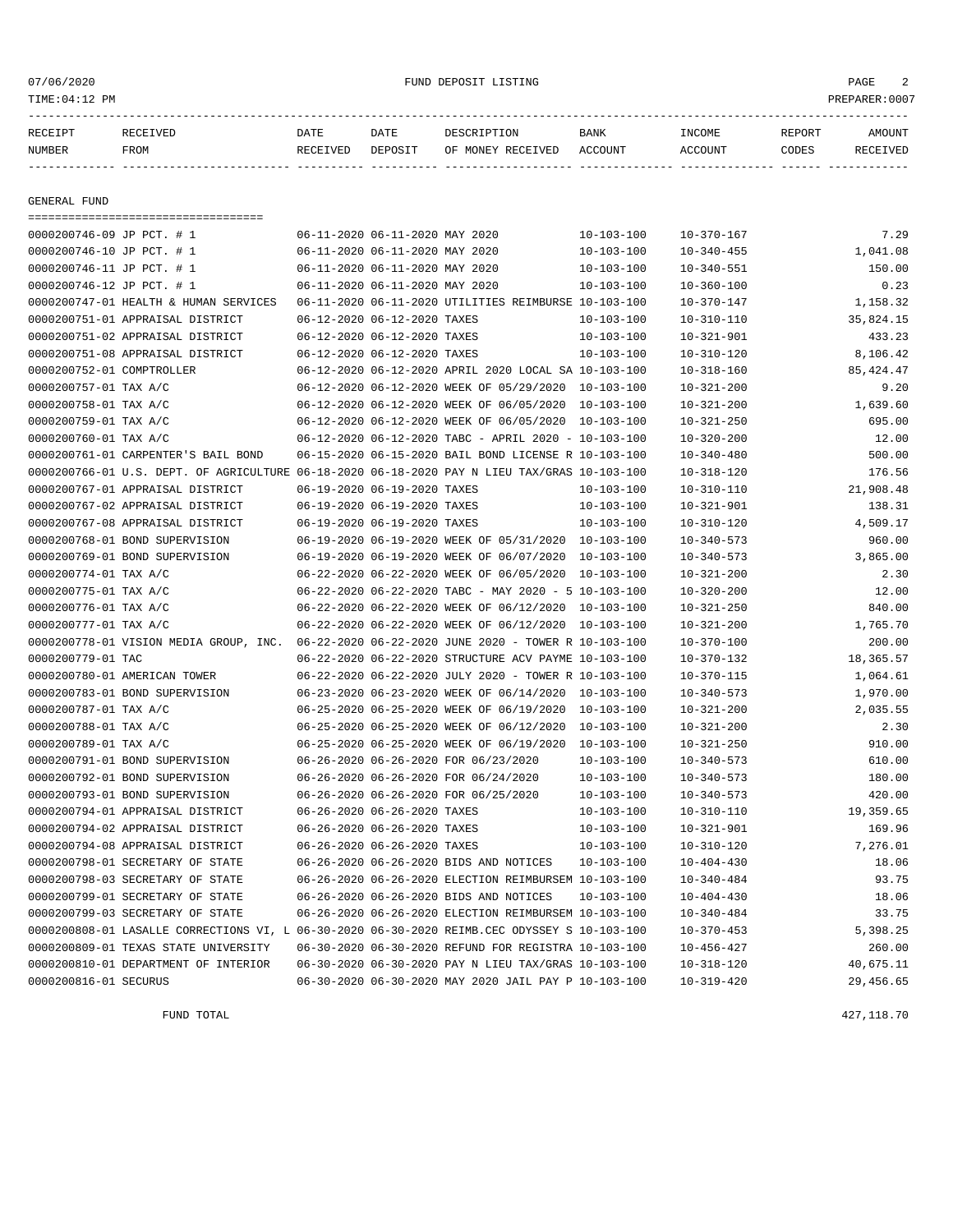TIME:04:12 PM PREPARER:0007

| RECEIPT       | RECEIVED | DATE     | DATE    | DESCRIPTION               | <b>BANK</b> | INCOME  | REPORT | AMOUNT          |
|---------------|----------|----------|---------|---------------------------|-------------|---------|--------|-----------------|
| <b>NUMBER</b> | FROM     | RECEIVED | DEPOSIT | OF MONEY RECEIVED ACCOUNT |             | ACCOUNT | CODES  | <b>RECEIVED</b> |
|               |          |          |         |                           |             |         |        |                 |

#### COURTHOUSE SECURITY

| 0000200726-02 LEGEND BANK | 06-04-2020 06-04-2020 MAY 2020 INTEREST 11-103-100 |                  | 11-360-100       | 10.89 |
|---------------------------|----------------------------------------------------|------------------|------------------|-------|
| 0000200744-13 JP PCT. # 1 | 06-11-2020 06-11-2020 MAR. 2020                    | $11 - 103 - 100$ | $11 - 340 - 651$ | 29.03 |
| 0000200745-12 JP PCT. # 1 | 06-11-2020 06-11-2020 APRIL 2020                   | $11 - 103 - 100$ | $11 - 340 - 651$ | 7.36  |
| 0000200746-13 JP PCT. # 1 | 06-11-2020 06-11-2020 MAY 2020                     | $11 - 103 - 100$ | $11 - 340 - 651$ | 8.48  |

FUND TOTAL 55.76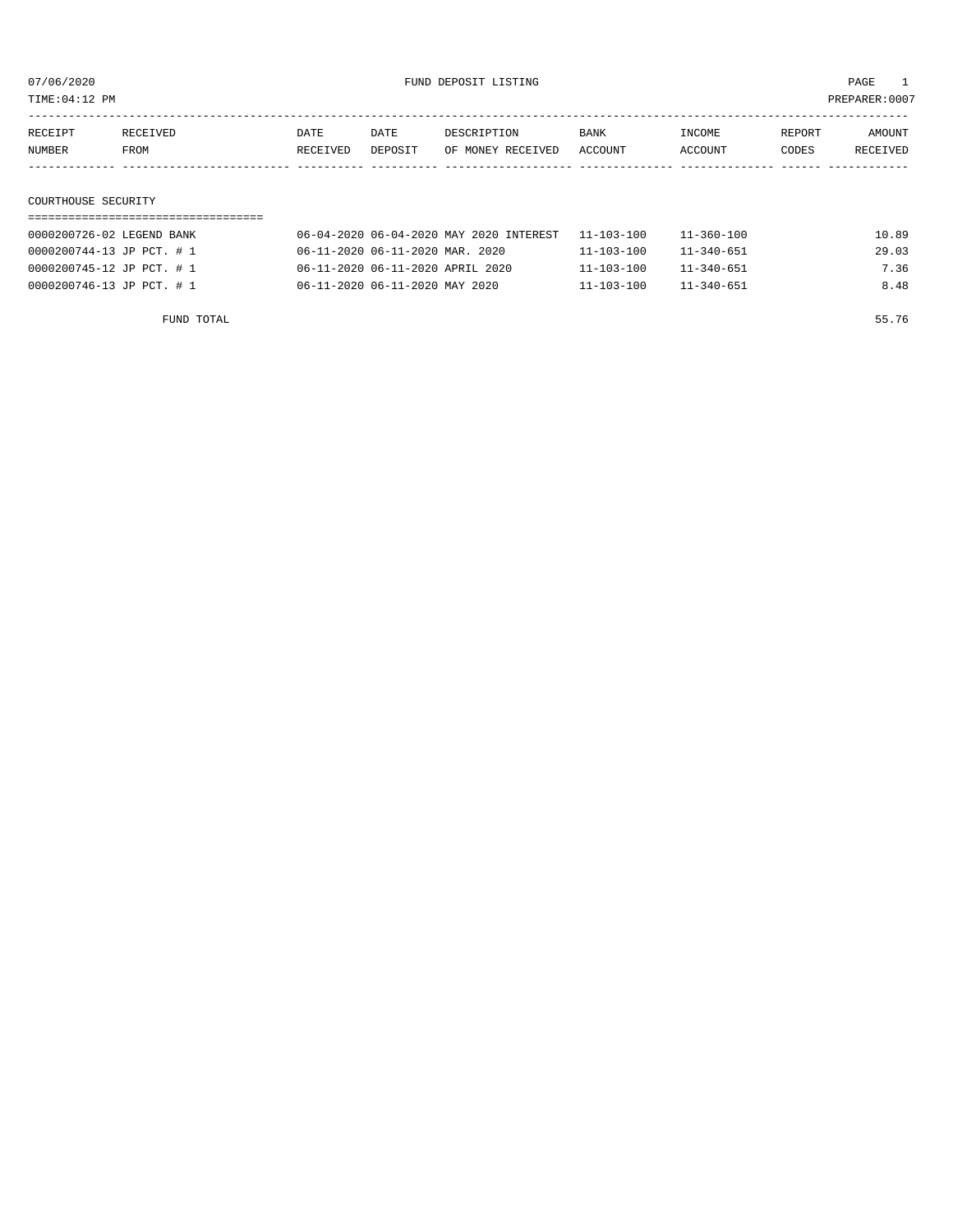TIME:04:12 PM PREPARER:0007

| REPORT | AMOUNT   |
|--------|----------|
| CODES  | RECEIVED |
|        |          |
|        |          |

CO.CLK.VITAL STAT.FEE

===================================

| 0000200726-03<br>LEGEND BANK | INTEREST<br>, 06-04-2020 MAY 2020<br>06-04-2020 | $-103 - 100$<br>$12 - 1.$ | ⊥2-360-100 | ററ |
|------------------------------|-------------------------------------------------|---------------------------|------------|----|
|                              |                                                 |                           |            |    |

FUND TOTAL 0.29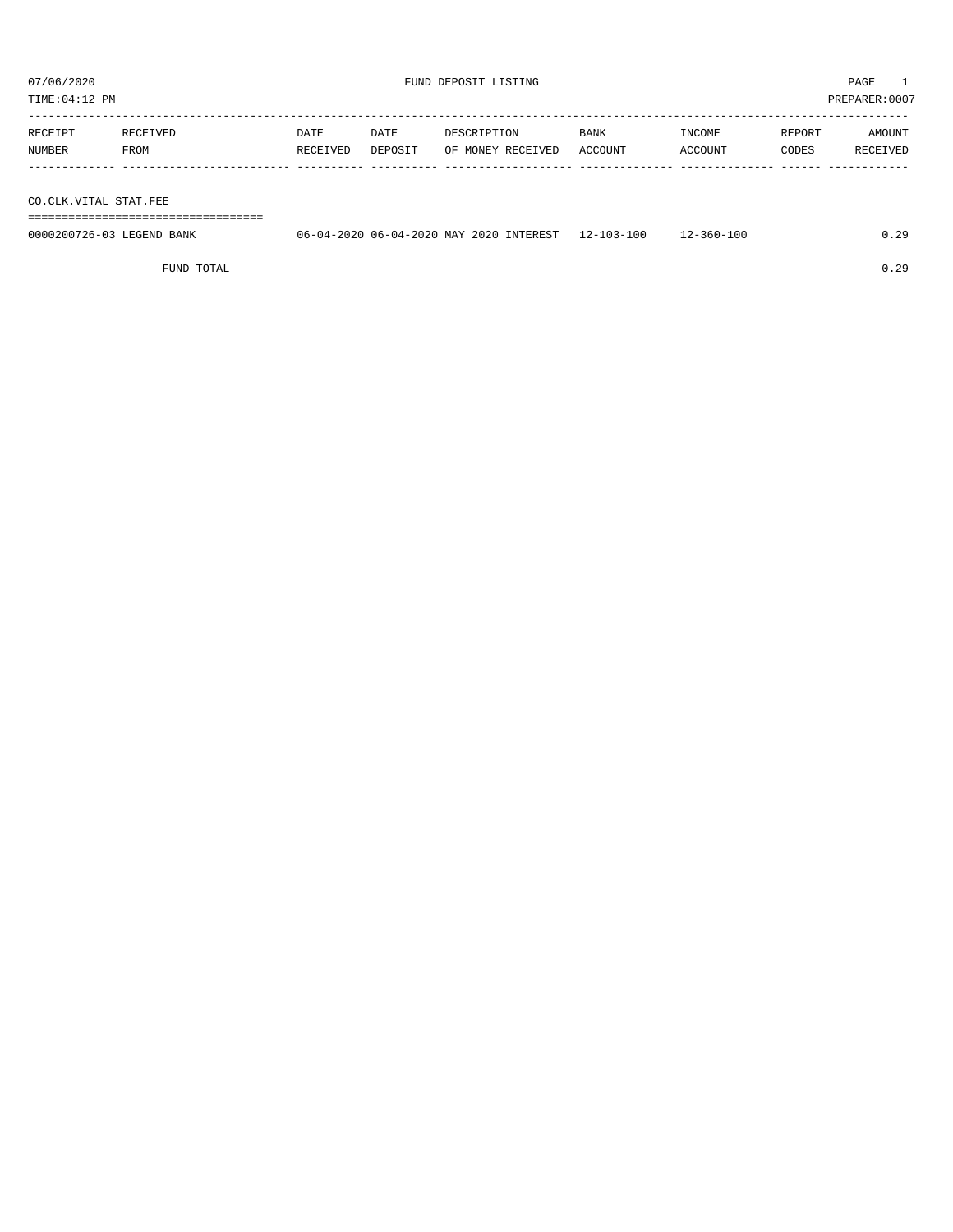| TIME:04:12 PM         |                                        |          |                                     |                   |                  |                  |        | PREPARER:0007   |
|-----------------------|----------------------------------------|----------|-------------------------------------|-------------------|------------------|------------------|--------|-----------------|
| RECEIPT               | RECEIVED                               | DATE     | DATE                                | DESCRIPTION       | BANK             | INCOME           | REPORT | AMOUNT          |
| <b>NUMBER</b>         | FROM                                   | RECEIVED | DEPOSIT                             | OF MONEY RECEIVED | <b>ACCOUNT</b>   | ACCOUNT          | CODES  | <b>RECEIVED</b> |
|                       |                                        |          |                                     |                   |                  |                  |        |                 |
|                       |                                        |          |                                     |                   |                  |                  |        |                 |
| BAIL BONDS TRUST FUND |                                        |          |                                     |                   |                  |                  |        |                 |
|                       |                                        |          |                                     |                   |                  |                  |        |                 |
|                       | 0000200748-01 DOC'S BAIL BONDS         |          | 06-11-2020 06-11-2020 BOND FEES     |                   | $13 - 103 - 113$ | $13 - 345 - 113$ |        | 135.00          |
|                       | 0000200749-01 FANNIN COUNTY BAIL BONDS |          | 06-11-2020 06-11-2020 BOND FEES     |                   | $13 - 103 - 113$ | $13 - 345 - 113$ |        | 90.00           |
|                       | 0000200750-01 CARPENTER'S BAIL BONDS   |          | $06 - 11 - 202000 - 11 - 2020$ BOND | FEES              | $13 - 103 - 113$ | $13 - 345 - 113$ |        | 45.00           |
|                       | 0000200771-01 CARPENTER'S BAIL BONDS   |          | 06-19-2020 06-19-2020 BOND FEES     |                   | $13 - 103 - 113$ | $13 - 345 - 113$ |        | 75.00           |
|                       | 0000200772-01 FANNIN COUNTY BAIL BONDS |          | 06-19-2020 06-19-2020 BOND FEES     |                   | $13 - 103 - 113$ | $13 - 345 - 113$ |        | 90.00           |

| 0000200773-01 DOC'S BAIL BONDS                                         | 06-19-2020 06-19-2020 BOND FEES | 13-103-113       | $13 - 345 - 113$ | 180.00 |
|------------------------------------------------------------------------|---------------------------------|------------------|------------------|--------|
| 0000200801-01 FANNIN COUNTY BAIL BONDS 06-29-2020 06-29-2020 BOND FEES |                                 | 13-103-113       | $13 - 345 - 113$ | 30.00  |
| 0000200802-01 CARPENTER'S BAIL BONDS                                   | 06-29-2020 06-29-2020 BOND FEES | $13 - 103 - 113$ | $13 - 345 - 113$ | 45.00  |
| 0000200803-01 DOC'S BAIL BONDS                                         | 06-29-2020 06-29-2020 BOND FEES | $13 - 103 - 113$ | $13 - 345 - 113$ | 30.00  |
|                                                                        |                                 |                  |                  |        |

FUND TOTAL 720.00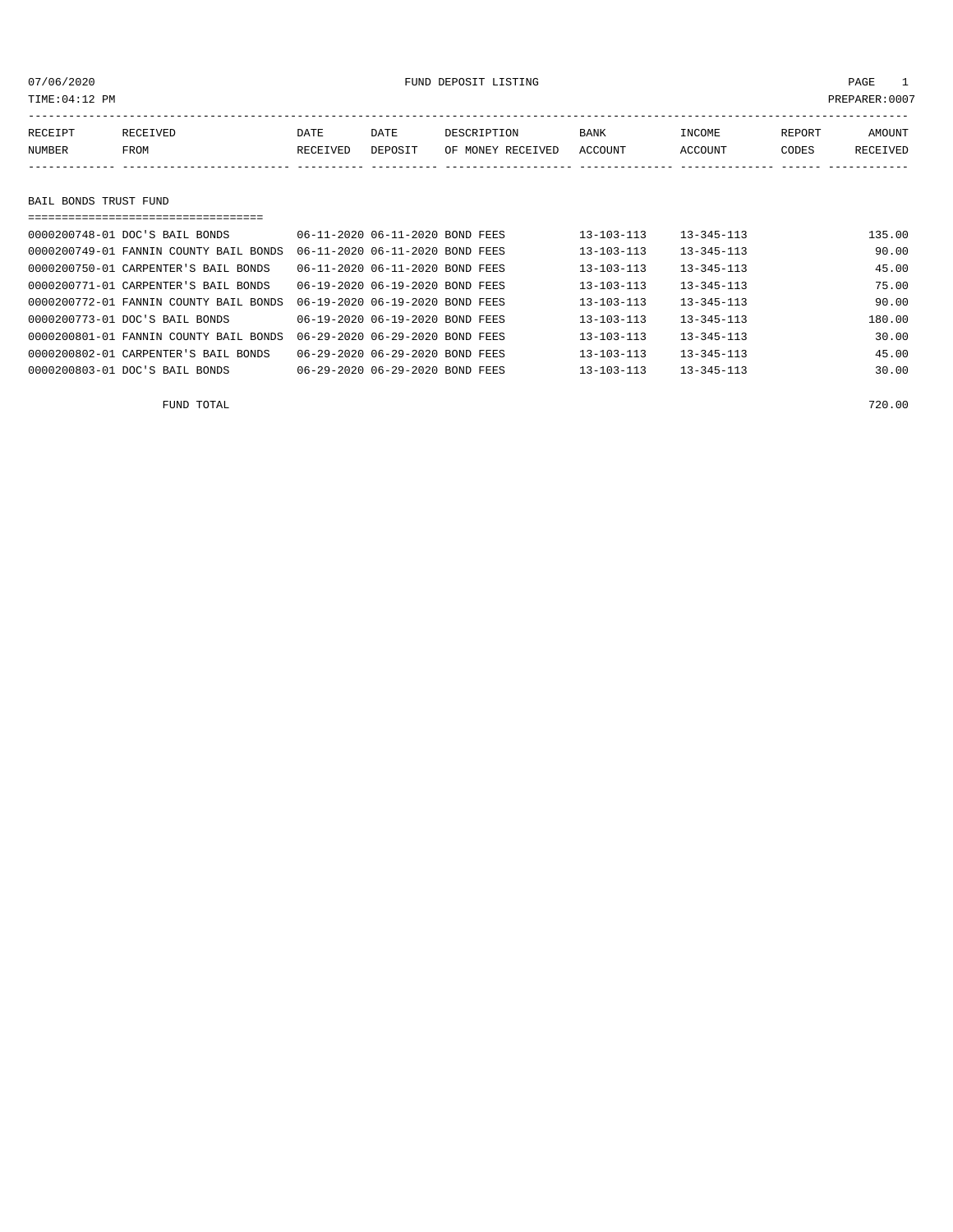TIME:04:12 PM PREPARER:0007

| RECEIPT                  | RECEIVED | DATE     | DATE    | DESCRIPTION       | <b>BANK</b> | INCOME  | REPORT | AMOUNT   |
|--------------------------|----------|----------|---------|-------------------|-------------|---------|--------|----------|
| NUMBER                   | FROM     | RECEIVED | DEPOSIT | OF MONEY RECEIVED | ACCOUNT     | ACCOUNT | CODES  | RECEIVED |
|                          |          |          |         |                   |             |         |        |          |
|                          |          |          |         |                   |             |         |        |          |
| JUSTICE CT.BLDG.SECURITY |          |          |         |                   |             |         |        |          |

| 0000200744-14 JP PCT. # 1 | 06-11-2020 06-11-2020 MAR. 2020  | 14-103-100       | $14 - 370 - 455$ | 179.18 |
|---------------------------|----------------------------------|------------------|------------------|--------|
| 0000200745-13 JP PCT. # 1 | 06-11-2020 06-11-2020 APRIL 2020 | $14 - 103 - 100$ | $14 - 370 - 455$ | 28.03  |
| 0000200746-14 JP PCT. # 1 | 06-11-2020 06-11-2020 MAY 2020   | $14 - 103 - 100$ | $14 - 370 - 455$ | 64.13  |

FUND TOTAL 271.34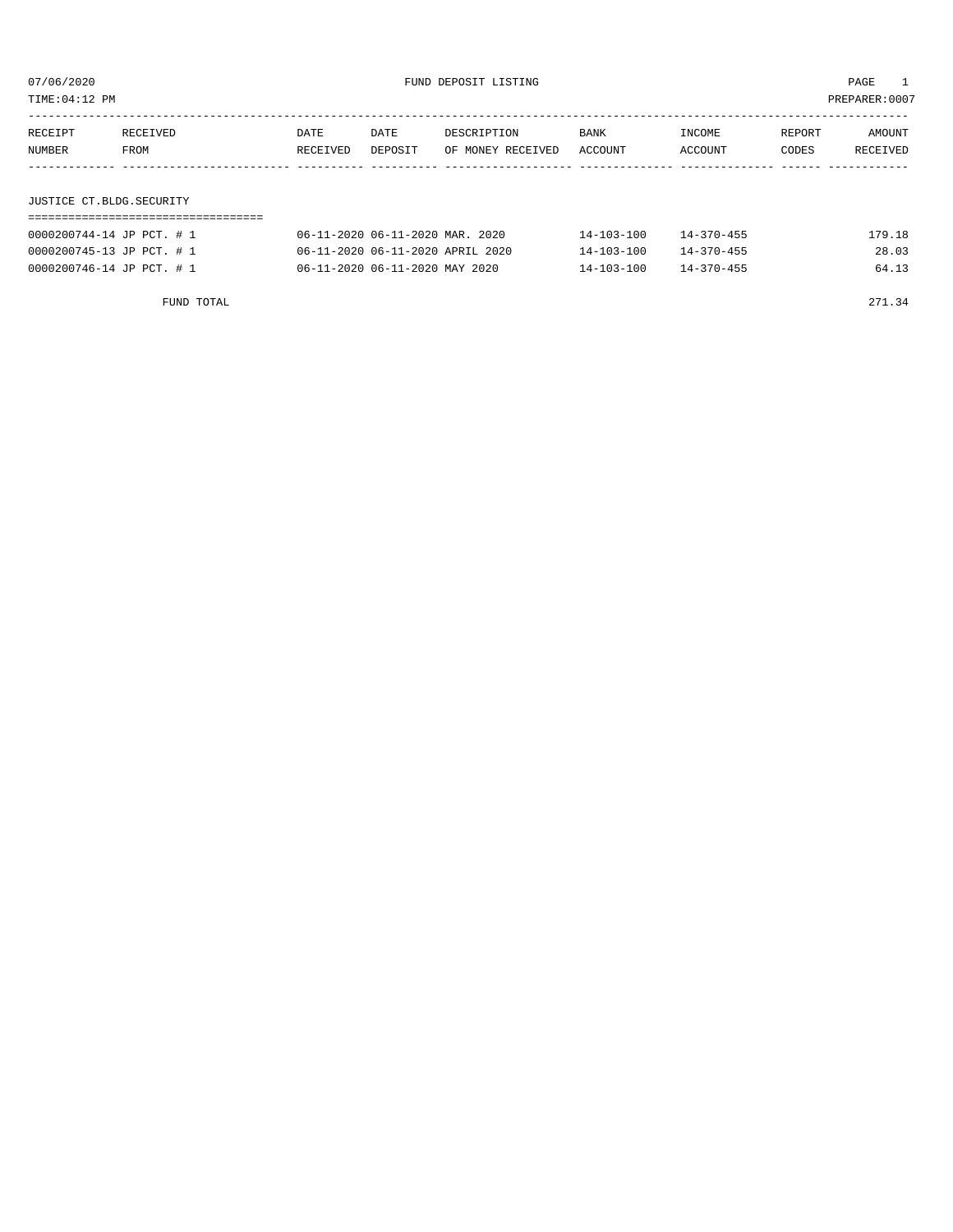TIME:04:12 PM PREPARER:0007

| RECEIPT | RECEIVED    | DATE     | DATE    | DESCRIPTION       | BANK    | INCOME  | REPORT | AMOUNT   |
|---------|-------------|----------|---------|-------------------|---------|---------|--------|----------|
| NUMBER  | <b>FROM</b> | RECEIVED | DEPOSIT | OF MONEY RECEIVED | ACCOUNT | ACCOUNT | CODES  | RECEIVED |
|         |             |          |         |                   |         |         |        |          |

CO.CLERK RECORD MNGMT.

===================================

| 0000200726-04 LEGEND BANK | 06-04-2020 06-04-2020 MAY 2020 INTEREST 18-103-100 | $18 - 360 - 100$ | 2.62 |
|---------------------------|----------------------------------------------------|------------------|------|
|                           |                                                    |                  |      |

FUND TOTAL 2.62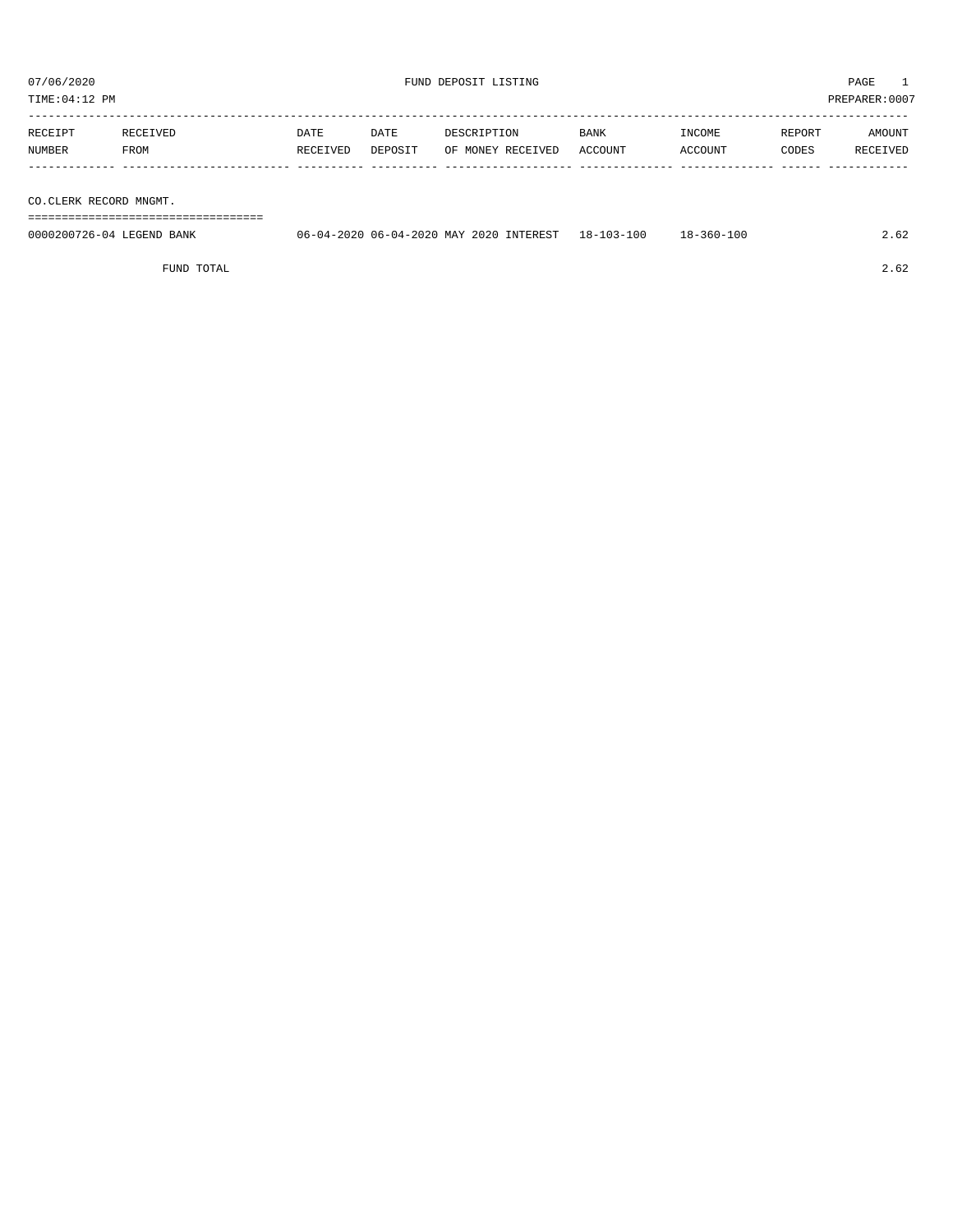TIME:04:12 PM PREPARER:0007

| RECEIPT | RECEIVED    | <b>DATE</b> | DATE    | DESCRIPTION       | <b>BANK</b> | INCOME  | REPORT | AMOUNT   |
|---------|-------------|-------------|---------|-------------------|-------------|---------|--------|----------|
| NUMBER  | <b>FROM</b> | RECEIVED    | DEPOSIT | OF MONEY RECEIVED | ACCOUNT     | ACCOUNT | CODES  | RECEIVED |
|         |             |             |         |                   |             |         |        |          |
|         |             |             |         |                   |             |         |        |          |

DIST.CLK.RECORDS MNGMT.

===================================

| 0000200726-05 LEGEND BANK | 06-04-2020 06-04-2020 MAY 2020 INTEREST 19-103-100 | $19 - 360 - 100$ | 0.58 |
|---------------------------|----------------------------------------------------|------------------|------|
|                           |                                                    |                  |      |

FUND TOTAL  $0.58$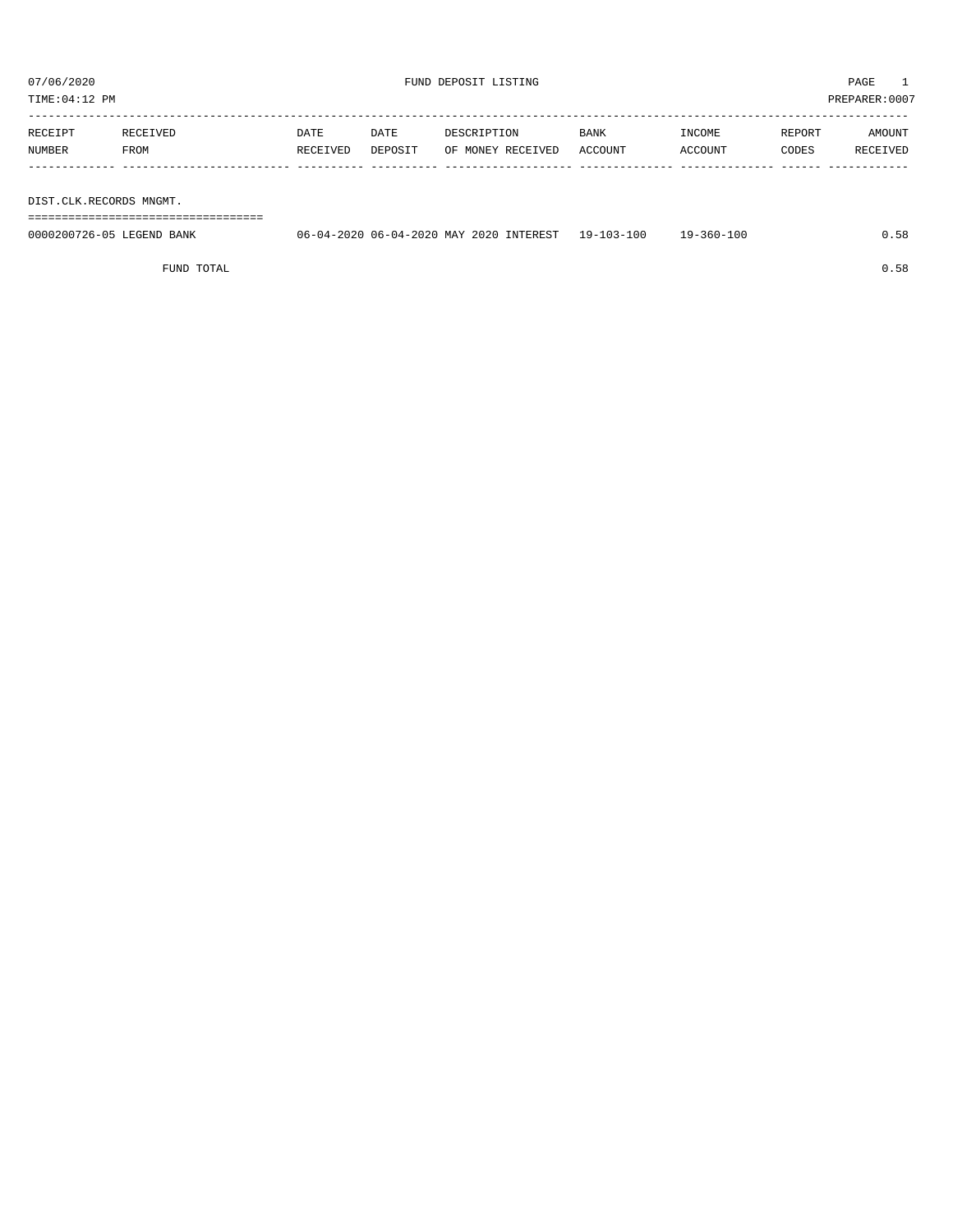TIME:04:12 PM PREPARER:0007

| RECEIPT | RECEIVED | DATE     | DATE    | DESCRIPTION       | <b>BANK</b> | INCOME  | REPORT | AMOUNT   |
|---------|----------|----------|---------|-------------------|-------------|---------|--------|----------|
| NUMBER  | FROM     | RECEIVED | DEPOSIT | OF MONEY RECEIVED | ACCOUNT     | ACCOUNT | CODES  | RECEIVED |
|         |          |          |         |                   |             |         |        |          |
|         |          |          |         |                   |             |         |        |          |

COUNTY OFFICES REC.MNGMT.

===================================

| 0000200726-06 LEGEND BANK | 06-04-2020 06-04-2020 MAY 2020 INTEREST | $20 - 103 - 100$ | -360-100<br>$2.0 -$ |  |
|---------------------------|-----------------------------------------|------------------|---------------------|--|
|                           |                                         |                  |                     |  |

FUND TOTAL 5.49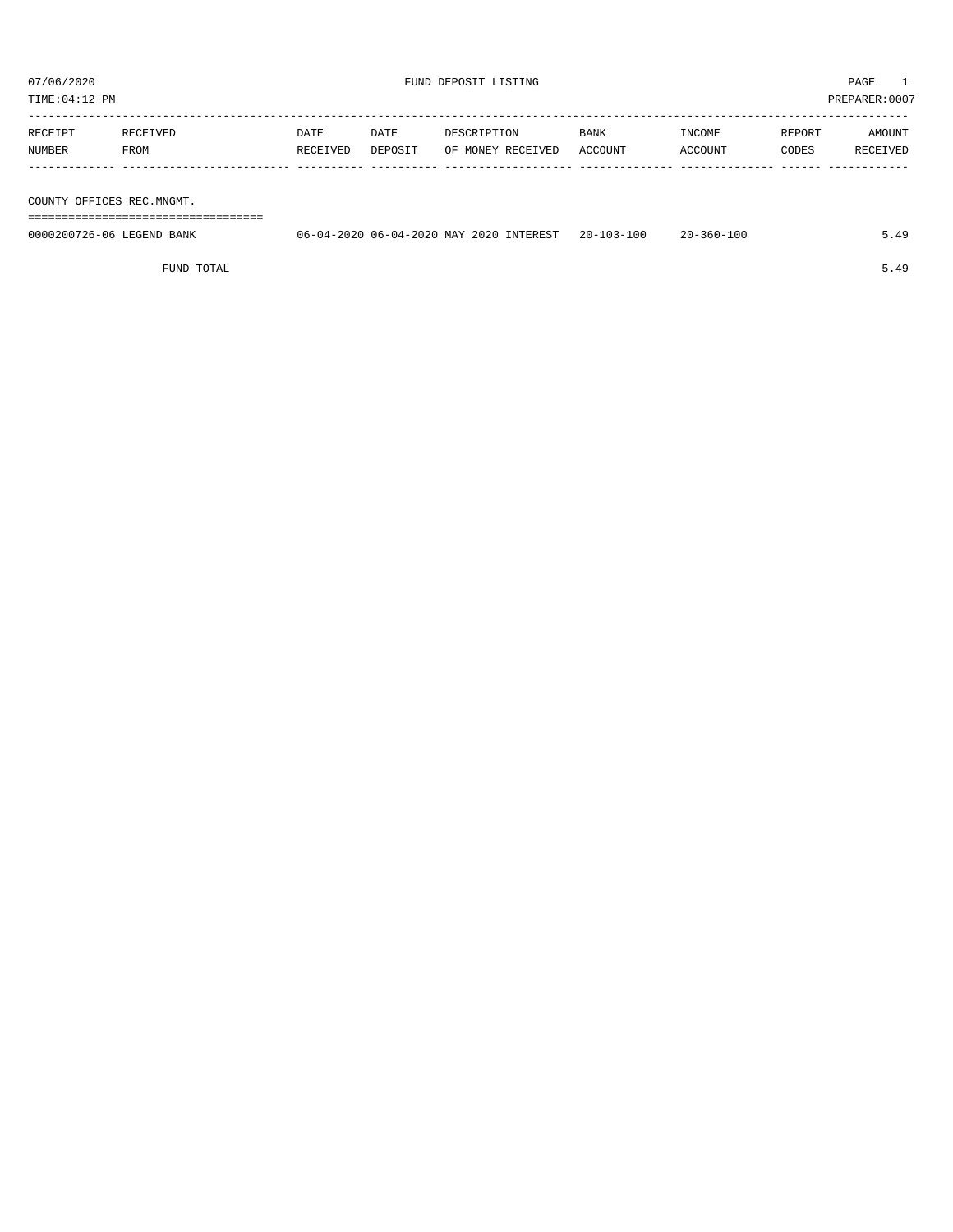07/06/2020 PMD DEPOSIT LISTING PAGE 1

| RECEIPT | <b>RECEIVED</b> | DATE     | DATE    | DESCRIPTION          | <b>BANK</b>    | INCOME  | <b>REPORT</b> | AMOUNT          |
|---------|-----------------|----------|---------|----------------------|----------------|---------|---------------|-----------------|
| NUMBER  | FROM            | RECEIVED | DEPOSIT | RECEIVED<br>OF MONEY | <b>ACCOUNT</b> | ACCOUNT | CODES         | <b>RECEIVED</b> |
|         |                 |          |         |                      |                |         |               |                 |

FANNIN CO. R & B #1 FUND

| ==================================== |                                  |                                                      |                  |                  |          |
|--------------------------------------|----------------------------------|------------------------------------------------------|------------------|------------------|----------|
| 0000200723-02 TEXPOOL                |                                  | 06-03-2020 06-03-2020 MAT 2020 INTEREST              | $21 - 103 - 175$ | $21 - 360 - 100$ | 4.13     |
| 0000200726-07 LEGEND BANK            |                                  | 06-04-2020 06-04-2020 MAY 2020 INTEREST              | $21 - 103 - 100$ | $21 - 360 - 100$ | 38.55    |
| 0000200729-04 APPRAISAL DISTRICT     | 06-05-2020 06-05-2020 TAXES      |                                                      | $21 - 103 - 100$ | $21 - 310 - 110$ | 2,347.02 |
| 0000200729-10 APPRAISAL DISTRICT     | 06-05-2020 06-05-2020 TAXES      |                                                      | $21 - 103 - 100$ | $21 - 310 - 120$ | 245.97   |
| 0000200733-02 TAX A/C                |                                  | 06-05-2020 06-05-2020 WEEK OF 05/29/2020             | $21 - 103 - 100$ | $21 - 321 - 300$ | 1,363.42 |
| 0000200744-16 JP PCT. # 1            | 06-11-2020 06-11-2020 MAR. 2020  |                                                      | $21 - 103 - 100$ | $21 - 350 - 455$ | 454.42   |
| 0000200745-15 JP PCT. # 1            | 06-11-2020 06-11-2020 APRIL 2020 |                                                      | $21 - 103 - 100$ | $21 - 350 - 455$ | 208.30   |
| 0000200746-16 JP PCT. # 1            | 06-11-2020 06-11-2020 MAY 2020   |                                                      | $21 - 103 - 100$ | $21 - 350 - 455$ | 257.56   |
| 0000200751-04 APPRAISAL DISTRICT     | 06-12-2020 06-12-2020 TAXES      |                                                      | $21 - 103 - 100$ | $21 - 310 - 110$ | 2,266.60 |
| 0000200751-10 APPRAISAL DISTRICT     | 06-12-2020 06-12-2020 TAXES      |                                                      | $21 - 103 - 100$ | $21 - 310 - 120$ | 512.90   |
| 0000200752-02 COMPTROLLER            |                                  | 06-12-2020 06-12-2020 APRIL 2020 LOCAL SA 21-103-100 |                  | $21 - 318 - 160$ | 7,523.20 |
| 0000200757-02 TAX A/C                |                                  | 06-12-2020 06-12-2020 WEEK OF 05/29/2020             | $21 - 103 - 100$ | $21 - 321 - 300$ | 8.15     |
| 0000200758-02 TAX A/C                |                                  | 06-12-2020 06-12-2020 WEEK OF 06/05/2020             | $21 - 103 - 100$ | $21 - 321 - 300$ | 1,626.32 |
| 0000200767-04 APPRAISAL DISTRICT     | 06-19-2020 06-19-2020 TAXES      |                                                      | $21 - 103 - 100$ | $21 - 310 - 110$ | 1,386.16 |
| 0000200767-10 APPRAISAL DISTRICT     | 06-19-2020 06-19-2020 TAXES      |                                                      | $21 - 103 - 100$ | $21 - 310 - 120$ | 285.30   |
| 0000200774-02 TAX A/C                |                                  | 06-22-2020 06-22-2020 WEEK OF 06/05/2020             | $21 - 103 - 100$ | $21 - 321 - 300$ | 2.04     |
| 0000200777-02 TAX A/C                |                                  | 06-22-2020 06-22-2020 WEEK OF 06/12/2020             | $21 - 103 - 100$ | $21 - 321 - 300$ | 1,593.72 |
| 0000200784-01 RUSS LAMBERT JR.       | 06-23-2020 06-23-2020 CULVERT    |                                                      | $21 - 103 - 100$ | $21 - 370 - 145$ | 279.90   |
| 0000200785-01 DAVID ATNIP            | 06-23-2020 06-23-2020 CULVERT    |                                                      | $21 - 103 - 100$ | $21 - 370 - 145$ | 279.90   |
| 0000200787-02 TAX A/C                |                                  | 06-25-2020 06-25-2020 WEEK OF 06/19/2020             | $21 - 103 - 100$ | $21 - 321 - 300$ | 1,762.87 |
| 0000200788-02 TAX A/C                |                                  | 06-25-2020 06-25-2020 WEEK OF 06/12/2020             | $21 - 103 - 100$ | $21 - 321 - 300$ | 2.04     |
| 0000200790-01 STEPHANIE LIEBEL       |                                  | 06-25-2020 06-25-2020 CULVERT & ROCK                 | $21 - 103 - 100$ | $21 - 370 - 145$ | 679.90   |
| 0000200794-04 APPRAISAL DISTRICT     | 06-26-2020 06-26-2020 TAXES      |                                                      | $21 - 103 - 100$ | $21 - 310 - 110$ | 1,112.83 |
| 0000200794-10 APPRAISAL DISTRICT     | 06-26-2020 06-26-2020 TAXES      |                                                      | $21 - 103 - 100$ | $21 - 310 - 120$ | 418.24   |
| 0000200810-02 DEPARTMENT OF INTERIOR |                                  | 06-30-2020 06-30-2020 PAY N LIEU TAX/GRAS 21-103-100 |                  | $21 - 318 - 120$ | 1,048.11 |

FUND TOTAL 25,707.55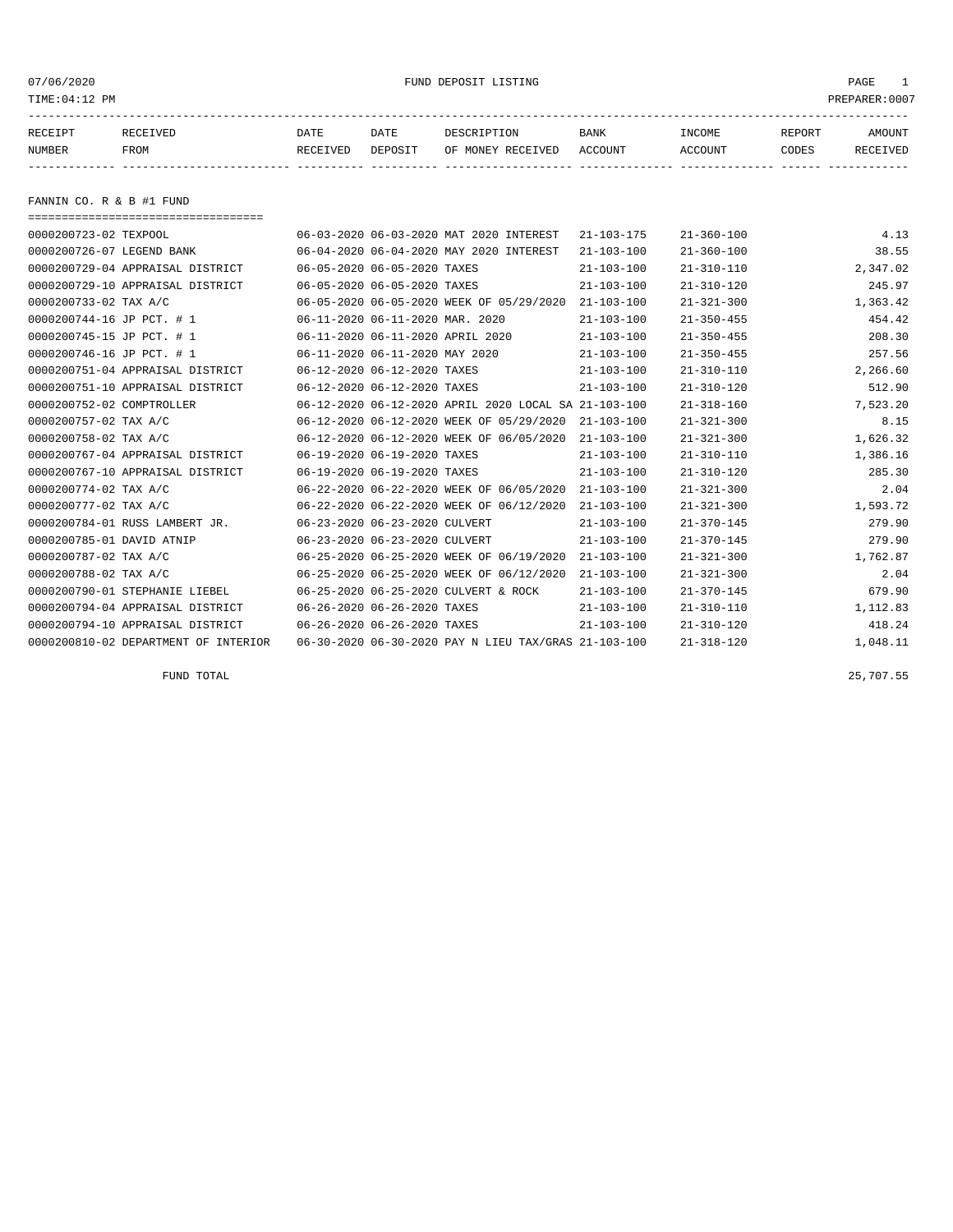or of the control of the control of the control of the control of the control of the control of the control of the control of the control of the control of the control of the control of the control of the control of the co

| RECEIPT | <b>RECEIVED</b> | DATE            | DATE    | DESCRIPTION       | <b>BANK</b> | INCOME  | <b>REPORT</b> | AMOUNT          |
|---------|-----------------|-----------------|---------|-------------------|-------------|---------|---------------|-----------------|
| NUMBER  | FROM            | <b>RECEIVED</b> | DEPOSIT | OF MONEY RECEIVED | ACCOUNT     | ACCOUNT | CODES         | <b>RECEIVED</b> |
|         |                 |                 |         |                   |             |         |               |                 |

FANNIN CO. R & B #2 FUND

| ======================================                               |                                 |                                                         |                  |                  |          |
|----------------------------------------------------------------------|---------------------------------|---------------------------------------------------------|------------------|------------------|----------|
| 0000200715-01 CPA STATE FISCAL                                       |                                 | $06-02-2020$ $06-02-2020$ OTR. 4 2019 & OTR. 22-103-100 |                  | $22 - 622 - 457$ | 20.72    |
| 0000200723-03 TEXPOOL                                                |                                 | 06-03-2020 06-03-2020 MAY 2020 INTEREST                 | $22 - 103 - 175$ | $22 - 360 - 100$ | 59.72    |
| 0000200724-01 MRS. MARTIN                                            | 06-03-2020 06-03-2020 CULVERT   |                                                         | $22 - 103 - 100$ | $22 - 370 - 145$ | 280.00   |
| 0000200726-08 LEGEND BANK                                            |                                 | 06-04-2020 06-04-2020 MAY 2020 INTEREST                 | $22 - 103 - 100$ | $22 - 360 - 100$ | 44.73    |
| 0000200729-05 APPRAISAL DISTRICT                                     | 06-05-2020 06-05-2020 TAXES     |                                                         | $22 - 103 - 100$ | $22 - 310 - 110$ | 2,733.96 |
| 0000200729-11 APPRAISAL DISTRICT                                     | 06-05-2020 06-05-2020 TAXES     |                                                         | $22 - 103 - 100$ | $22 - 310 - 120$ | 286.53   |
| 0000200733-03 TAX A/C                                                |                                 | 06-05-2020 06-05-2020 WEEK OF 05/29/2020 22-103-100     |                  | $22 - 321 - 300$ | 1,588.21 |
| 0000200738-01 MICAH W. CROSSLAND                                     | 06-08-2020 06-08-2020 CULVERT   |                                                         | $22 - 103 - 100$ | $22 - 370 - 145$ | 373.20   |
| 0000200742-01 JENNY R. CLORE                                         | 06-09-2020 06-09-2020 CULVERT   |                                                         | $22 - 103 - 100$ | $22 - 370 - 145$ | 653.10   |
| 0000200744-17 JP PCT. # 1                                            | 06-11-2020 06-11-2020 MAR. 2020 |                                                         | $22 - 103 - 100$ | $22 - 350 - 455$ | 529.34   |
| 0000200745-16 JP PCT. # 1                                            |                                 | 06-11-2020 06-11-2020 APRIL 2020                        | $22 - 103 - 100$ | $22 - 350 - 455$ | 242.64   |
| 0000200746-17 JP PCT. # 1                                            | 06-11-2020 06-11-2020 MAY 2020  |                                                         | $22 - 103 - 100$ | $22 - 350 - 455$ | 300.03   |
| 0000200751-05 APPRAISAL DISTRICT                                     | 06-12-2020 06-12-2020 TAXES     |                                                         | $22 - 103 - 100$ | $22 - 310 - 110$ | 2,640.30 |
| 0000200751-11 APPRAISAL DISTRICT                                     | 06-12-2020 06-12-2020 TAXES     |                                                         | $22 - 103 - 100$ | $22 - 310 - 120$ | 597.46   |
| 0000200752-03 COMPTROLLER                                            |                                 | 06-12-2020 06-12-2020 APRIL 2020 LOCAL SA 22-103-100    |                  | $22 - 318 - 160$ | 8,763.53 |
| 0000200753-01 DOUGLAS C. TASSAN                                      | 06-12-2020 06-12-2020 CULVERT   |                                                         | $22 - 103 - 100$ | $22 - 370 - 145$ | 373.20   |
| 0000200754-01 OVIDIO I. CAREAMO                                      | 06-12-2020 06-12-2020 CULVERT   |                                                         | $22 - 103 - 100$ | $22 - 370 - 145$ | 334.80   |
| 0000200755-01 ROY D. NARMOUR                                         | 06-12-2020 06-12-2020 CULVERT   |                                                         | $22 - 103 - 100$ | $22 - 370 - 145$ | 298.80   |
| 0000200756-01 GARY F. DOBBINS                                        | 06-12-2020 06-12-2020 TIN HORN  |                                                         | $22 - 103 - 100$ | $22 - 370 - 145$ | 179.28   |
| 0000200757-03 TAX A/C                                                |                                 | 06-12-2020 06-12-2020 WEEK OF 05/29/2020                | 22-103-100       | $22 - 321 - 300$ | 9.50     |
| 0000200758-03 TAX A/C                                                |                                 | 06-12-2020 06-12-2020 WEEK OF 06/05/2020                | $22 - 103 - 100$ | $22 - 321 - 300$ | 1,894.45 |
| 0000200762-01 CASEY MCCARLEY                                         | 06-16-2020 06-16-2020 CULVERT   |                                                         | $22 - 103 - 100$ | $22 - 370 - 145$ | 298.80   |
| 0000200763-01 WYATT BEEZLEY                                          | 06-16-2020 06-16-2020 CULVERT   |                                                         | $22 - 103 - 100$ | $22 - 370 - 145$ | 298.80   |
| 0000200767-05 APPRAISAL DISTRICT                                     | 06-19-2020 06-19-2020 TAXES     |                                                         | $22 - 103 - 100$ | $22 - 310 - 110$ | 1,614.69 |
| 0000200767-11 APPRAISAL DISTRICT                                     | 06-19-2020 06-19-2020 TAXES     |                                                         | $22 - 103 - 100$ | $22 - 310 - 120$ | 332.33   |
| 0000200774-03 TAX A/C                                                |                                 | 06-22-2020 06-22-2020 WEEK OF 06/05/2020                | 22-103-100       | $22 - 321 - 300$ | 2.37     |
| 0000200777-03 TAX A/C                                                |                                 | 06-22-2020 06-22-2020 WEEK OF 06/12/2020                | 22-103-100       | $22 - 321 - 300$ | 1,856.47 |
| 0000200781-01 NATHAN PRATER                                          | 06-23-2020 06-23-2020 CULVERT   |                                                         | $22 - 103 - 100$ | $22 - 370 - 145$ | 373.20   |
| 0000200782-01 DANNY DAVIDSON- HANDYMAN 06-23-2020 06-23-2020 CULVERT |                                 |                                                         | $22 - 103 - 100$ | $22 - 370 - 145$ | 174.28   |
| 0000200787-03 TAX A/C                                                |                                 | 06-25-2020 06-25-2020 WEEK OF 06/19/2020 22-103-100     |                  | $22 - 321 - 300$ | 2,053.51 |
| 0000200788-03 TAX A/C                                                |                                 | 06-25-2020 06-25-2020 WEEK OF 06/12/2020 22-103-100     |                  | $22 - 321 - 300$ | 2.37     |
| 0000200794-05 APPRAISAL DISTRICT                                     | 06-26-2020 06-26-2020 TAXES     |                                                         | $22 - 103 - 100$ | $22 - 310 - 110$ | 1,296.30 |
| 0000200794-11 APPRAISAL DISTRICT                                     | 06-26-2020 06-26-2020 TAXES     |                                                         | $22 - 103 - 100$ | $22 - 310 - 120$ | 487.20   |
| 0000200807-01 DANNY L. SHADDEN                                       | 06-30-2020 06-30-2020 CULVERT   |                                                         | $22 - 103 - 100$ | $22 - 370 - 145$ | 359.60   |
| 0000200810-03 DEPARTMENT OF INTERIOR                                 |                                 | 06-30-2020 06-30-2020 PAY N LIEU TAX/GRAS 22-103-100    |                  | $22 - 318 - 120$ | 1,220.91 |

FUND TOTAL 32,574.33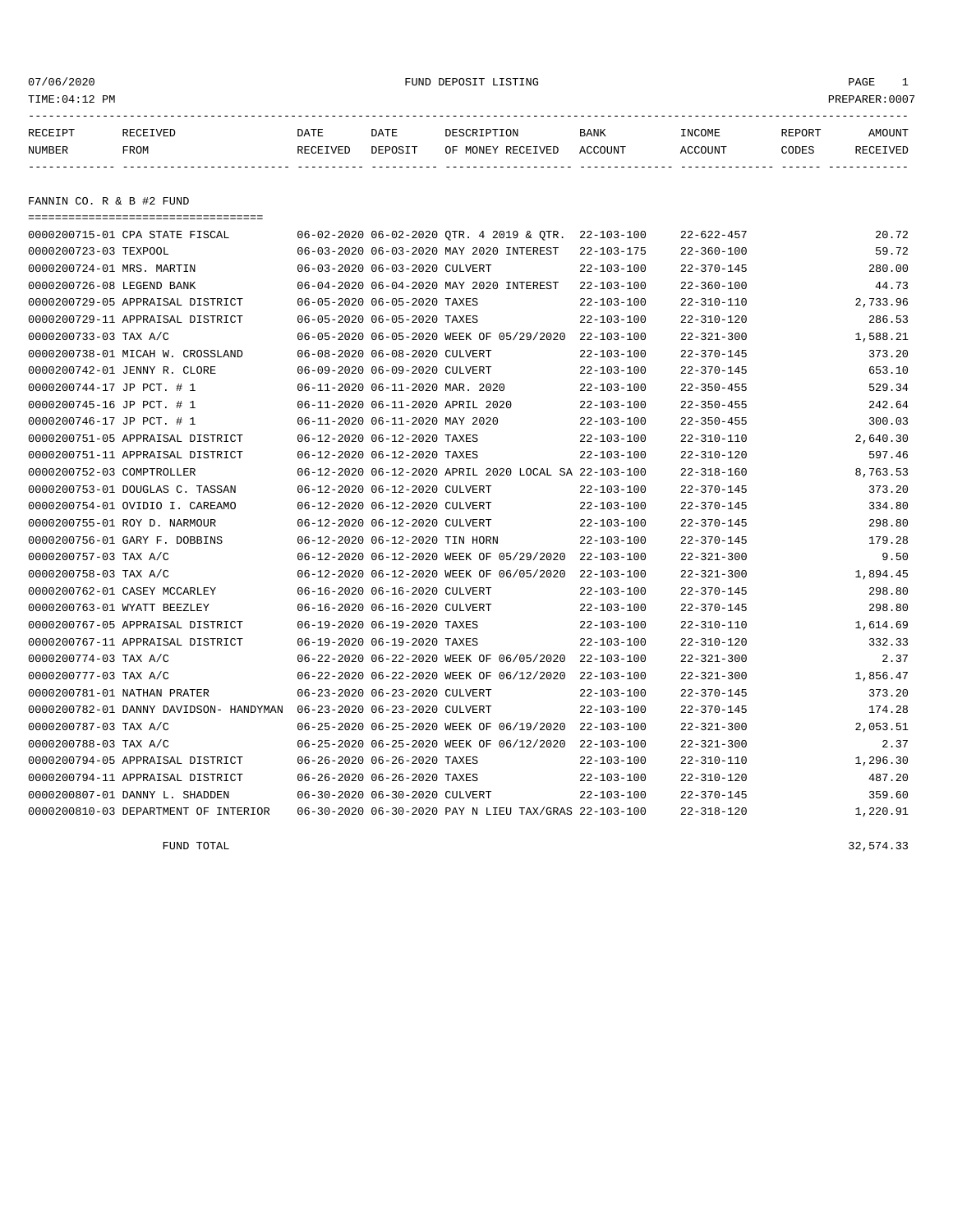or of the control of the control of the control of the control of the control of the control of the control of the control of the control of the control of the control of the control of the control of the control of the co

| RECEIPT | RECEIVED | DATE     | DATE    | DESCRIPTION       | <b>BANK</b> | INCOME  | <b>REPORT</b> | AMOUNT          |
|---------|----------|----------|---------|-------------------|-------------|---------|---------------|-----------------|
| NUMBER  | FROM     | RECEIVED | DEPOSIT | OF MONEY RECEIVED | ACCOUNT     | ACCOUNT | <b>CODES</b>  | <b>RECEIVED</b> |
|         |          |          |         |                   |             |         |               |                 |

FANNIN CO. R & B #3 FUND

| ===================================== |                                  |                                                      |                  |                  |             |
|---------------------------------------|----------------------------------|------------------------------------------------------|------------------|------------------|-------------|
| 0000200711-01 BOBBY CALDWELL          | 06-01-2020 06-01-2020 CULVERT    |                                                      | $23 - 103 - 100$ | $23 - 370 - 145$ | 422.00      |
| 0000200712-01 ELZA SCHROEDER III      | 06-01-2020 06-01-2020 CULVERT    |                                                      | $23 - 103 - 100$ | $23 - 370 - 145$ | 544.00      |
| 0000200715-02 CPA STATE FISCAL        |                                  | 06-02-2020 06-02-2020 OTR. 4 2019 & OTR.             | 23-103-100       | $23 - 623 - 457$ | 36.61       |
| 0000200723-04 TEXPOOL                 |                                  | 06-03-2020 06-03-2020 MAY 2020 INTEREST              | $23 - 103 - 175$ | $23 - 360 - 100$ | 141.53      |
| 0000200726-09 LEGEND BANK             |                                  | 06-04-2020 06-04-2020 MAY 2020 INTEREST              | $23 - 103 - 100$ | $23 - 360 - 100$ | 51.49       |
| 0000200729-06 APPRAISAL DISTRICT      | 06-05-2020 06-05-2020 TAXES      |                                                      | $23 - 103 - 100$ | $23 - 310 - 110$ | 4,100.94    |
| 0000200729-12 APPRAISAL DISTRICT      | 06-05-2020 06-05-2020 TAXES      |                                                      | $23 - 103 - 100$ | $23 - 310 - 120$ | 429.79      |
| 0000200733-04 TAX A/C                 |                                  | 06-05-2020 06-05-2020 WEEK OF 05/29/2020 23-103-100  |                  | $23 - 321 - 300$ | 2,382.31    |
| 0000200744-18 JP PCT. # 1             | 06-11-2020 06-11-2020 MAR. 2020  |                                                      | $23 - 103 - 100$ | $23 - 350 - 455$ | 794.01      |
| 0000200745-17 JP PCT. # 1             | 06-11-2020 06-11-2020 APRIL 2020 |                                                      | $23 - 103 - 100$ | $23 - 350 - 455$ | 363.95      |
| 0000200746-18 JP PCT. # 1             | 06-11-2020 06-11-2020 MAY 2020   |                                                      | $23 - 103 - 100$ | $23 - 350 - 455$ | 450.04      |
| 0000200751-06 APPRAISAL DISTRICT      | 06-12-2020 06-12-2020 TAXES      |                                                      | $23 - 103 - 100$ | $23 - 310 - 110$ | 3,960.44    |
| 0000200751-12 APPRAISAL DISTRICT      | 06-12-2020 06-12-2020 TAXES      |                                                      | $23 - 103 - 100$ | $23 - 310 - 120$ | 896.18      |
| 0000200752-04 COMPTROLLER             |                                  | 06-12-2020 06-12-2020 APRIL 2020 LOCAL SA 23-103-100 |                  | $23 - 318 - 160$ | 13, 145. 28 |
| 0000200757-04 TAX A/C                 |                                  | 06-12-2020 06-12-2020 WEEK OF 05/29/2020             | $23 - 103 - 100$ | $23 - 321 - 300$ | 14.24       |
| 0000200758-04 TAX A/C                 |                                  | 06-12-2020 06-12-2020 WEEK OF 06/05/2020             | $23 - 103 - 100$ | $23 - 321 - 300$ | 2,841.68    |
| 0000200764-01 CITY OF LADONIA         | 06-16-2020 06-16-2020 FUEL       |                                                      | $23 - 103 - 100$ | $23 - 370 - 145$ | 34.25       |
| 0000200765-01 EUGENE TERRELL          | 06-17-2020 06-17-2020 CULVERT    |                                                      | 23-103-100       | $23 - 370 - 145$ | 422.00      |
| 0000200767-06 APPRAISAL DISTRICT      | 06-19-2020 06-19-2020 TAXES      |                                                      | 23-103-100       | 23-310-110       | 2,422.03    |
| 0000200767-12 APPRAISAL DISTRICT      | 06-19-2020 06-19-2020 TAXES      |                                                      | $23 - 103 - 100$ | $23 - 310 - 120$ | 498.50      |
| 0000200774-04 TAX A/C                 |                                  | 06-22-2020 06-22-2020 WEEK OF 06/05/2020             | $23 - 103 - 100$ | $23 - 321 - 300$ | 3.56        |
| 0000200777-04 TAX A/C                 |                                  | 06-22-2020 06-22-2020 WEEK OF 06/12/2020             | $23 - 103 - 100$ | $23 - 321 - 300$ | 2,784.70    |
| 0000200786-01 MICHAEL J. HICKEY       | 06-24-2020 06-24-2020 CULVERT    |                                                      | $23 - 103 - 100$ | $23 - 370 - 145$ | 963.00      |
| 0000200787-04 TAX A/C                 |                                  | 06-25-2020 06-25-2020 WEEK OF 06/19/2020             | 23-103-100       | $23 - 321 - 300$ | 3,080.26    |
| 0000200788-04 TAX A/C                 |                                  | 06-25-2020 06-25-2020 WEEK OF 06/12/2020             | $23 - 103 - 100$ | $23 - 321 - 300$ | 3.56        |
| 0000200794-06 APPRAISAL DISTRICT      | 06-26-2020 06-26-2020 TAXES      |                                                      | $23 - 103 - 100$ | $23 - 310 - 110$ | 1,944.46    |
| 0000200794-12 APPRAISAL DISTRICT      | 06-26-2020 06-26-2020 TAXES      |                                                      | $23 - 103 - 100$ | $23 - 310 - 120$ | 730.79      |
| 0000200800-01 MICHAEL J. HICKEY       | 06-29-2020 06-29-2020 CULVERT    |                                                      | $23 - 103 - 100$ | $23 - 370 - 145$ | 262.00      |
| 0000200804-01 DAVID J. SIMMONS        | 06-29-2020 06-29-2020 CULVERT    |                                                      | 23-103-100       | $23 - 370 - 145$ | 422.00      |
| 0000200806-01 VICTOR JUAREZ           | 06-30-2020 06-30-2020 CULVERT    |                                                      | $23 - 103 - 100$ | $23 - 370 - 145$ | 950.00      |
| 0000200810-04 DEPARTMENT OF INTERIOR  |                                  | 06-30-2020 06-30-2020 PAY N LIEU TAX/GRAS 23-103-100 |                  | $23 - 318 - 120$ | 1,831.36    |

FUND TOTAL 46,926.96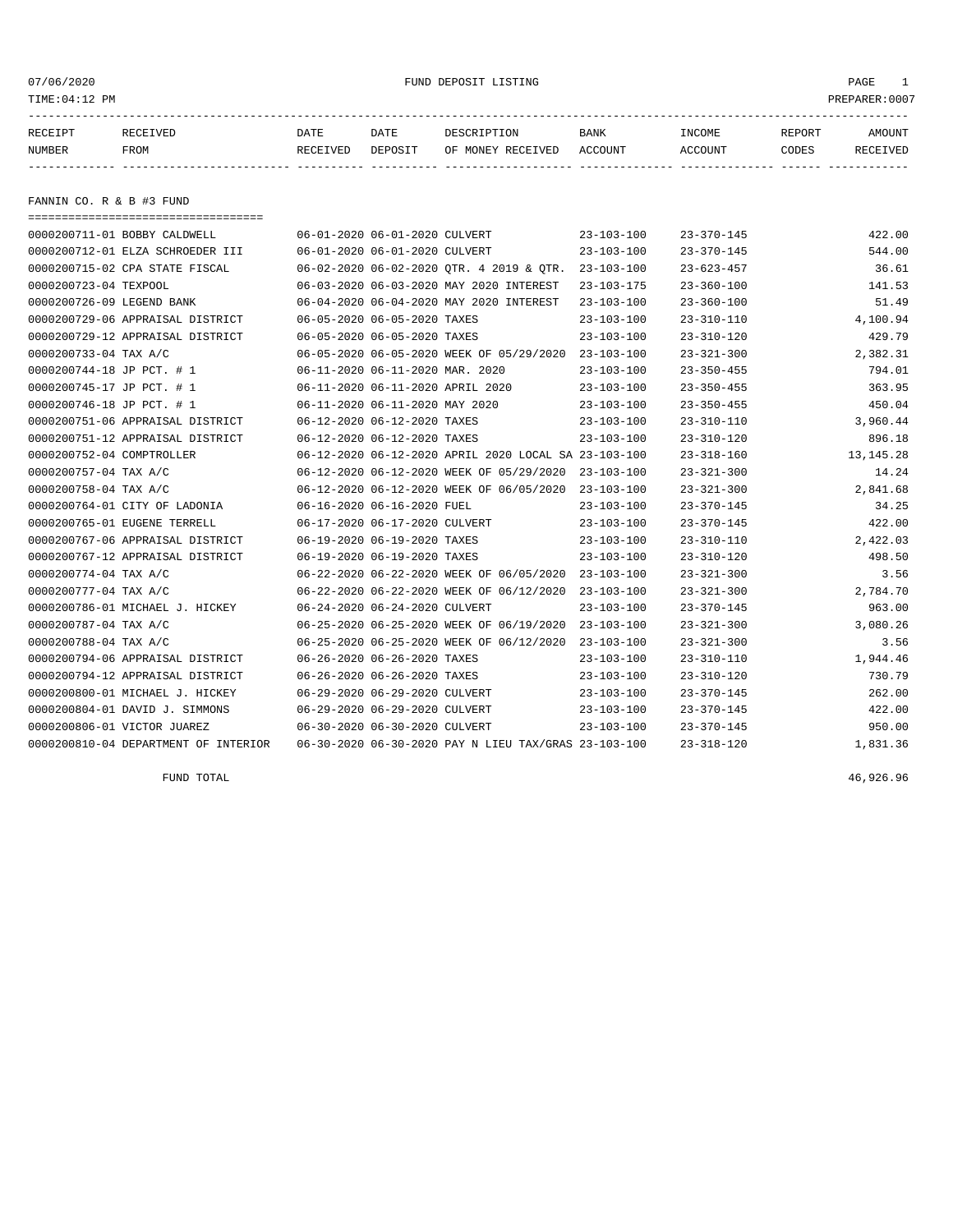07/06/2020 PMD DEPOSIT LISTING PAGE 1

| RECEIPT | <b>RECEIVED</b> | DATE     | DATE    | DESCRIPTION       | <b>BANK</b> | INCOME  | REPORT | AMOUNT          |
|---------|-----------------|----------|---------|-------------------|-------------|---------|--------|-----------------|
| NUMBER  | FROM            | RECEIVED | DEPOSIT | OF MONEY RECEIVED | ACCOUNT     | ACCOUNT | CODES  | <b>RECEIVED</b> |
|         |                 |          |         |                   |             |         |        |                 |

FANNIN CO. R & B #4 FUND

| ===================================== |                                  |                                                      |                  |                  |          |
|---------------------------------------|----------------------------------|------------------------------------------------------|------------------|------------------|----------|
| 0000200715-03 CPA STATE FISCAL        |                                  | 06-02-2020 06-02-2020 QTR. 4 2019 & QTR.             | $24 - 103 - 100$ | $24 - 624 - 457$ | 3.13     |
| 0000200723-05 TEXPOOL                 |                                  | 06-03-2020 06-03-2020 MAY 2020 INTEREST              | $24 - 103 - 175$ | $24 - 360 - 100$ | 24.99    |
| 0000200726-10 LEGEND BANK             |                                  | 06-04-2020 06-04-2020 MAY 2020 INTEREST              | $24 - 103 - 100$ | $24 - 360 - 100$ | 37.92    |
| 0000200729-07 APPRAISAL DISTRICT      | 06-05-2020 06-05-2020 TAXES      |                                                      | $24 - 103 - 100$ | $24 - 310 - 110$ | 2,334.35 |
| 0000200729-13 APPRAISAL DISTRICT      | 06-05-2020 06-05-2020 TAXES      |                                                      | $24 - 103 - 100$ | $24 - 310 - 120$ | 244.64   |
| 0000200733-05 TAX A/C                 |                                  | 06-05-2020 06-05-2020 WEEK OF 05/29/2020             | $24 - 103 - 100$ | $24 - 321 - 300$ | 1,356.06 |
| 0000200744-19 JP PCT. # 1             | 06-11-2020 06-11-2020 MAR. 2020  |                                                      | $24 - 103 - 100$ | $24 - 350 - 455$ | 451.97   |
| 0000200745-18 JP PCT. # 1             | 06-11-2020 06-11-2020 APRIL 2020 |                                                      | $24 - 103 - 100$ | $24 - 350 - 455$ | 207.17   |
| 0000200746-19 JP PCT. # 1             | 06-11-2020 06-11-2020 MAY 2020   |                                                      | $24 - 103 - 100$ | $24 - 350 - 455$ | 256.17   |
| 0000200751-07 APPRAISAL DISTRICT      | 06-12-2020 06-12-2020 TAXES      |                                                      | $24 - 103 - 100$ | $24 - 310 - 110$ | 2,254.37 |
| 0000200751-13 APPRAISAL DISTRICT      | 06-12-2020 06-12-2020 TAXES      |                                                      | $24 - 103 - 100$ | $24 - 310 - 120$ | 510.13   |
| 0000200752-05 COMPTROLLER             |                                  | 06-12-2020 06-12-2020 APRIL 2020 LOCAL SA 24-103-100 |                  | $24 - 318 - 160$ | 7,482.59 |
| 0000200757-05 TAX A/C                 |                                  | 06-12-2020 06-12-2020 WEEK OF 05/29/2020             | $24 - 103 - 100$ | $24 - 321 - 300$ | 8.11     |
| 0000200758-05 TAX A/C                 |                                  | 06-12-2020 06-12-2020 WEEK OF 06/05/2020             | $24 - 103 - 100$ | $24 - 321 - 300$ | 1,617.55 |
| 0000200767-07 APPRAISAL DISTRICT      | 06-19-2020 06-19-2020 TAXES      |                                                      | $24 - 103 - 100$ | $24 - 310 - 110$ | 1,378.68 |
| 0000200767-13 APPRAISAL DISTRICT      | 06-19-2020 06-19-2020 TAXES      |                                                      | $24 - 103 - 100$ | $24 - 310 - 120$ | 283.76   |
| 0000200774-05 TAX A/C                 |                                  | 06-22-2020 06-22-2020 WEEK OF 06/05/2020             | $24 - 103 - 100$ | $24 - 321 - 300$ | 2.03     |
| 0000200777-05 TAX A/C                 |                                  | 06-22-2020 06-22-2020 WEEK OF 06/12/2020             | $24 - 103 - 100$ | $24 - 321 - 300$ | 1,585.11 |
| 0000200787-05 TAX A/C                 |                                  | 06-25-2020 06-25-2020 WEEK OF 06/19/2020             | $24 - 103 - 100$ | $24 - 321 - 300$ | 1,753.36 |
| 0000200788-05 TAX A/C                 |                                  | 06-25-2020 06-25-2020 WEEK OF 06/12/2020             | $24 - 103 - 100$ | $24 - 321 - 300$ | 2.03     |
| 0000200794-07 APPRAISAL DISTRICT      | 06-26-2020 06-26-2020 TAXES      |                                                      | $24 - 103 - 100$ | $24 - 310 - 110$ | 1,106.83 |
| 0000200794-13 APPRAISAL DISTRICT      | 06-26-2020 06-26-2020 TAXES      |                                                      | $24 - 103 - 100$ | $24 - 310 - 120$ | 415.99   |
| 0000200810-05 DEPARTMENT OF INTERIOR  |                                  | 06-30-2020 06-30-2020 PAY N LIEU TAX/GRAS 24-103-100 |                  | $24 - 318 - 120$ | 1,042.45 |

FUND TOTAL 24,359.39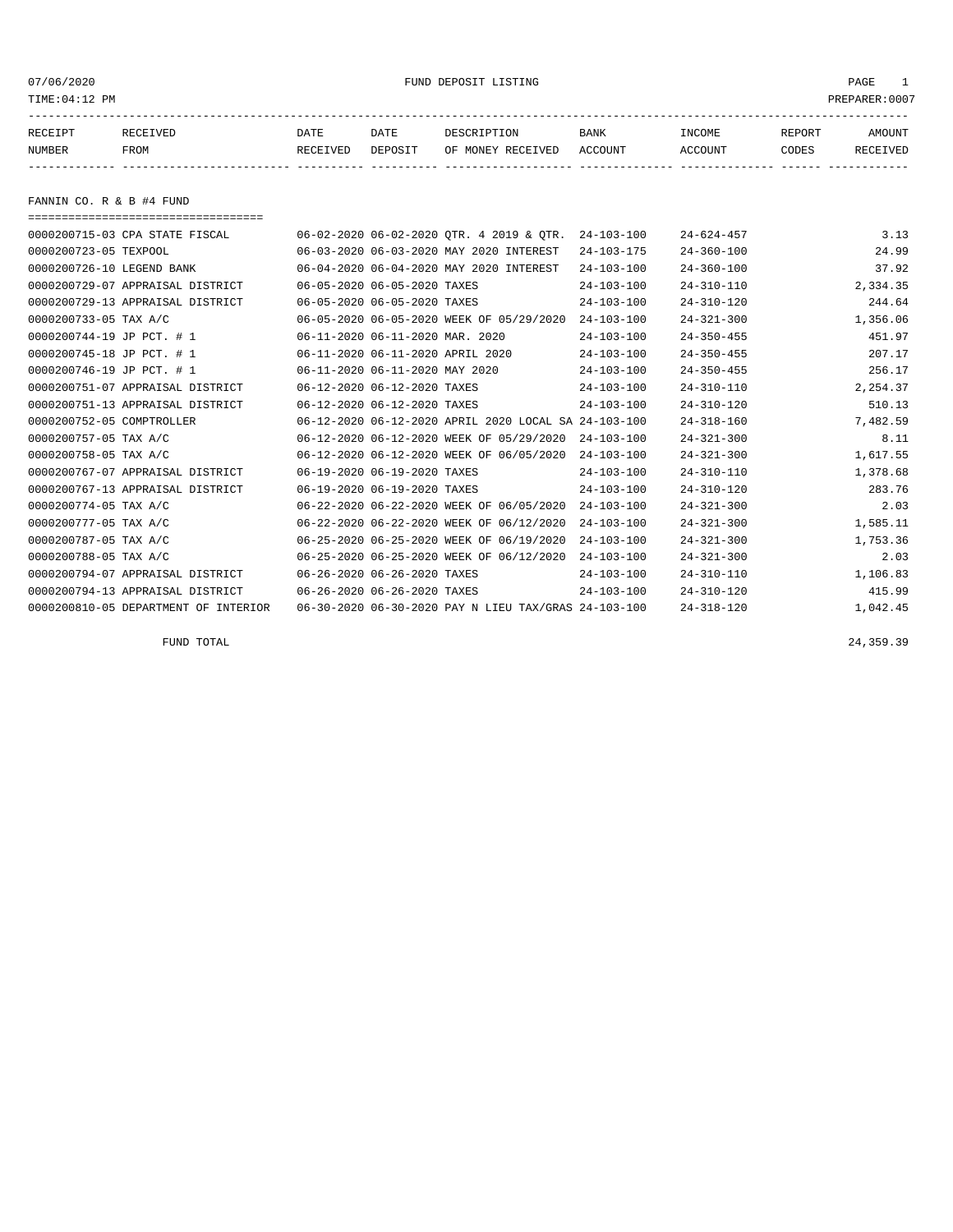TIME:04:12 PM PREPARER:0007

| RECEIPT | RECEIVED | DATE     | DATE    | DESCRIPTION       | <b>BANK</b> | INCOME         | REPORT | AMOUNT   |
|---------|----------|----------|---------|-------------------|-------------|----------------|--------|----------|
| NUMBER  | FROM     | RECEIVED | DEPOSIT | OF MONEY RECEIVED | ACCOUNT     | <b>ACCOUNT</b> | CODES  | RECEIVED |
|         |          |          |         |                   |             |                |        |          |
|         |          |          |         |                   |             |                |        |          |

### J.P.#1 JUST.CT.TECHNOLOGY

| 0000200726-11 LEGEND BANK | 06-04-2020 06-04-2020 MAY 2020 INTEREST | 26-103-100       | 26-360-100       | 4.61   |
|---------------------------|-----------------------------------------|------------------|------------------|--------|
| 0000200744-15 JP PCT. # 1 | 06-11-2020 06-11-2020 MAR. 2020         | $26 - 103 - 100$ | $26 - 370 - 455$ | 177.07 |
| 0000200745-14 JP PCT. # 1 | 06-11-2020 06-11-2020 APRIL 2020        | $26 - 103 - 100$ | $26 - 370 - 455$ | 30.72  |
| 0000200746-15 JP PCT. # 1 | 06-11-2020 06-11-2020 MAY 2020          | $26 - 103 - 100$ | $26 - 370 - 455$ | 61.34  |

FUND TOTAL 273.74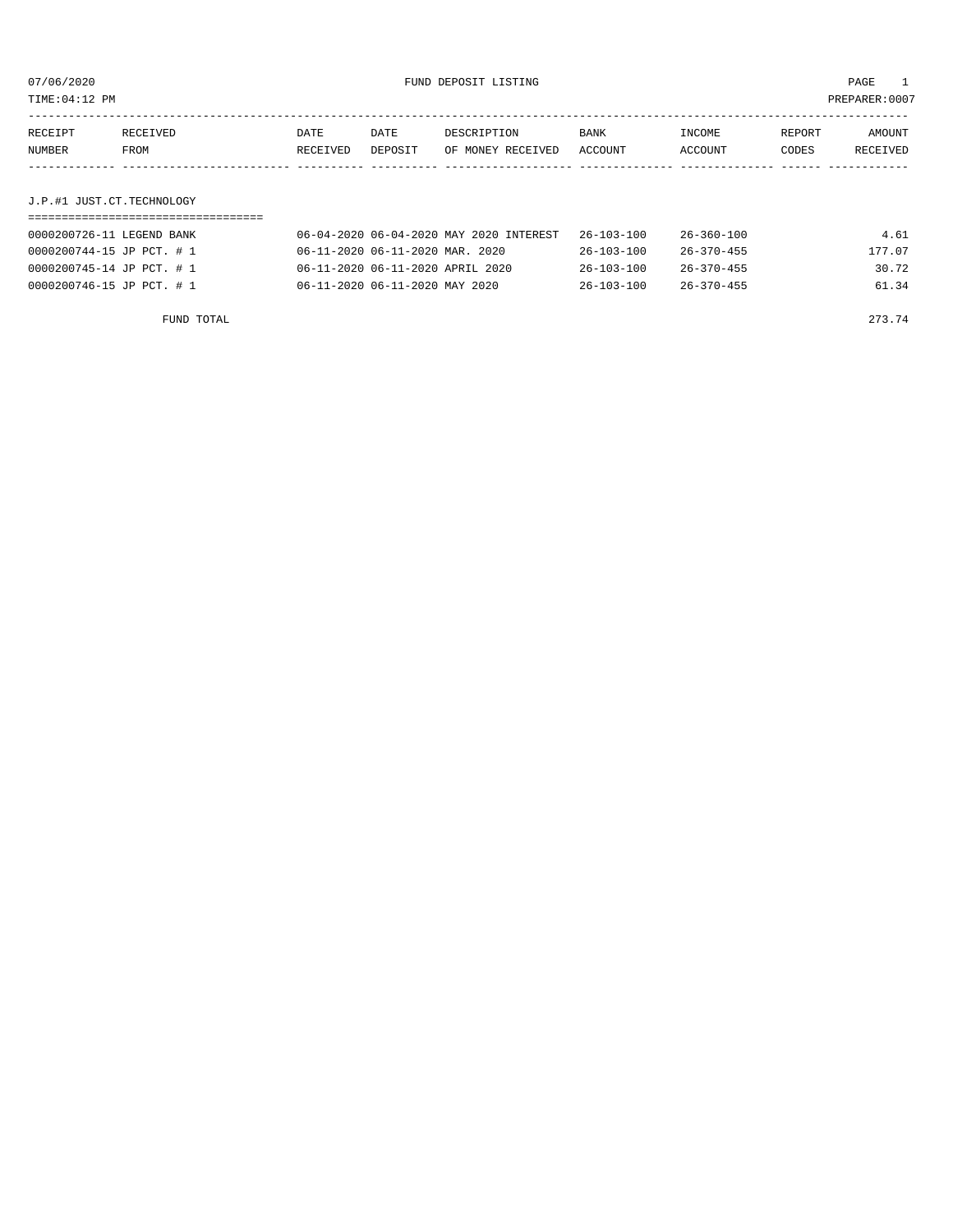TIME:04:12 PM PREPARER:0007

| RECEIPT | RECEIVED | DATE     | DATE    | DESCRIPTION       | <b>BANK</b> | INCOME  | REPORT | AMOUNT   |
|---------|----------|----------|---------|-------------------|-------------|---------|--------|----------|
| NUMBER  | FROM     | RECEIVED | DEPOSIT | OF MONEY RECEIVED | ACCOUNT     | ACCOUNT | CODES  | RECEIVED |
|         |          |          |         |                   |             |         |        |          |
|         |          |          |         |                   |             |         |        |          |

J.P.#2 JUST.CT.TECHNOLOGY

===================================

| 0000200726-12 LEGEND BANK | 06-04-2020 06-04-2020 MAY 2020 INTEREST 27-103-100 |  | $27 - 360 - 100$ | 0.87 |
|---------------------------|----------------------------------------------------|--|------------------|------|
|                           |                                                    |  |                  |      |

FUND TOTAL  $0.87$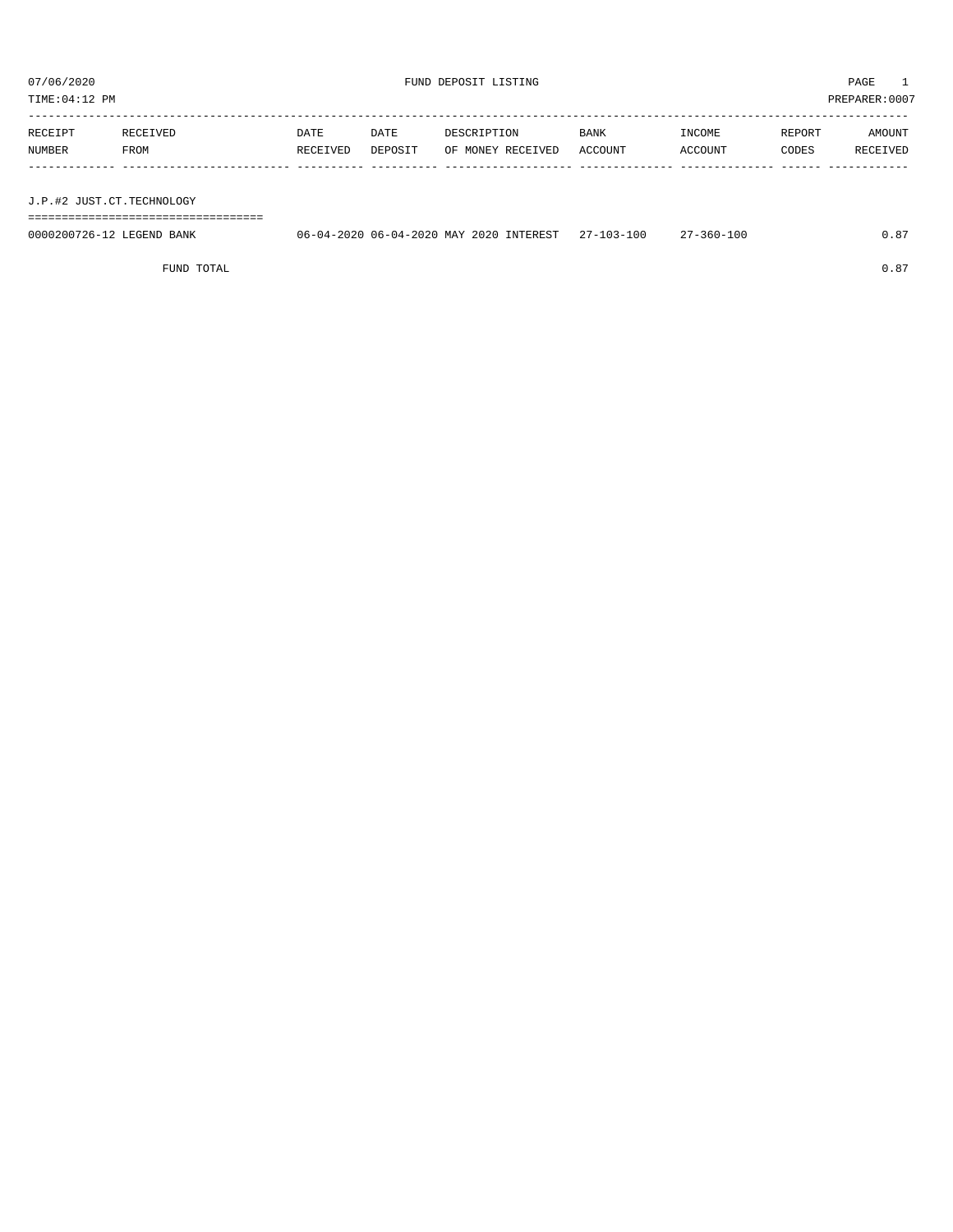TIME:04:12 PM PREPARER:0007

| RECEIPT | RECEIVED | DATE     | DATE    | DESCRIPTION       | <b>BANK</b> | INCOME  | REPORT | AMOUNT   |
|---------|----------|----------|---------|-------------------|-------------|---------|--------|----------|
| NUMBER  | FROM     | RECEIVED | DEPOSIT | OF MONEY RECEIVED | ACCOUNT     | ACCOUNT | CODES  | RECEIVED |
|         |          |          |         |                   |             |         |        |          |
|         |          |          |         |                   |             |         |        |          |

J.P.#3 JUST.CT.TECHNOLOGY

===================================

| 0000200726-13 LEGEND BANK | 06-04-2020 06-04-2020 MAY 2020 INTEREST | $28 - 103 - 100$ | $28 - 360 - 100$ |  |
|---------------------------|-----------------------------------------|------------------|------------------|--|
|                           |                                         |                  |                  |  |

FUND TOTAL  $0.53$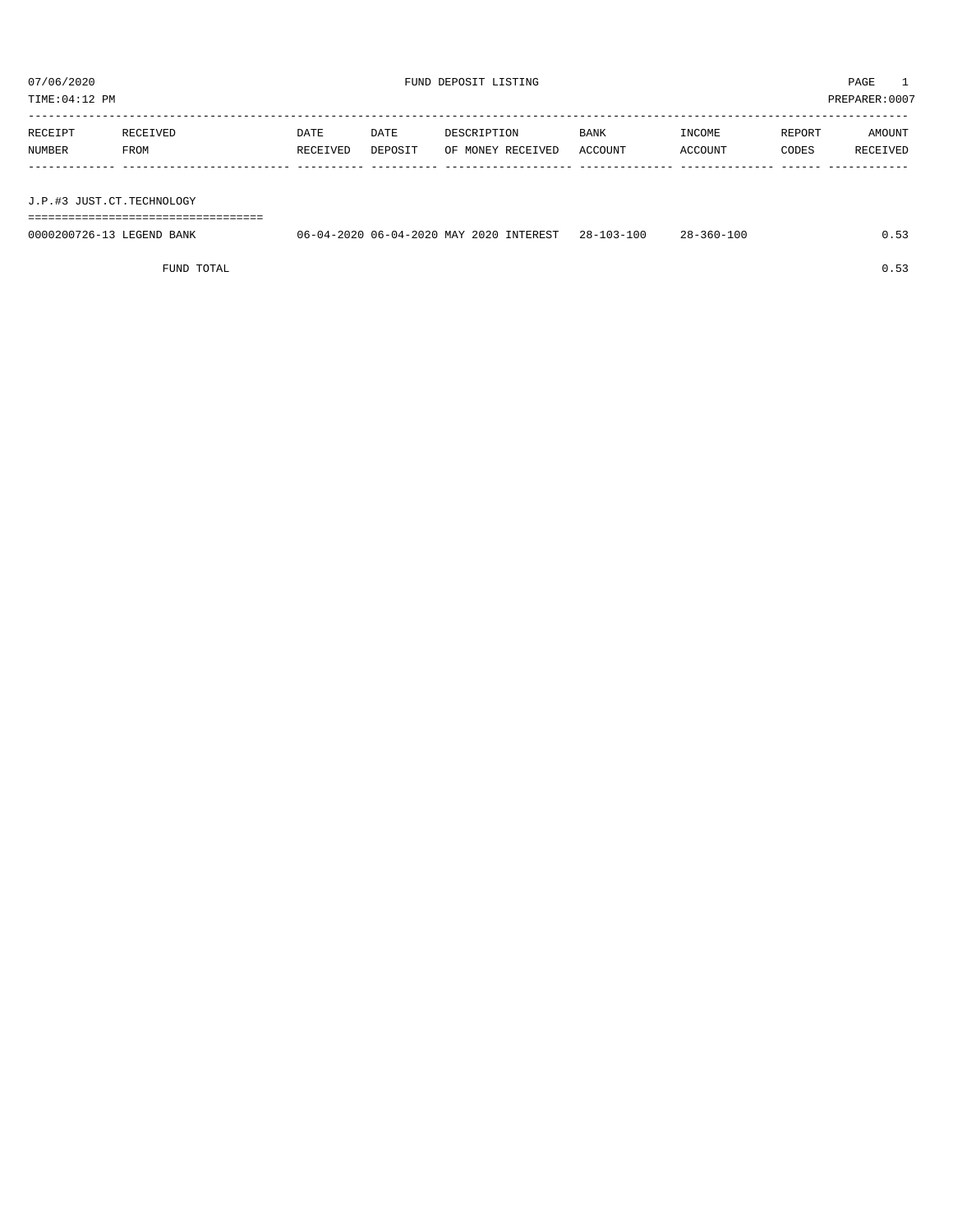TIME:04:12 PM PREPARER:0007

| RECEIPT | RECEIVED | DATE     | DATE    | DESCRIPTION       | <b>BANK</b> | INCOME  | REPORT | AMOUNT   |
|---------|----------|----------|---------|-------------------|-------------|---------|--------|----------|
| NUMBER  | FROM     | RECEIVED | DEPOSIT | OF MONEY RECEIVED | ACCOUNT     | ACCOUNT | CODES  | RECEIVED |
|         |          |          |         |                   |             |         |        |          |

#### DISTRICT CT.RECORDS ARCHIVE

===================================

| 0000200726-14 LEGEND BANK | 06-04-2020 06-04-2020 MAY 2020 INTEREST | 34-103-100 | $34 - 360 - 100$ | 20. د |
|---------------------------|-----------------------------------------|------------|------------------|-------|
|                           |                                         |            |                  |       |

FUND TOTAL 3.20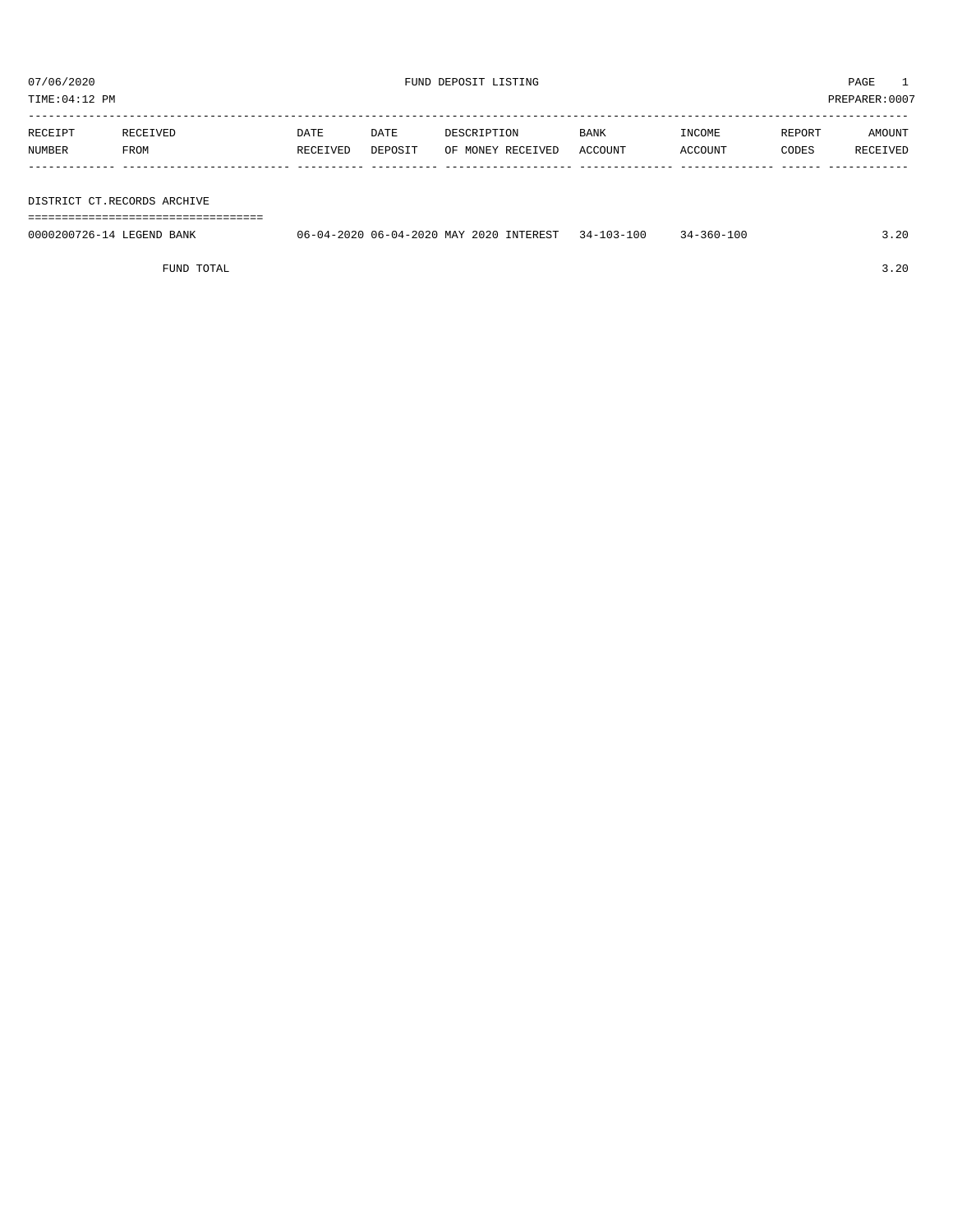TIME:04:12 PM PREPARER:0007

| RECEIPT | RECEIVED    | DATE     | DATE    | DESCRIPTION       | <b>BANK</b> | INCOME  | REPORT | AMOUNT          |
|---------|-------------|----------|---------|-------------------|-------------|---------|--------|-----------------|
| NUMBER  | <b>FROM</b> | RECEIVED | DEPOSIT | OF MONEY RECEIVED | ACCOUNT     | ACCOUNT | CODES  | <b>RECEIVED</b> |
|         |             |          |         |                   |             |         |        |                 |

#### LAW LIBRARY FUND

===================================

| 0000200726-15 LEGEND BANK | 06-04-2020 06-04-2020 MAY 2020 INTEREST | $35 - 103 - 100$ | $35 - 360 - 100$ | 16.87 |
|---------------------------|-----------------------------------------|------------------|------------------|-------|
|                           |                                         |                  |                  |       |

FUND TOTAL  $16.87$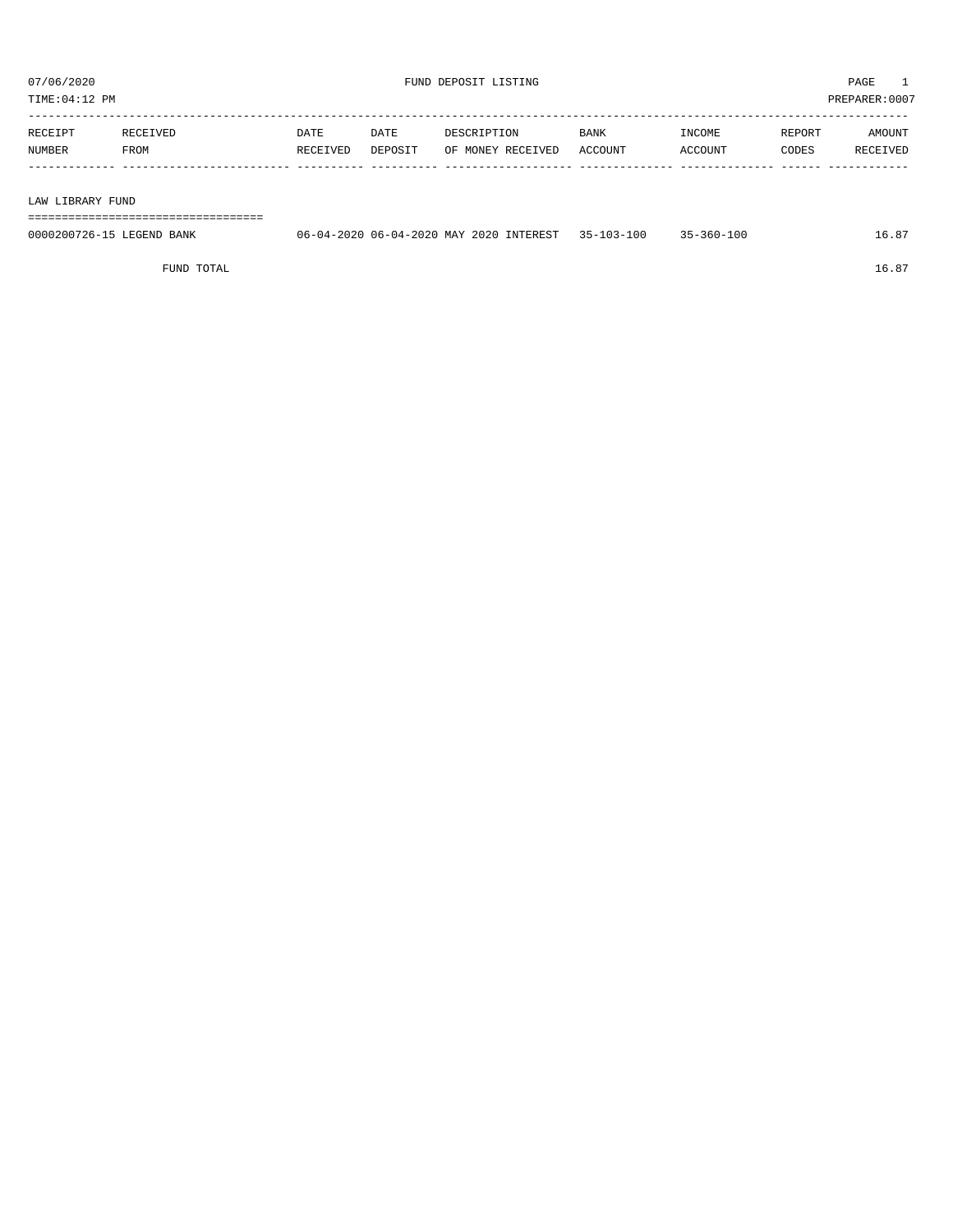07/06/2020 FUND DEPOSIT LISTING PAGE 1

| RECEIPT<br>RECEIVED | DATE     | DATE    | DESCRIPTION       | <b>BANK</b> | INCOME  | REPORT | AMOUNT          |
|---------------------|----------|---------|-------------------|-------------|---------|--------|-----------------|
| NUMBER<br>FROM      | RECEIVED | DEPOSIT | OF MONEY RECEIVED | ACCOUNT     | ACCOUNT | CODES  | <b>RECEIVED</b> |
|                     |          |         |                   |             |         |        |                 |

#### D.A. FEE ACCOUNT FUND

| ==================================    |                                                      |                  |                  |           |
|---------------------------------------|------------------------------------------------------|------------------|------------------|-----------|
| 0000200720-01 DISTRICT ATTORNEY TRUST | 06-03-2020 06-03-2020 DISTRICT ATTORNEY F 36-103-136 |                  | $36 - 340 - 475$ | 37.96     |
| 0000200726-23 LEGEND BANK             | 06-04-2020 06-04-2020 MAY 2020 INTEREST              | $36 - 103 - 136$ | $36 - 360 - 100$ | 0.10      |
| 0000200726-24 LEGEND BANK             | 06-04-2020 06-04-2020 MAY 2020 INTEREST              | $36 - 103 - 236$ | $36 - 360 - 236$ | 0.02      |
| 0000200728-01 CONTRABAND SEIZURE      | 06-05-2020 06-05-2020 CV-19-44228                    | $36 - 103 - 236$ | $36 - 352 - 200$ | 303.66    |
| 0000200741-01 FANNIN COUNTY CSCD      | 06-08-2020 06-08-2020 BLOOD DRAWS                    | $36 - 103 - 136$ | $36 - 370 - 130$ | 30.01     |
| 0000200815-01 BONHAM POLICE DEPT.     | 06-30-2020 06-30-2020 PROCEEDS 1812 FRANK 36-103-236 |                  | $36 - 352 - 200$ | 14,727.47 |
|                                       |                                                      |                  |                  |           |

FUND TOTAL  $15,099.22$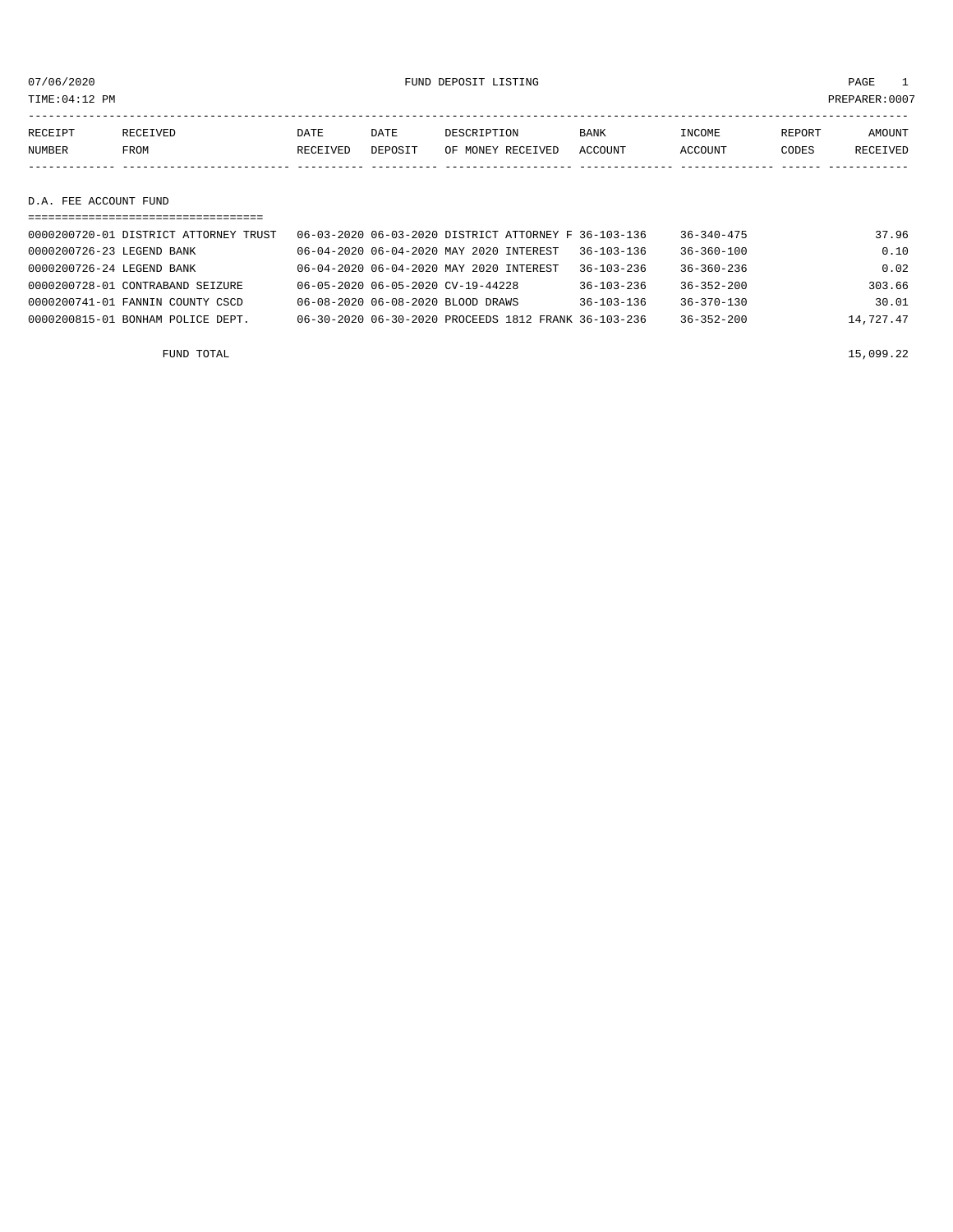TIME:04:12 PM PREPARER:0007 -----------------------------------------------------------------------------------------------------------------------------------

| <b>RECEIPT</b> |      | DATE     | DATE    | DESCRIPTION       | <b>BANK</b> | NCOME.  | <b>REPORT</b> | TNUONA          |
|----------------|------|----------|---------|-------------------|-------------|---------|---------------|-----------------|
| NUMBER         | 7ROM | RECEIVED | DEPOSIT | OF MONEY RECEIVED | ACCOUNT     | ACCOUNT | CODES         | <b>RECEIVED</b> |
|                |      |          |         |                   |             |         |               |                 |

#### CONTRABAND SEIZURE

===================================

| 0000200726-25 LEGEND BANK | 06-04-2020 06-04-2020 MAY 2020 INTEREST 37-103-137 | 37-360-100 |  |
|---------------------------|----------------------------------------------------|------------|--|
|                           |                                                    |            |  |

FUND TOTAL  $0.45$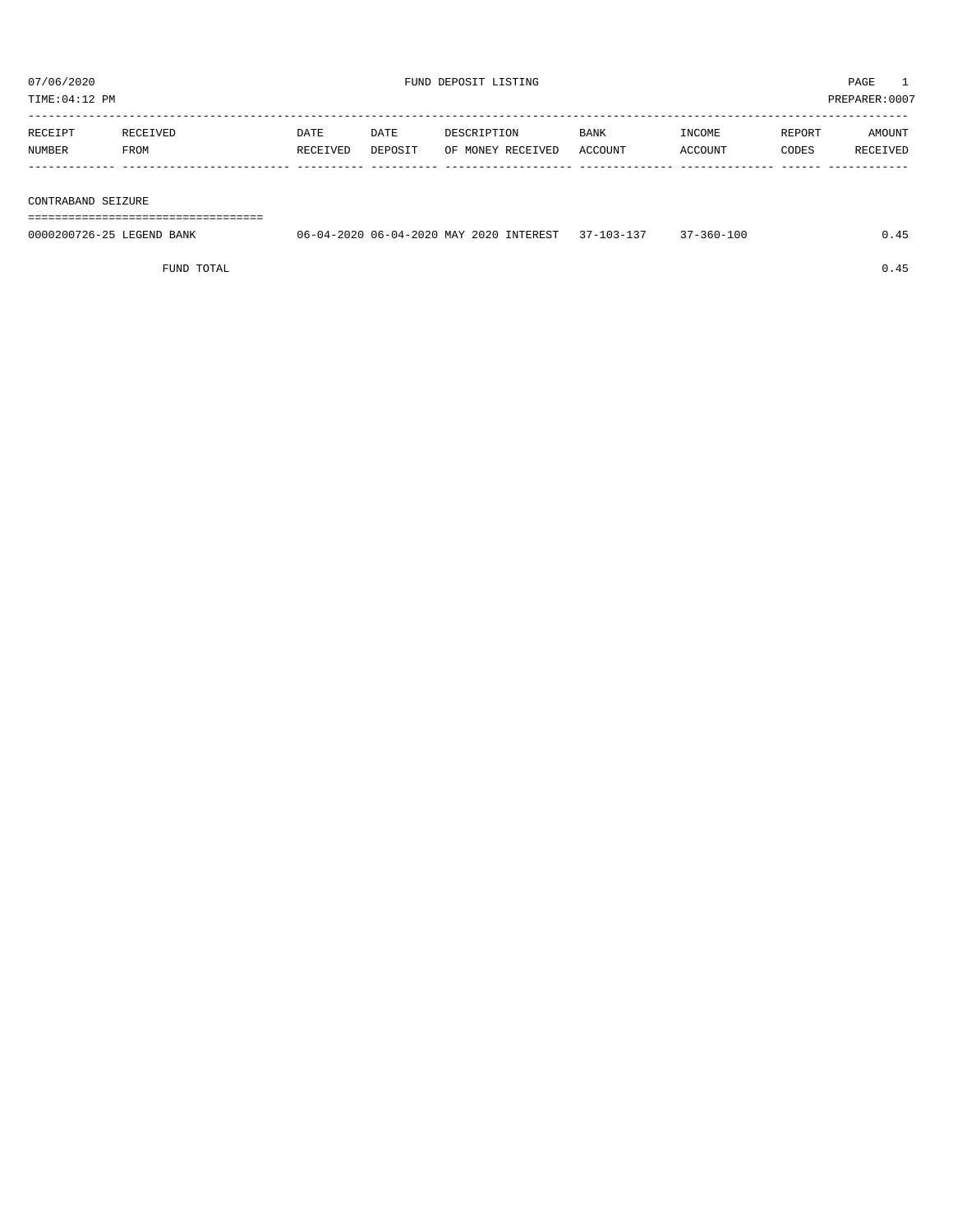TIME:04:12 PM PREPARER:0007

| RECEIPT       | RECEIVED | <b>DATE</b> | DATE    | DESCRIPTION       | <b>BANK</b> | INCOME  | REPORT | AMOUNT   |
|---------------|----------|-------------|---------|-------------------|-------------|---------|--------|----------|
| <b>NUMBER</b> | FROM     | RECEIVED    | DEPOSIT | OF MONEY RECEIVED | ACCOUNT     | ACCOUNT | CODES  | RECEIVED |
|               |          |             |         |                   |             |         |        |          |
|               |          |             |         |                   |             |         |        |          |

#### IHC CO-OP GIN

#### ===================================

| 0000200723-06 TEXPOOL     | 06-03-2020 06-03-2020 MAY 2020 INTEREST 38-103-175 |                  | $38 - 360 - 100$ | 35 |
|---------------------------|----------------------------------------------------|------------------|------------------|----|
| 0000200726-16 LEGEND BANK | 06-04-2020 06-04-2020 MAY 2020 INTEREST            | $38 - 103 - 100$ | $38 - 360 - 100$ |    |

FUND TOTAL 4.39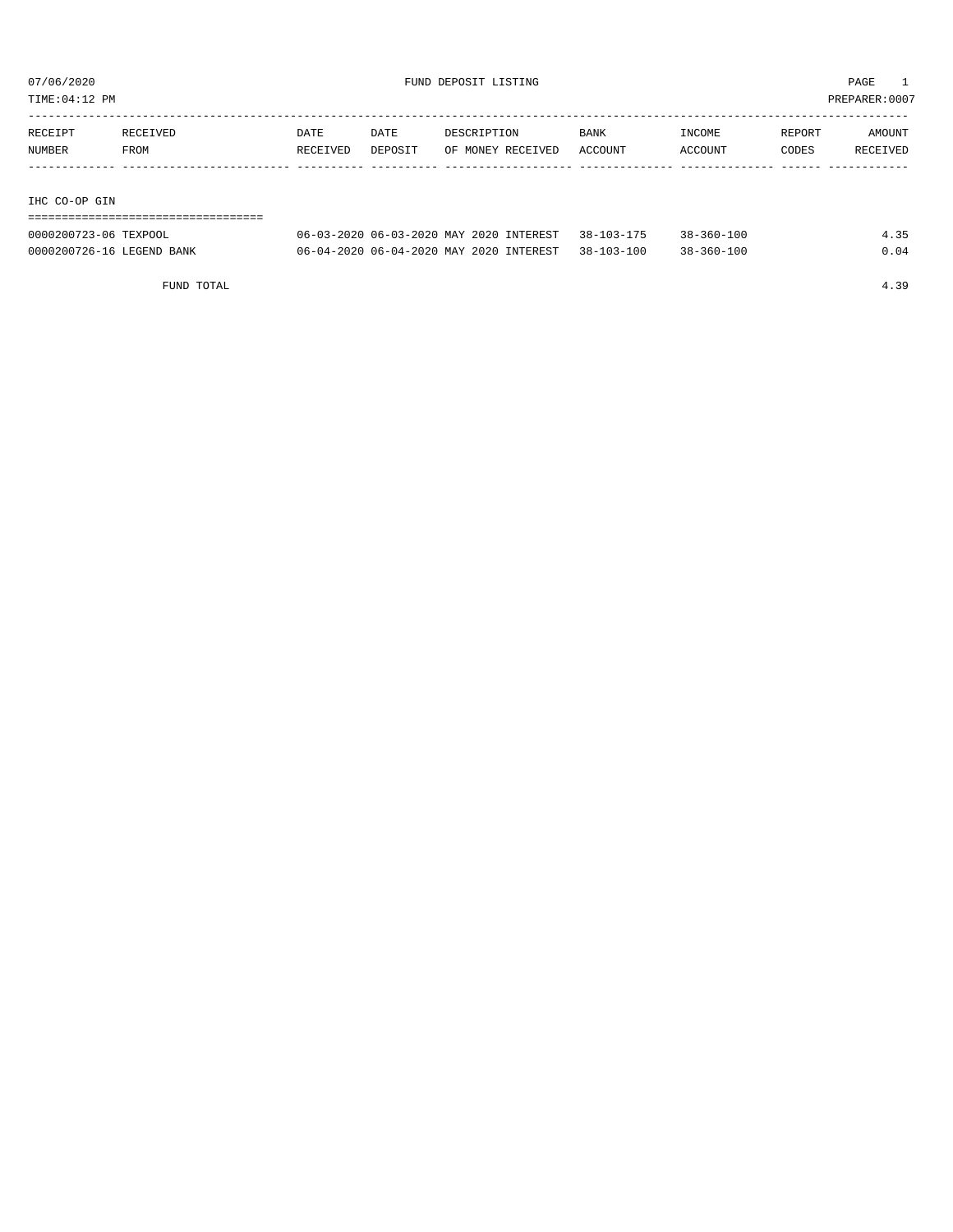TIME:04:12 PM PREPARER:0007

| RECEIPT       | RECEIVED | <b>DATE</b> | DATE    | DESCRIPTION       | <b>BANK</b> | INCOME  | REPORT | AMOUNT   |
|---------------|----------|-------------|---------|-------------------|-------------|---------|--------|----------|
| <b>NUMBER</b> | FROM     | RECEIVED    | DEPOSIT | OF MONEY RECEIVED | ACCOUNT     | ACCOUNT | CODES  | RECEIVED |
|               |          |             |         |                   |             |         |        |          |
|               |          |             |         |                   |             |         |        |          |
|               |          |             |         |                   |             |         |        |          |

#### IHC B.R. COOPER

#### ===================================

| 0000200723-07 TEXPOOL     | 06-03-2020 06-03-2020 MAY 2020 INTEREST 39-103-175 | $39 - 360 - 100$ | $\perp$ . 46 |
|---------------------------|----------------------------------------------------|------------------|--------------|
| 0000200726-17 LEGEND BANK | 06-04-2020 06-04-2020 MAY 2020 INTEREST 39-103-100 | $39 - 360 - 100$ | 0.58         |

FUND TOTAL 2.04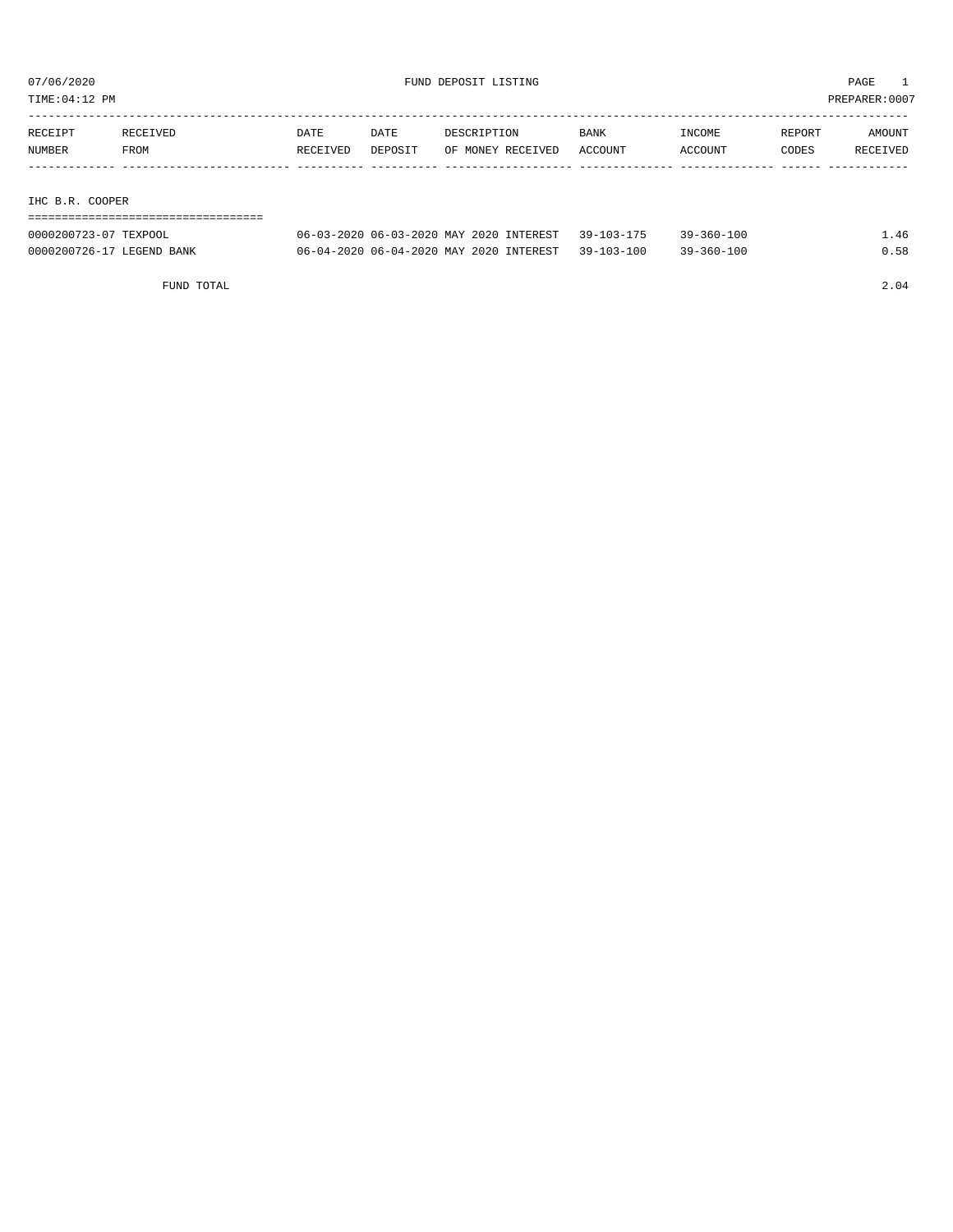| RECEIPT       | <b>RECEIVED</b> | DATE     | DATE    | DESCRIPTION       | <b>BANK</b> | INCOME  | REPORT | AMOUNT   |
|---------------|-----------------|----------|---------|-------------------|-------------|---------|--------|----------|
| <b>NUMBER</b> | FROM            | RECEIVED | DEPOSIT | OF MONEY RECEIVED | ACCOUNT     | ACCOUNT | CODES  | RECEIVED |
|               |                 |          |         |                   |             |         |        |          |

CARES ACT-CORONAVIRUS RELIEF

#### ===================================

## 0000200743-01 TEXAS DIVISION OF EMERGEN 06-10-2020 06-10-2020 CARES ACT - CORONAV 43-103-100 43-330-477 187,869.00

FUND TOTAL 187,869.00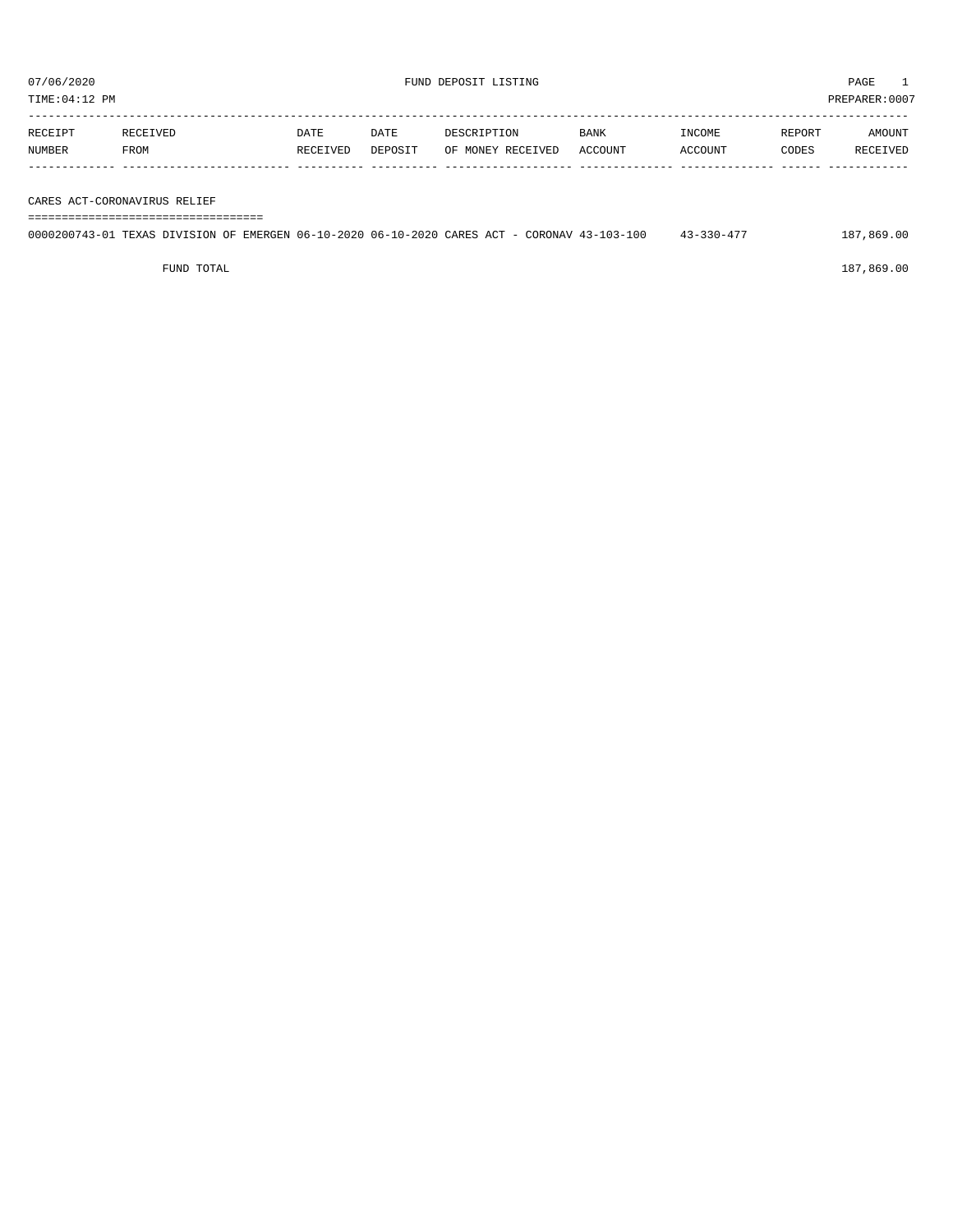TIME:04:12 PM PREPARER:0007

| RECEIPT | <b>RECEIVED</b> | DATE     | DATE    | DESCRIPTION       | <b>BANK</b> | <b>INCOME</b> | <b>REPORT</b> | AMOUNT          |
|---------|-----------------|----------|---------|-------------------|-------------|---------------|---------------|-----------------|
| NUMBER  | FROM            | RECEIVED | DEPOSIT | OF MONEY RECEIVED | ACCOUNT     | ACCOUNT       | CODES         | <b>RECEIVED</b> |
|         |                 |          |         |                   |             |               |               |                 |

#### CHAPTER 19 FUNDS

| 0000200812-01 SECRETARY OF STATE | 06-30-2020 06-30-2020 CHAPTER 19 MATCHING 45-103-100 | $45 - 330 - 404$ | 3,198.92  |
|----------------------------------|------------------------------------------------------|------------------|-----------|
| 0000200813-01 SECRETARY OF STATE | 06-30-2020 06-30-2020 HAVA CARES ACT FEDE 45-103-100 | 45-330-477       | 31,989.21 |

FUND TOTAL 35,188.13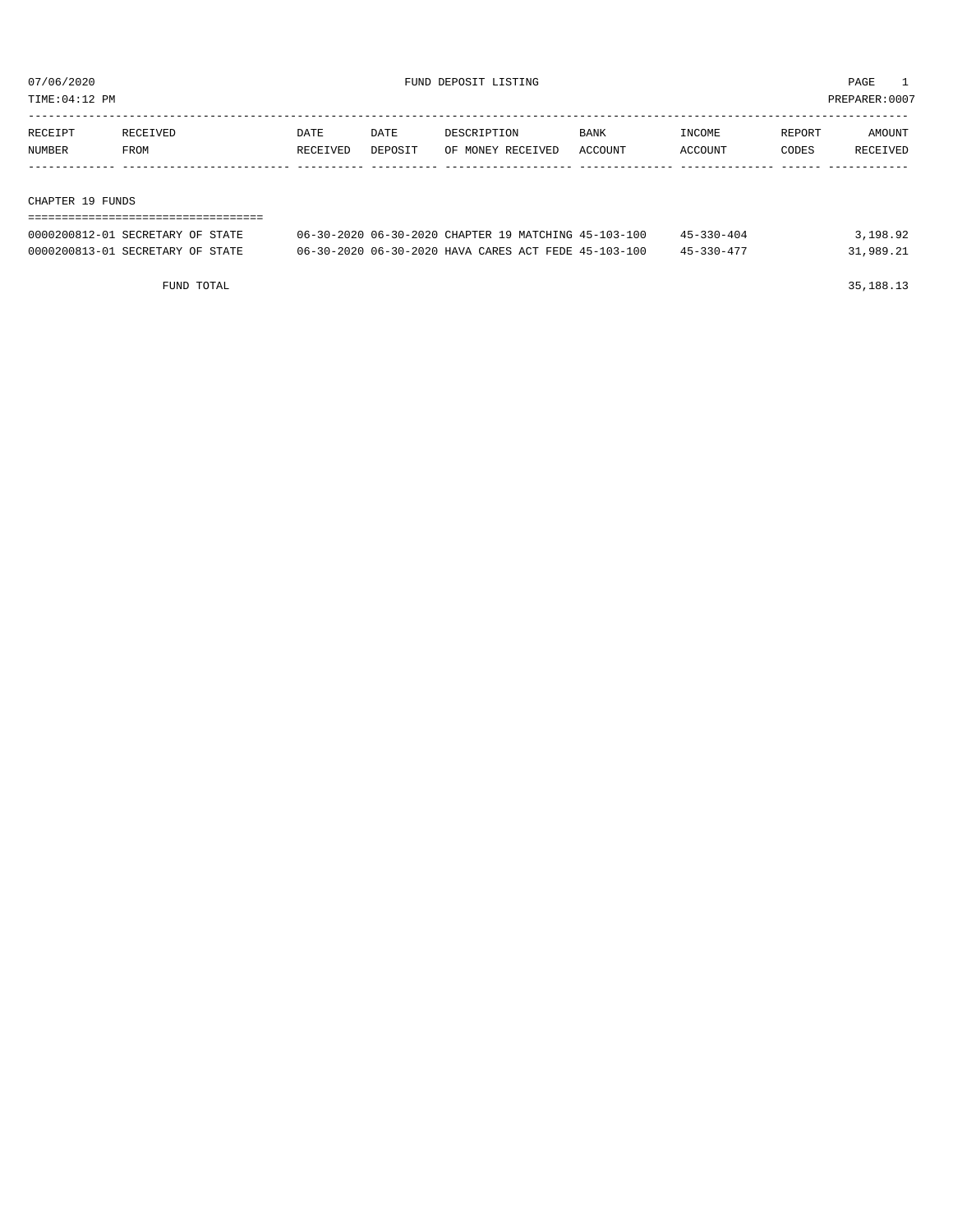TIME:04:12 PM PREPARER:0007

| RECEIPT<br>DATE<br><b>DATE</b><br>REPORT<br>DESCRIPTION<br>RECEIVED<br><b>BANK</b><br><b>TNCOME</b> | <b>NUMBER</b> | FROM | RECEIVED | DEPOSIT | OF MONEY RECEIVED | ACCOUNT | <b>ACCOUNT</b> | CODES | <b>RECEIVED</b> |
|-----------------------------------------------------------------------------------------------------|---------------|------|----------|---------|-------------------|---------|----------------|-------|-----------------|
|                                                                                                     |               |      |          |         |                   |         |                |       | <b>AMOUNT</b>   |

#### ELECTION EQUIPMENT FUND

| 0000200798-02 SECRETARY OF STATE | 06-26-2020 06-26-2020 ELECTION REIMBURSEM 48-103-100 | $48 - 340 - 484$ | 90.00 |
|----------------------------------|------------------------------------------------------|------------------|-------|
| 0000200798-04 SECRETARY OF STATE | 06-26-2020 06-26-2020 CONTRACT ADMINISTRA 48-103-100 | $48 - 340 - 403$ | 56.25 |
| 0000200799-02 SECRETARY OF STATE | 06-26-2020 06-26-2020 ELECTION REIMBURSEM 48-103-100 | $48 - 340 - 484$ | 75.00 |
| 0000200799-04 SECRETARY OF STATE | 06-26-2020 06-26-2020 CONTRACT ADMINISTRA 48-103-100 | $48 - 340 - 403$ | 56.25 |

FUND TOTAL 277.50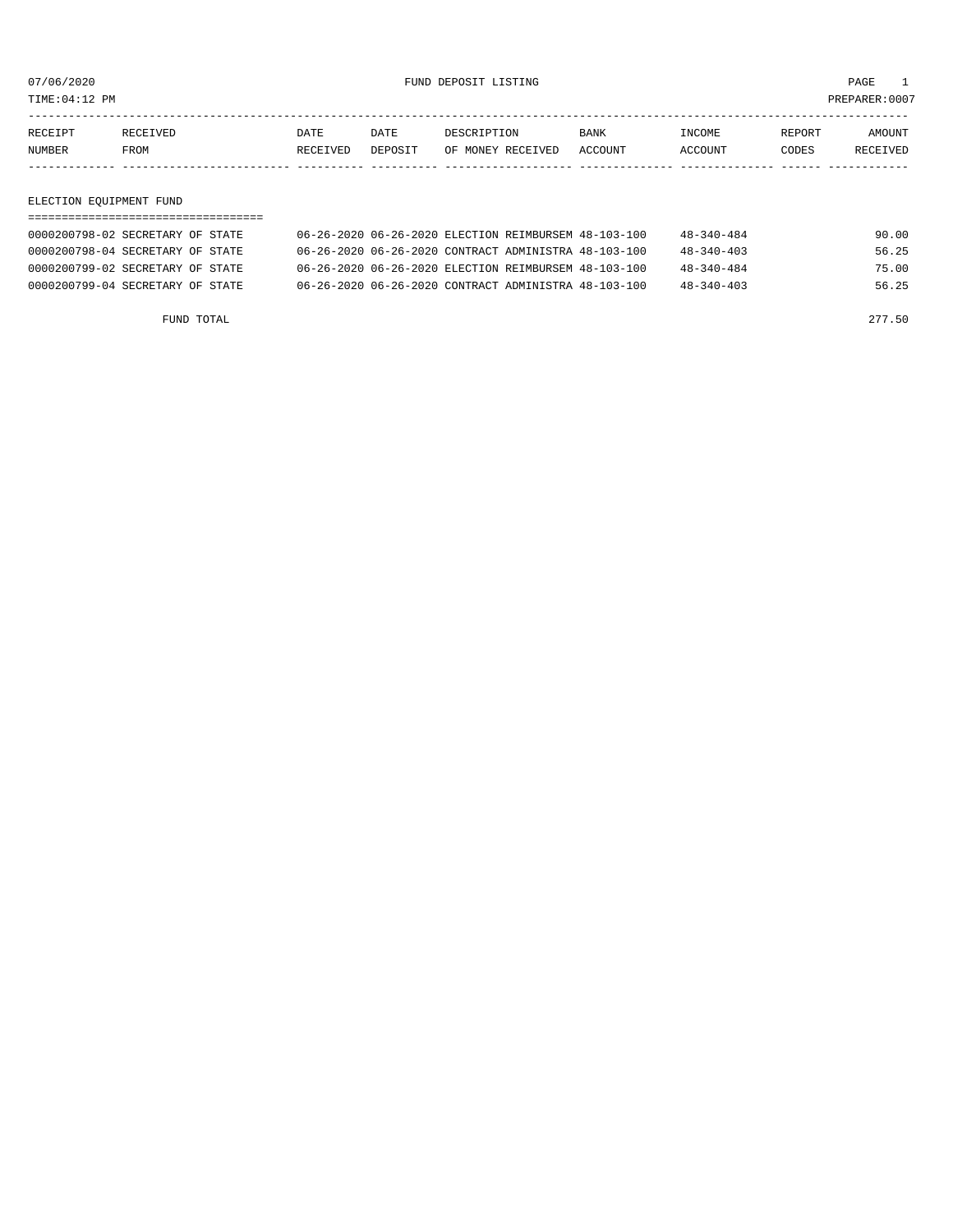TIME:04:12 PM PREPARER:0007

| RECEIPT | RECEIVED | DATE     | DATE    | DESCRIPTION       | <b>BANK</b> | INCOME  | REPORT | AMOUNT   |
|---------|----------|----------|---------|-------------------|-------------|---------|--------|----------|
| NUMBER  | FROM     | RECEIVED | DEPOSIT | OF MONEY RECEIVED | ACCOUNT     | ACCOUNT | CODES  | RECEIVED |
|         |          |          |         |                   |             |         |        |          |
|         |          |          |         |                   |             |         |        |          |

#### CO.CLK.COURT RECORDS PRESERVATION

===================================

| 0000200726-18<br>LEGEND.<br>BANK | 06-04-2020 MAY 2020<br>$-2020$<br>06-04- | $52 - 103 - 1$<br>INTEREST | 100<br>100<br>$560 -$ | - - - - |
|----------------------------------|------------------------------------------|----------------------------|-----------------------|---------|
|                                  |                                          |                            |                       |         |

FUND TOTAL  $1.36$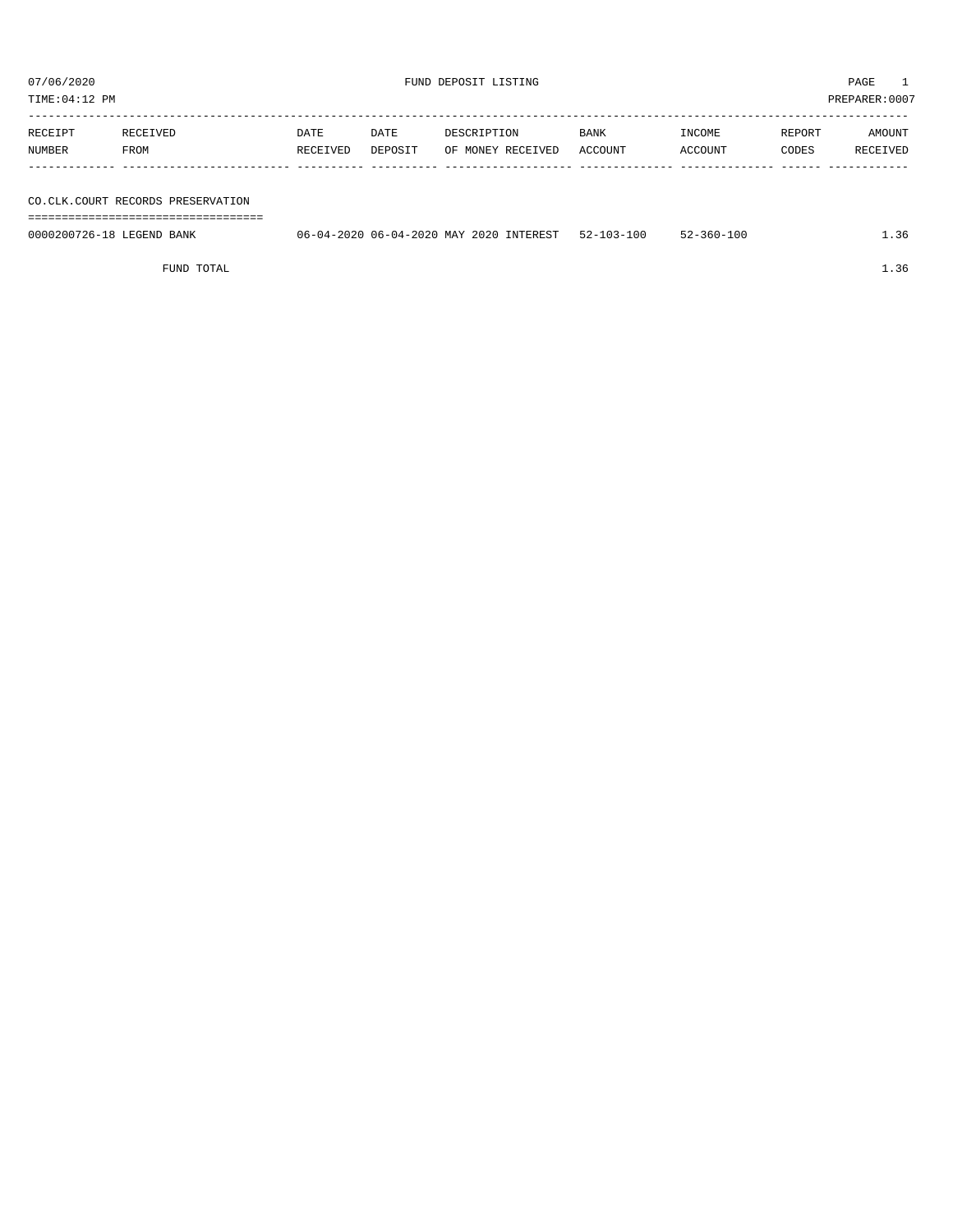TIME:04:12 PM PREPARER:0007

| RECEIPT | RECEIVED | DATE     | DATE    | DESCRIPTION       | <b>BANK</b>    | <b>NCOME</b>  | REPORT | NMOUNT          |
|---------|----------|----------|---------|-------------------|----------------|---------------|--------|-----------------|
| NUMBER  | FROM     | RECEIVED | DEPOSIT | OF MONEY RECEIVED | <b>ACCOUNT</b> | <b>CCOUNT</b> | CODES  | <b>RECEIVED</b> |
|         |          |          |         |                   |                |               |        |                 |

#### F C SHERIFF FORFEITURE

| 0000200726-26 LEGEND BANK         | 06-04-2020 06-04-2020 MAY 2020 INTEREST              | 56-103-156       | 56-360-100       | 0.27      |
|-----------------------------------|------------------------------------------------------|------------------|------------------|-----------|
| 0000200726-27 LEGEND BANK         | 06-04-2020 06-04-2020 MAY 2020 INTEREST              | $56 - 103 - 159$ | $56 - 360 - 100$ | 0.04      |
| 0000200727-01 CONTRABAND SEIZURE  | 06-05-2020 06-05-2020 CV-19-44228                    | $56 - 103 - 156$ | $56 - 352 - 200$ | 608.25    |
| 0000200805-01 BONHAM POLICE DAPT. | 06-30-2020 06-30-2020 PROCEEDS 1812 FRANK 56-103-156 |                  | $56 - 352 - 200$ | 14,727.47 |

FUND TOTAL  $15,336.03$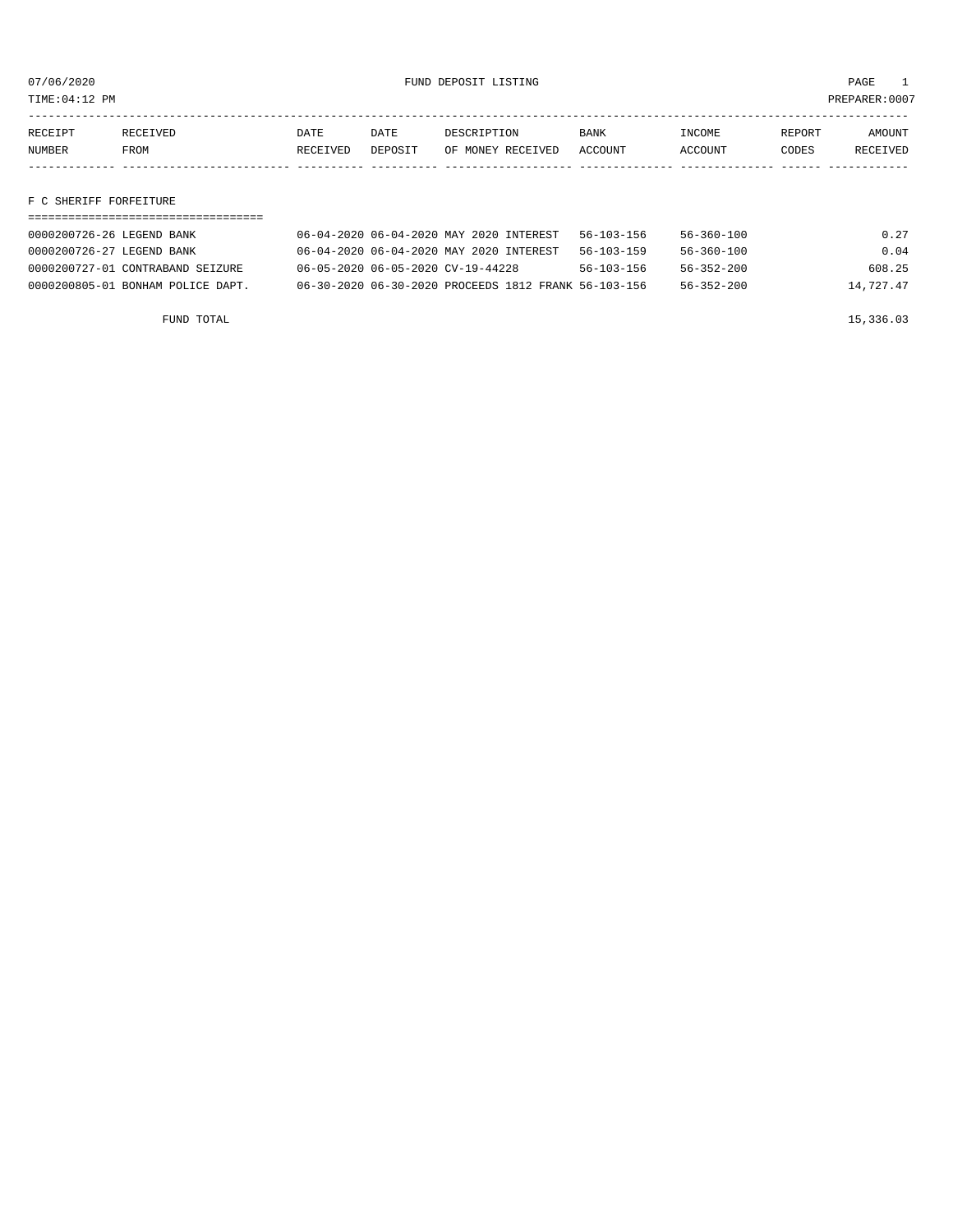TIME:04:12 PM PREPARER:0007

| RECEIPT | RECEIVED | <b>DATE</b> | <b>DATE</b> | DESCRIPTION       | BANK    | INCOME  | REPORT | AMOUNT   |
|---------|----------|-------------|-------------|-------------------|---------|---------|--------|----------|
| NUMBER  | FROM     | RECEIVED    | DEPOSIT     | OF MONEY RECEIVED | ACCOUNT | ACCOUNT | CODES  | RECEIVED |
|         |          |             |             |                   |         |         |        |          |
|         |          |             |             |                   |         |         |        |          |

SPECIALTY COURT PROGRAM

===================================

| 0000200726-19 LEGEND BANK | 06-04-2020 06-04-2020 MAY 2020 INTEREST 59-103-100 | 59-360-100 | 2.67 |
|---------------------------|----------------------------------------------------|------------|------|
|                           |                                                    |            |      |

FUND TOTAL  $2.67$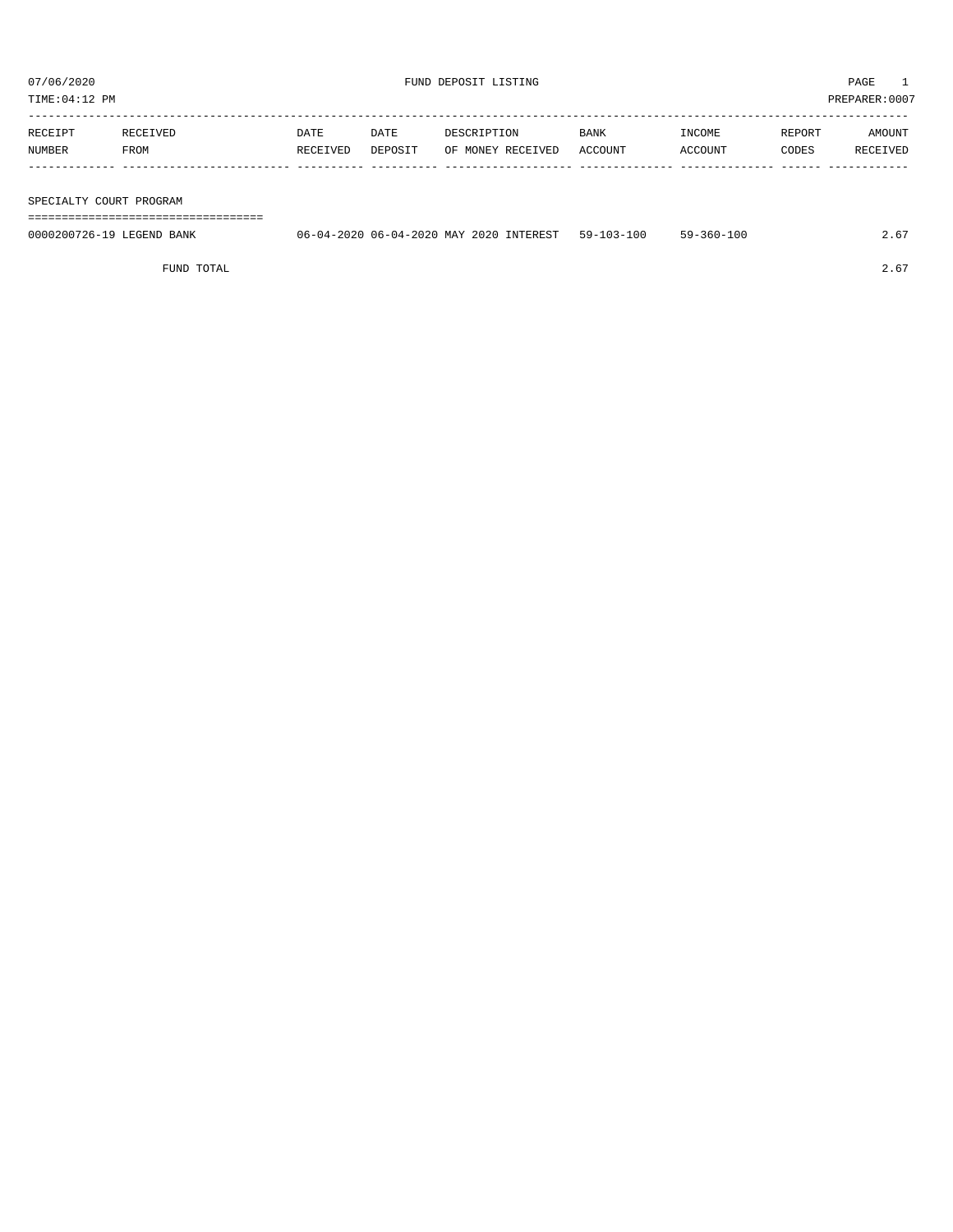or of the control of the control of the control of the control of the control of the control of the control of the control of the control of the control of the control of the control of the control of the control of the co

| RECEIPT       | RECEIVED | DATE     | DATE    | DESCRIPTION       | <b>BANK</b> | INCOME  | REPORT | <b>AMOUNT</b> |
|---------------|----------|----------|---------|-------------------|-------------|---------|--------|---------------|
| <b>NUMBER</b> | FROM     | RECEIVED | DEPOSIT | OF MONEY RECEIVED | ACCOUNT     | ACCOUNT | CODES  | RECEIVED      |
|               |          |          |         |                   |             |         |        |               |
|               |          |          |         |                   |             |         |        |               |

## SINKING FUND

| ==============================       |                             |                                                      |                  |                  |          |
|--------------------------------------|-----------------------------|------------------------------------------------------|------------------|------------------|----------|
| 0000200729-03 APPRAISAL DISTRICT     | 06-05-2020 06-05-2020 TAXES |                                                      | $60 - 103 - 100$ | $60 - 310 - 110$ | 3,645.73 |
| 0000200729-09 APPRAISAL DISTRICT     | 06-05-2020 06-05-2020 TAXES |                                                      | $60 - 103 - 100$ | $60 - 310 - 120$ | 127.08   |
| 0000200751-03 APPRAISAL DISTRICT     | 06-12-2020 06-12-2020 TAXES |                                                      | $60 - 103 - 100$ | $60 - 310 - 110$ | 3,520.67 |
| 0000200751-09 APPRAISAL DISTRICT     | 06-12-2020 06-12-2020 TAXES |                                                      | $60 - 103 - 100$ | $60 - 310 - 120$ | 298.99   |
| 0000200767-03 APPRAISAL DISTRICT     | 06-19-2020 06-19-2020 TAXES |                                                      | $60 - 103 - 100$ | $60 - 310 - 110$ | 2,175.90 |
| 0000200767-09 APPRAISAL DISTRICT     | 06-19-2020 06-19-2020 TAXES |                                                      | $60 - 103 - 100$ | $60 - 310 - 120$ | 226.45   |
| 0000200794-03 APPRAISAL DISTRICT     | 06-26-2020 06-26-2020 TAXES |                                                      | $60 - 103 - 100$ | $60 - 310 - 110$ | 1,998.36 |
| 0000200794-09 APPRAISAL DISTRICT     | 06-26-2020 06-26-2020 TAXES |                                                      | 60-103-100       | 60-310-120       | 347.17   |
| 0000200810-06 DEPARTMENT OF INTERIOR |                             | 06-30-2020 06-30-2020 PAY N LIEU TAX/GRAS 60-103-100 |                  | $60 - 318 - 120$ | 935.06   |

FUND TOTAL  $13,275.41$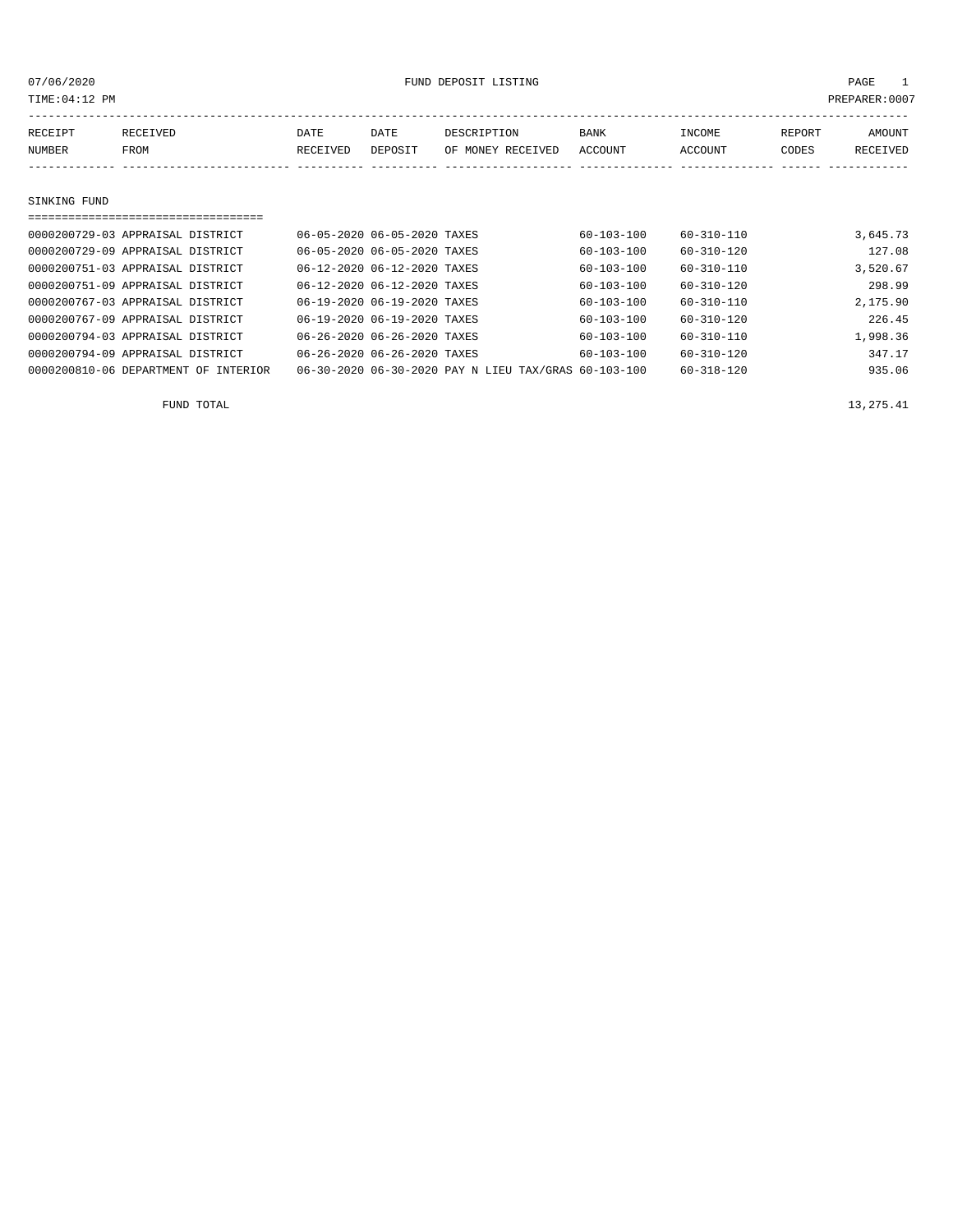07/06/2020 PAGE 1

TIME:04:12 PM PREPARER:0007 ----------------------------------------------------------------------------------------------------------------------------------- RECEIPT RECEIVED DATE DATE DESCRIPTION BANK INCOME REPORT AMOUNT NUMBER FROM RECEIVED DEPOSIT OF MONEY RECEIVED ACCOUNT ACCOUNT CODES RECEIVED ------------- ------------------------- ---------- ---------- ------------------- -------------- -------------- ------ ------------

DIST.CLK.COURT RECORDS PRESERVATION ===================================

0000200726-20 LEGEND BANK 06-04-2020 06-04-2020 MAY 2020 INTEREST 62-103-100 62-360-100 3.35

FUND TOTAL 3.35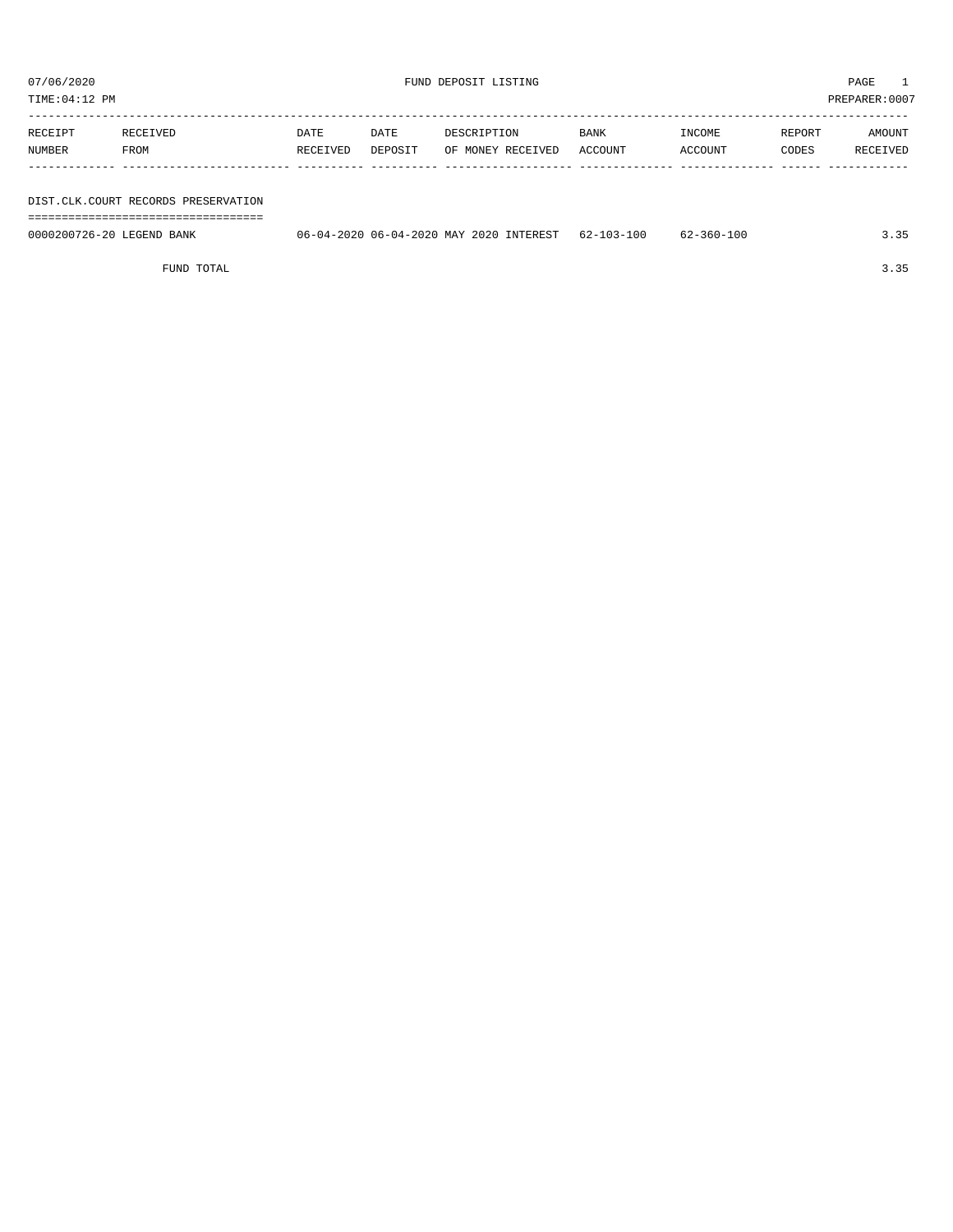TIME:04:12 PM PREPARER:0007

| RECEIPT | RECEIVED | DATE     | DATE    | DESCRIPTION       | <b>BANK</b> | INCOME  | REPORT | AMOUNT   |
|---------|----------|----------|---------|-------------------|-------------|---------|--------|----------|
| NUMBER  | FROM     | RECEIVED | DEPOSIT | OF MONEY RECEIVED | ACCOUNT     | ACCOUNT | CODES  | RECEIVED |
|         |          |          |         |                   |             |         |        |          |
|         |          |          |         |                   |             |         |        |          |
|         |          |          |         |                   |             |         |        |          |

2017 GO BONDS-CONSTRUCTION FUND

===================================

| 0000200726-30<br>LEGEND<br>BANK | 2020<br><b>INTEREST</b><br>06-04-2020 MAY<br>$06 - 04 - 1$ | $\sim$<br>$103 -$<br>$b -$<br>166 | $-360 - 166$<br>66- | ה כ<br>9.09ء |
|---------------------------------|------------------------------------------------------------|-----------------------------------|---------------------|--------------|
|                                 |                                                            |                                   |                     |              |

FUND TOTAL 39.09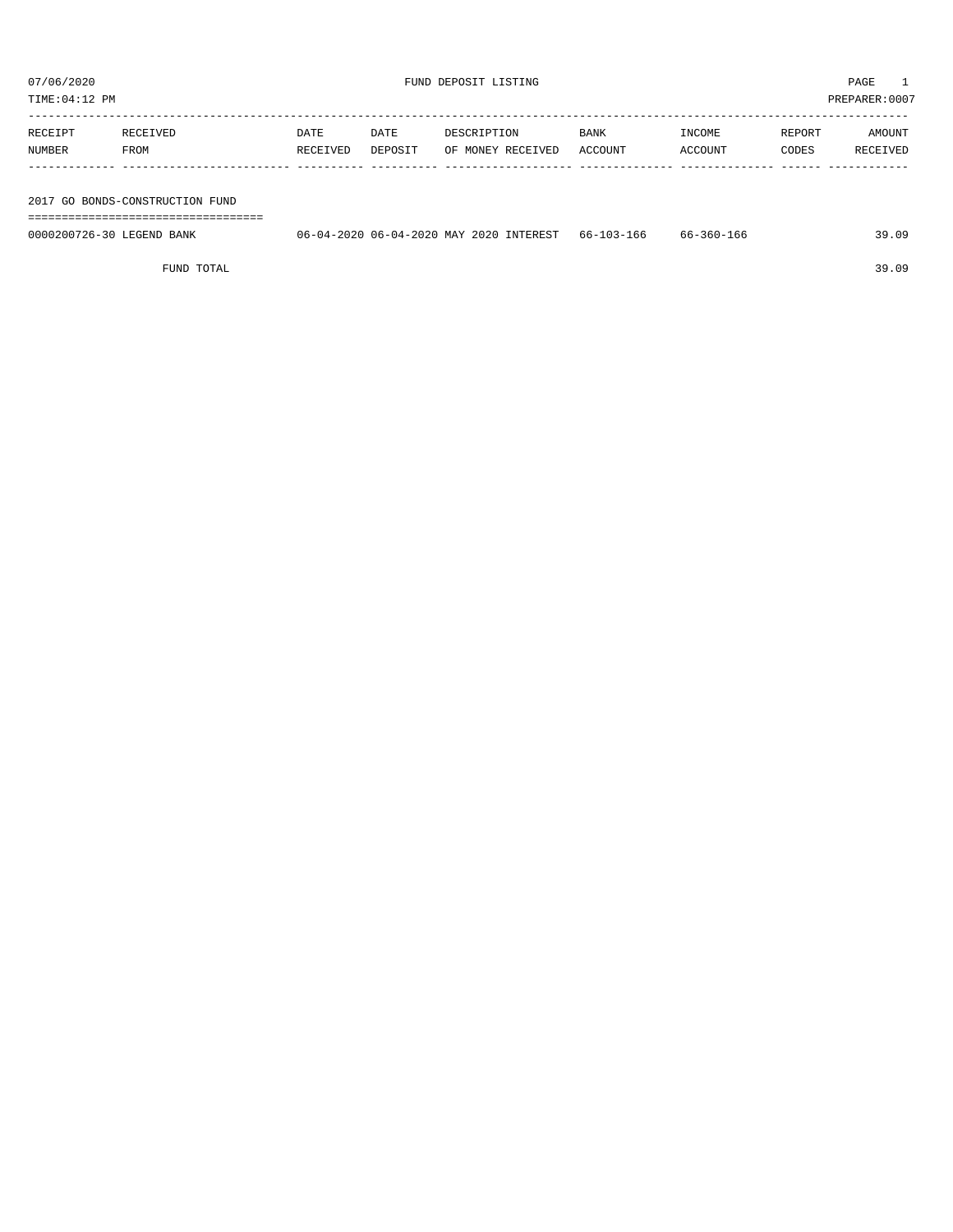| TIME:04:12 PM             |                                 |                  |                 |                                         |                 |                          |                 | PREPARER:0007      |
|---------------------------|---------------------------------|------------------|-----------------|-----------------------------------------|-----------------|--------------------------|-----------------|--------------------|
| RECEIPT<br>NUMBER         | RECEIVED<br>FROM                | DATE<br>RECEIVED | DATE<br>DEPOSIT | DESCRIPTION<br>OF MONEY RECEIVED        | BANK<br>ACCOUNT | <b>TNCOME</b><br>ACCOUNT | REPORT<br>CODES | AMOUNT<br>RECEIVED |
|                           | 2018 GO BONDS-CONSTRUCTION FUND |                  |                 |                                         |                 |                          |                 |                    |
| 0000200726-32 LEGEND BANK |                                 |                  |                 | 06-04-2020 06-04-2020 MAY 2020 INTEREST | 68-103-168      | 68-360-168               |                 | 1,269.87           |

FUND TOTAL  $1,269.87$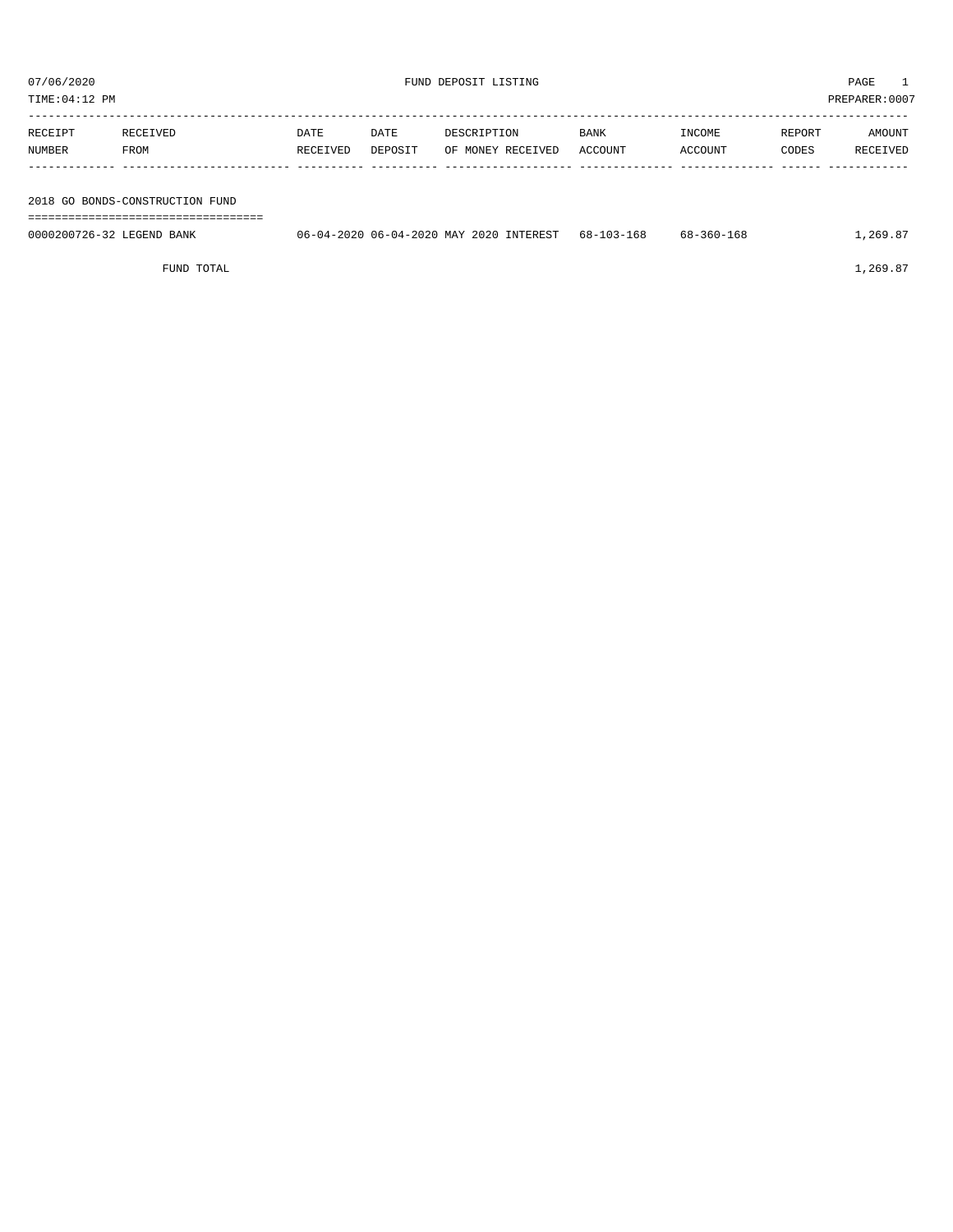TIME:04:12 PM PREPARER:0007

| RECEIPT | RECEIVED | <b>DATE</b> | DATE    | DESCRIPTION       | <b>BANK</b> | INCOME  | REPORT | AMOUNT   |
|---------|----------|-------------|---------|-------------------|-------------|---------|--------|----------|
| NUMBER  | FROM     | RECEIVED    | DEPOSIT | OF MONEY RECEIVED | ACCOUNT     | ACCOUNT | CODES  | RECEIVED |
|         |          |             |         |                   |             |         |        |          |
|         |          |             |         |                   |             |         |        |          |

2020 CO BONDS-CONSTRUCTION FUND

===================================

| 0000200726-33 LEGEND BANK | 06-04-2020 06-04-2020 MAY 2020 INTEREST | 69-103-120 | 69-360-169 |  |
|---------------------------|-----------------------------------------|------------|------------|--|
|                           |                                         |            |            |  |

FUND TOTAL  $0.01$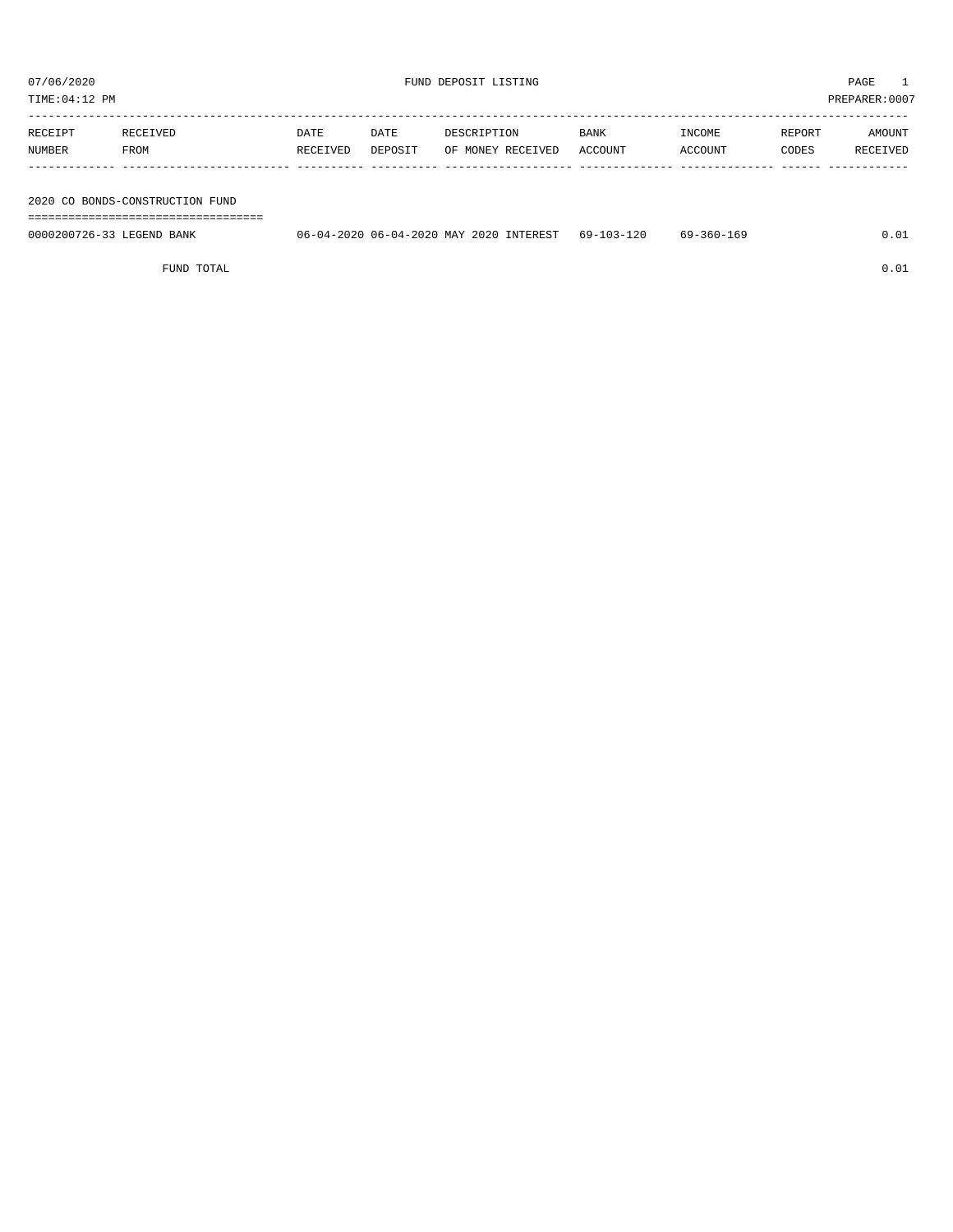TIME:04:12 PM PREPARER:0007

| RECEIPT           | RECEIVED | DATE     | DATE    | DESCRIPTION       | <b>BANK</b> | INCOME  | REPORT | AMOUNT   |
|-------------------|----------|----------|---------|-------------------|-------------|---------|--------|----------|
| NUMBER            | FROM     | RECEIVED | DEPOSIT | OF MONEY RECEIVED | ACCOUNT     | ACCOUNT | CODES  | RECEIVED |
|                   |          |          |         |                   |             |         |        |          |
|                   |          |          |         |                   |             |         |        |          |
| RIGHT OF WAY FUND |          |          |         |                   |             |         |        |          |

===================================

| 0000200723-08 TEXPOOL     | 06-03-2020 06-03-2020 MAY 2020 INTEREST 70-103-175 | $70 - 360 - 100$ | 19.36 |
|---------------------------|----------------------------------------------------|------------------|-------|
| 0000200726-21 LEGEND BANK | 06-04-2020 06-04-2020 MAY 2020 INTEREST 70-103-100 | $70 - 360 - 100$ | L.45  |

FUND TOTAL 20.81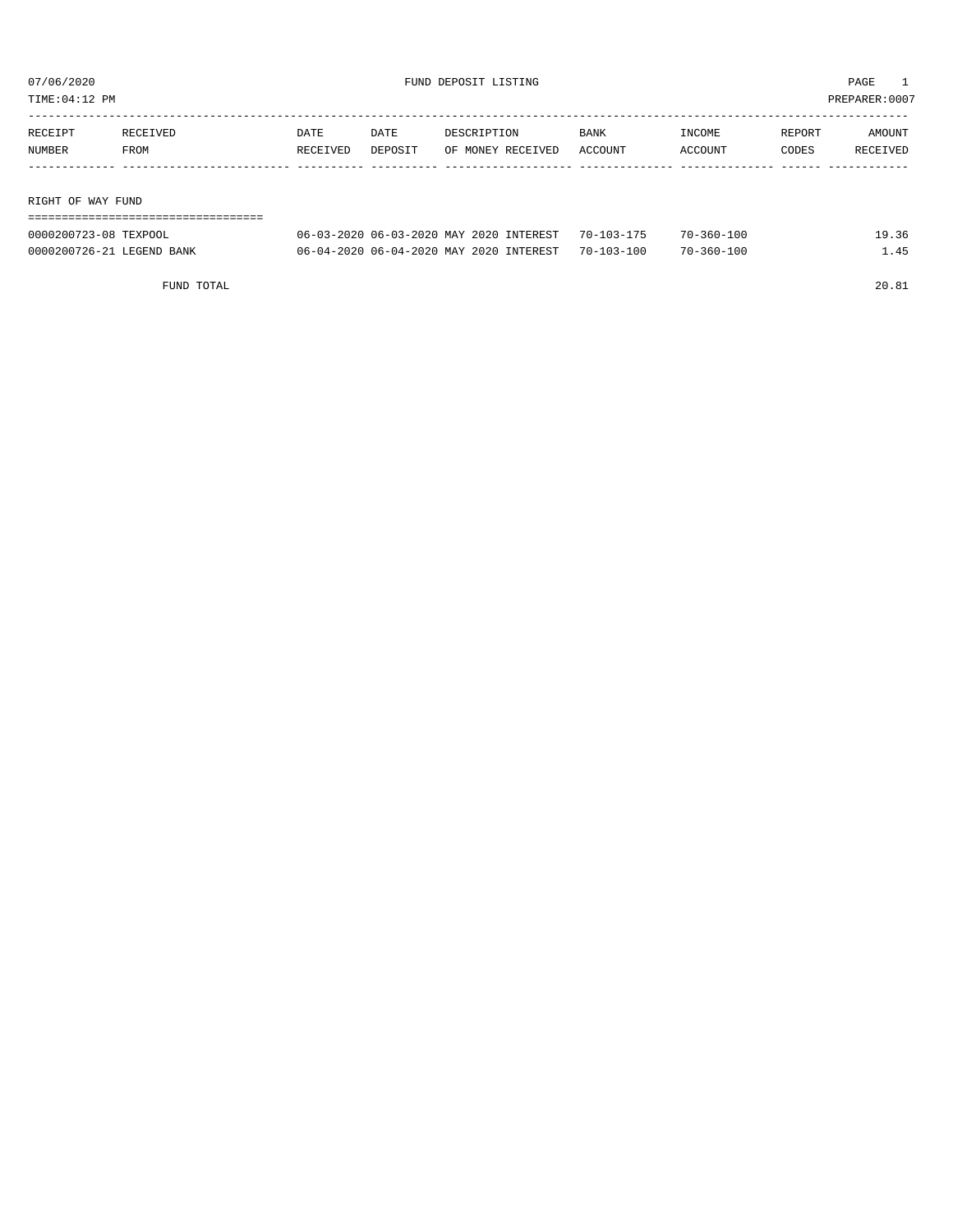TIME:04:12 PM PREPARER:0007

| RECEIPT | RECEIVED                      | DATE     | DATE    | DESCRIPTION       | <b>BANK</b> | INCOME  | REPORT | AMOUNT   |
|---------|-------------------------------|----------|---------|-------------------|-------------|---------|--------|----------|
| NUMBER  | FROM                          | RECEIVED | DEPOSIT | OF MONEY RECEIVED | ACCOUNT     | ACCOUNT | CODES  | RECEIVED |
|         |                               |          |         |                   |             |         |        |          |
|         |                               |          |         |                   |             |         |        |          |
|         | RAW WATER PIPELINE FUND PCT 2 |          |         |                   |             |         |        |          |

===================================

| 0000200814-01 GARNEY 0<br>CONSTRUCTION | MAINTENANCE OF<br>06-30-2020 06-30-2020 FOR | $-103 - 100$<br>$79 - 1$ | 79-<br>ີ 1 Q _ | .00<br>.500. |
|----------------------------------------|---------------------------------------------|--------------------------|----------------|--------------|
|                                        |                                             |                          |                |              |

FUND TOTAL 21,500.00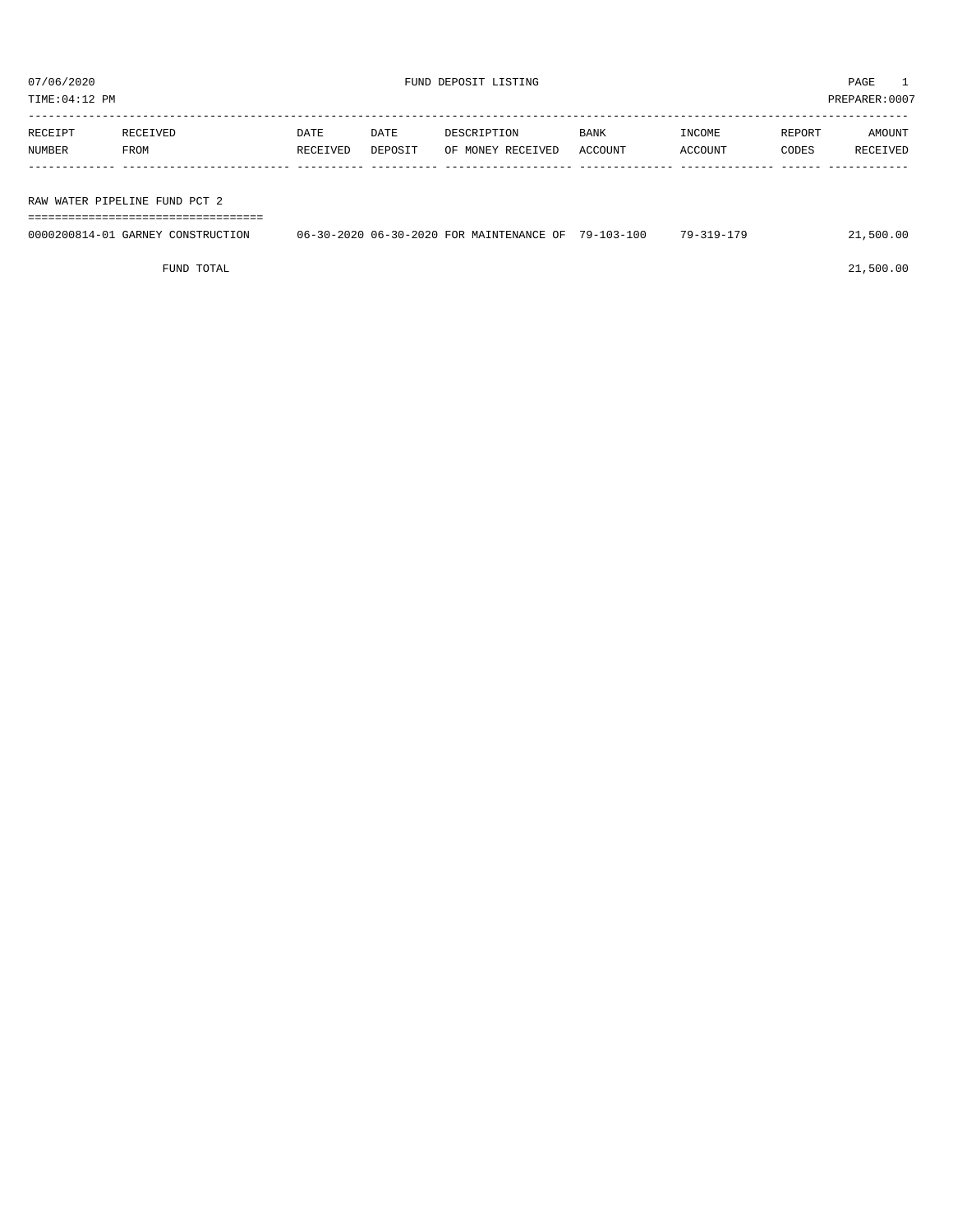TIME:04:12 PM PREPARER:0007

| RECEIPT | RECEIVED    | DATE     | DATE    | DESCRIPTION       | <b>BANK</b> | INCOME  | REPORT | AMOUNT   |
|---------|-------------|----------|---------|-------------------|-------------|---------|--------|----------|
| NUMBER  | <b>FROM</b> | RECEIVED | DEPOSIT | OF MONEY RECEIVED | ACCOUNT     | ACCOUNT | CODES  | RECEIVED |
|         |             |          |         |                   |             |         |        |          |

#### LAKE FANNIN

| ---------------------       |                                                      |                  |                  |        |
|-----------------------------|------------------------------------------------------|------------------|------------------|--------|
| 0000200770-01 CHERYL YOUREE | 06-19-2020 06-19-2020 VOLUNTEER MEMBERSHI 85-103-100 |                  | $85 - 370 - 183$ | 25.00  |
| 0000200811-01 LUIS A. NAVA  | 06-30-2020 06-30-2020 DEPOSIT FEE                    | $85 - 103 - 100$ | 85-370-186       | 150.00 |

FUND TOTAL 175.00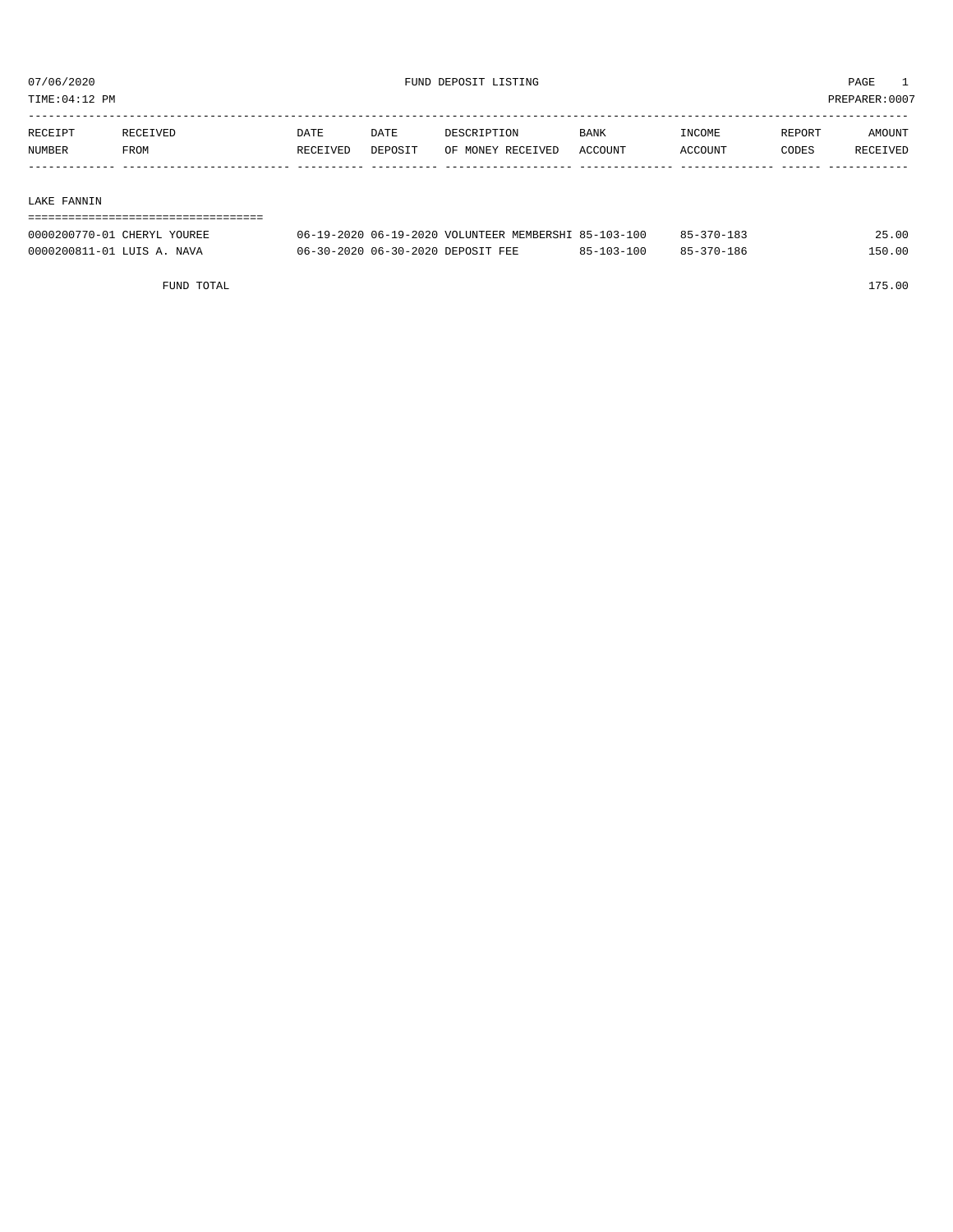TIME:04:12 PM PREPARER:0007

| RECEIPT | <b>RECEIVED</b> | DATE     | DATE    | DESCRIPTION       | <b>BANK</b> | NCOME <sup></sup> | REPORT | AMOUNT |
|---------|-----------------|----------|---------|-------------------|-------------|-------------------|--------|--------|
| NUMBER  | FROM            | RECEIVED | DEPOSIT | OF MONEY RECEIVED | ACCOUNT     | <b>CCOUNT</b>     | CODES  | CEIVED |
|         |                 |          |         |                   |             |                   |        |        |

#### JUVENILE PROBATION

| 0000200716-01 JUVENILE PROBATION | 06-02-2020 06-02-2020 PID - 2285 DEFERRED 87-103-187 | 87-340-575       | 30.00 |
|----------------------------------|------------------------------------------------------|------------------|-------|
| 0000200717-01 JUVENILE PROBATION | 06-02-2020 06-02-2020 PID-2267 PROBATION 87-103-187  | $87 - 340 - 575$ | 30.00 |
| 0000200796-01 JUVENILE PROBATION | 06-26-2020 06-26-2020 PID-2274 - PROBATIO 87-103-187 | $87 - 340 - 575$ | 30.00 |
| 0000200797-01 JUVENILE PROBATION | 06-26-2020 06-26-2020 PID- 2233 - PROBATI 87-103-187 | $87 - 340 - 575$ | 50.00 |

FUND TOTAL 140.00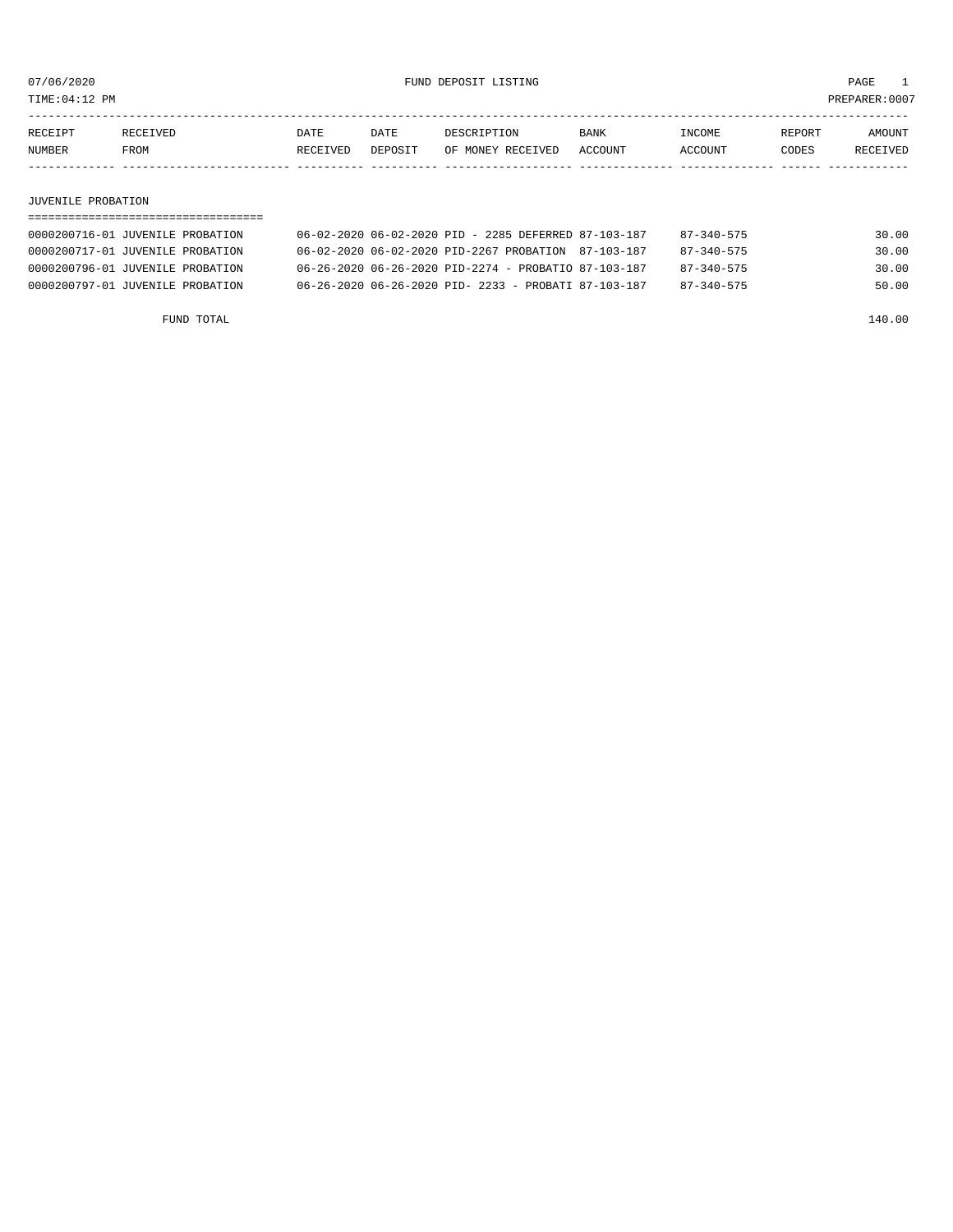or of the control of the control of the control of the control of the control of the control of the control of the control of the control of the control of the control of the control of the control of the control of the co

| RECEIPT | <b>RECEIVED</b> | DATE            | DATE    | DESCRIPTION       | BANK    | INCOME         | REPORT | AMOUNT          |
|---------|-----------------|-----------------|---------|-------------------|---------|----------------|--------|-----------------|
| NUMBER  | FROM            | <b>RECEIVED</b> | DEPOSIT | OF MONEY RECEIVED | ACCOUNT | <b>ACCOUNT</b> | CODES  | <b>RECEIVED</b> |
|         |                 |                 |         |                   |         |                |        |                 |

#### TEXAS JUVENILE JUSTICE DEPT.

| =================================== |  |                                                      |            |                  |           |
|-------------------------------------|--|------------------------------------------------------|------------|------------------|-----------|
| 0000200726-28 LEGEND BANK           |  | 06-04-2020 06-04-2020 MAY 2020 INTEREST              | 89-103-992 | $89 - 360 - 189$ | 1.21      |
| 0000200795-01 T.J.J.D.              |  | 06-26-2020 06-26-2020 BASIC PROBATION SUP 89-103-993 |            | 89-330-915       | 10,828.00 |
| 0000200795-02 T.J.J.D.              |  | 06-26-2020 06-26-2020 COMMUNITY PROGRAMS 89-103-994  |            | $89 - 330 - 916$ | 6.666.00  |
| 0000200795-03 T.J.J.D.              |  | 06-26-2020 06-26-2020 PRE/POST ADJUDICATI 89-103-996 |            | 89-330-917       | 530.00    |
| 0000200795-04 T.J.J.D.              |  | 06-26-2020 06-26-2020 COMMITMENT DIVERSIO 89-103-997 |            | $89 - 330 - 918$ | 834.00    |
| 0000200795-05 T.J.J.D.              |  | 06-26-2020 06-26-2020 MENTAL HEALTH SERVI 89-103-998 |            | $89 - 330 - 919$ | 980.00    |
|                                     |  |                                                      |            |                  |           |

FUND TOTAL  $19,839.21$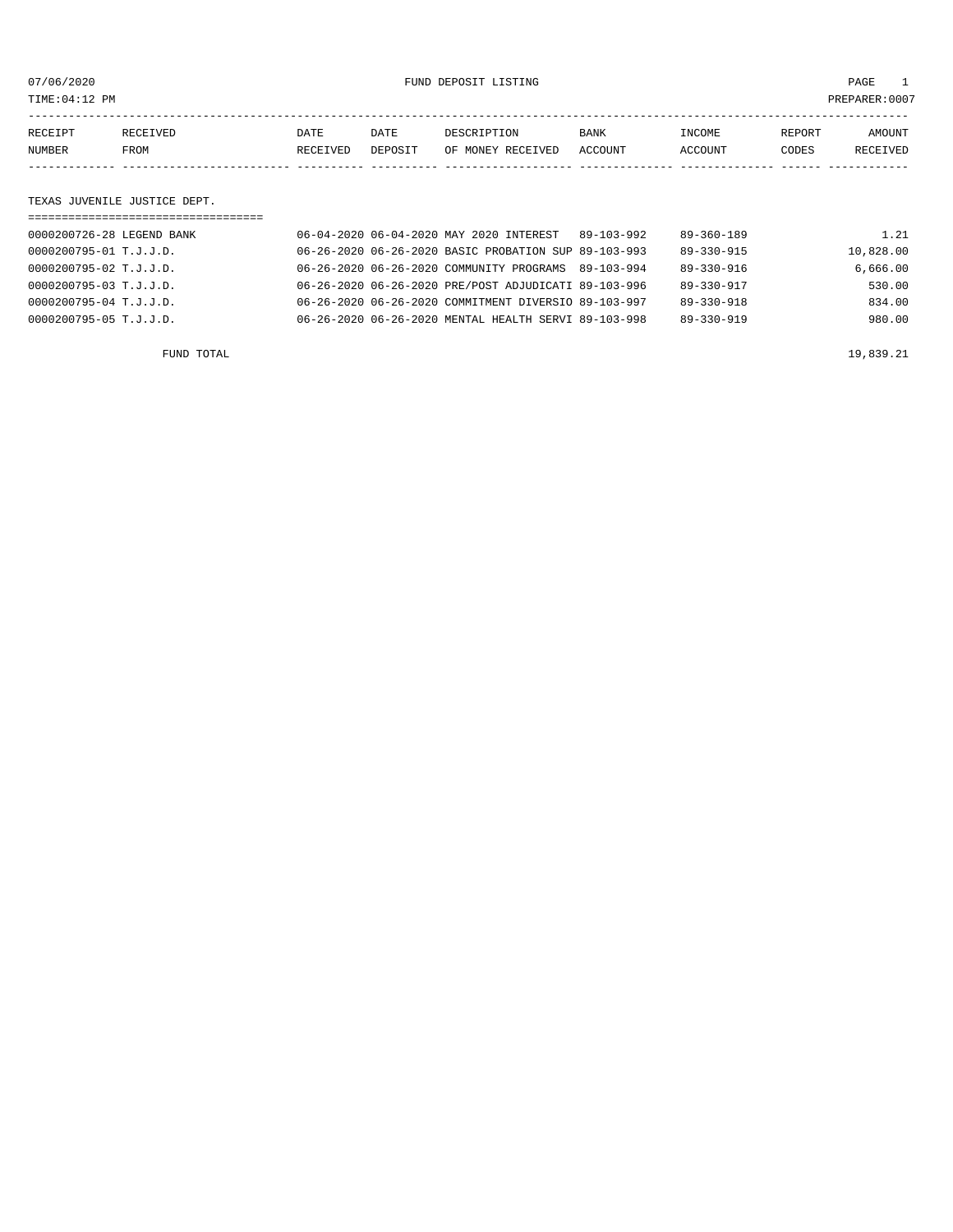TIME:04:12 PM PREPARER:0007

| RECEIPT | RECEIVED | <b>DATE</b> | DATE    | DESCRIPTION       | <b>BANK</b> | INCOME  | REPORT | AMOUNT   |
|---------|----------|-------------|---------|-------------------|-------------|---------|--------|----------|
| NUMBER  | FROM     | RECEIVED    | DEPOSIT | OF MONEY RECEIVED | ACCOUNT     | ACCOUNT | CODES  | RECEIVED |
|         |          |             |         |                   |             |         |        |          |
|         |          |             |         |                   |             |         |        |          |

#### STATZER FUND

| ----------------------------------- |                                                    |            |      |
|-------------------------------------|----------------------------------------------------|------------|------|
| 0000200723-09 TEXPOOL               | 06-03-2020 06-03-2020 MAY 2020 INTEREST 92-103-175 | 92-360-100 | 9.43 |
| 0000200726-22 LEGEND BANK           | 06-04-2020 06-04-2020 MAY 2020 INTEREST 92-103-100 | 92-360-100 | 0.48 |

FUND TOTAL 9.91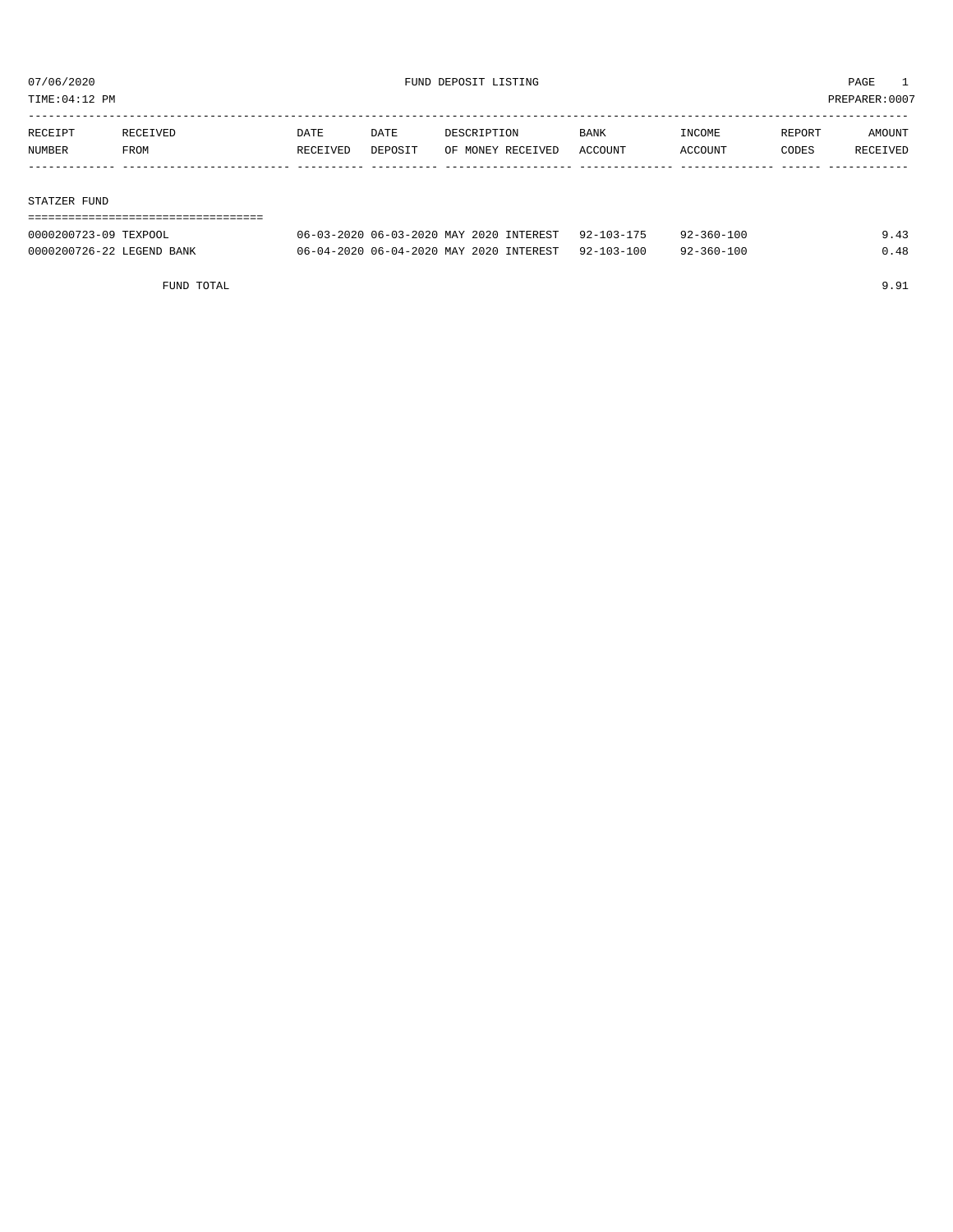TIME:04:12 PM PREPARER:0007

| RECEIPT       | RECEIVED. | DATE     | DATE    | DESCRIPTION       | BANK    | <b>NCOME</b> | REPORT | AMOUNT          |
|---------------|-----------|----------|---------|-------------------|---------|--------------|--------|-----------------|
| <b>NUMBER</b> | FROM      | RECEIVED | DEPOSIT | OF MONEY RECEIVED | ACCOUNT | ACCOUNT      | CODES  | <b>RECEIVED</b> |
|               |           |          |         |                   |         |              |        |                 |

#### PAYROLL

#### ===================================

| 0000200736-01 MARY BLOODSWORTH | 06-05-2020 06-05-2020 JUNE 2020 COBRA HEA 95-100-100 | $95 - 370 - 130$ | 960.16   |
|--------------------------------|------------------------------------------------------|------------------|----------|
| 0000200737-01 CLC PROPERTIES   | 06-05-2020 06-05-2020 JUNE 2020 COBRA HEA 95-100-100 | $95 - 370 - 130$ | 2,148.42 |

FUND TOTAL 3,108.58